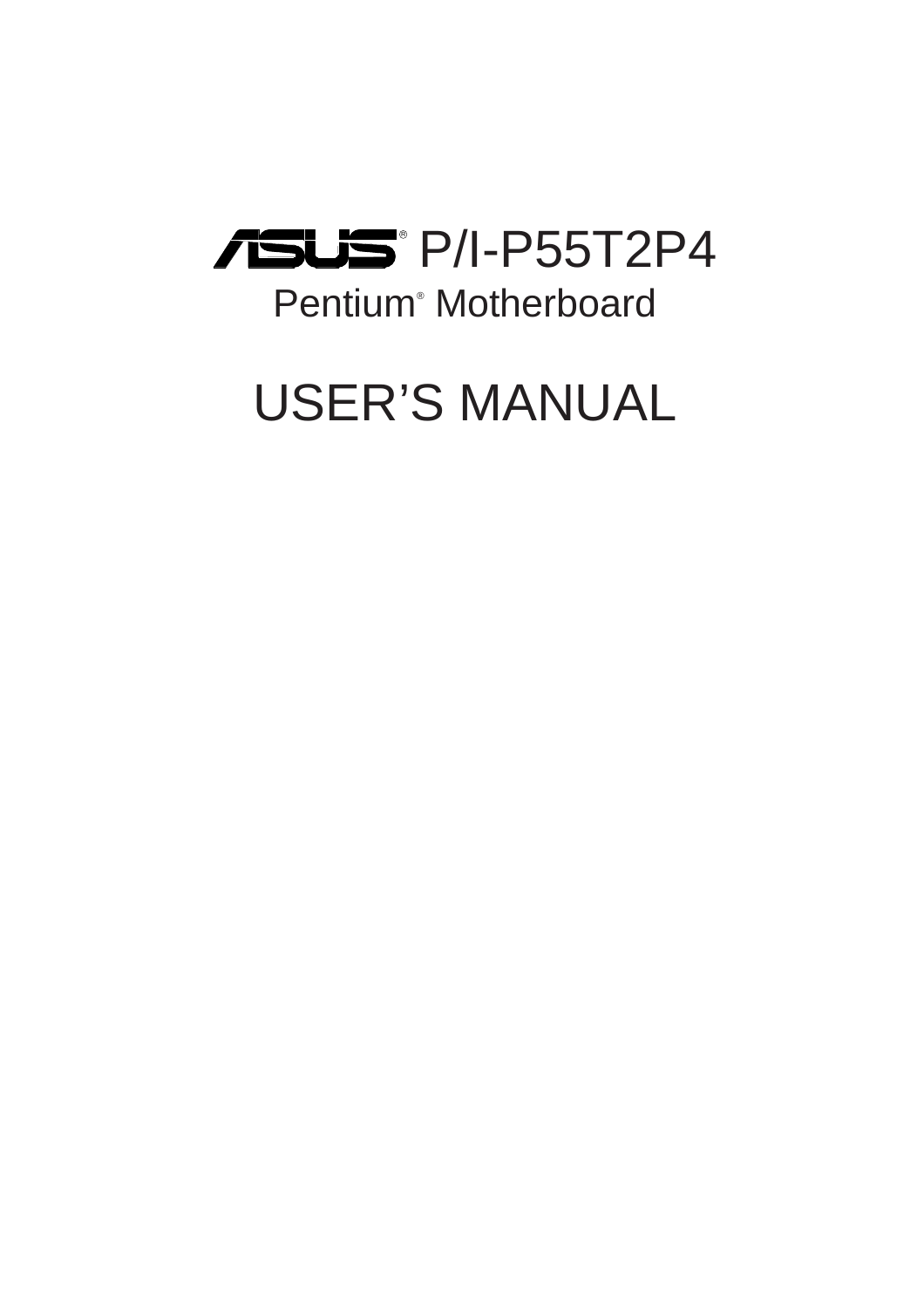# USER'S NOTICE

No part of this product, including the product and software may be reproduced, transmitted, transcribed, stored in a retrieval system, or translated into any language in any form by any means with the express written permission of ASUSTeK COMPUTER INC. (hereinafter referred to as ASUS) except documentation kept by the purchaser for backup purposes.

ASUS provides this manual "as is" without warranty of any kind, either express or implied, including but not limited to the implied warranties or conditions of merchantability or fitness for a particular purpose. In no event shall ASUS be liable for any loss or profits, loss of business, loss of use or data, interruption of business, or for indirect, special, incidental, or consequential damages of any kind, even if ASUS has been advised of the possibility of such damages arising from any defect or error in this manual or product. ASUS may revise this manual from time to time without notice. For updated BIOS, drivers, or product release information you may visit ASUSTeK's home page at: http://www.asus.com.tw/

Products mentioned in this manual are mentioned for identification purposes only. Product names appearing in this manual may or may not be registered trademarks or copyrights of their respective companies.

© Copyright 1996 ASUSTeK Computer Inc. All rights reserved.

Product Name: **P/I-P55T2P4** Product Rev: **2.1** Manual Rev: **2.0** BIOS Version: **#401A0-0101 (Displayed on top left during boot-up)** Release Date: **April 1996**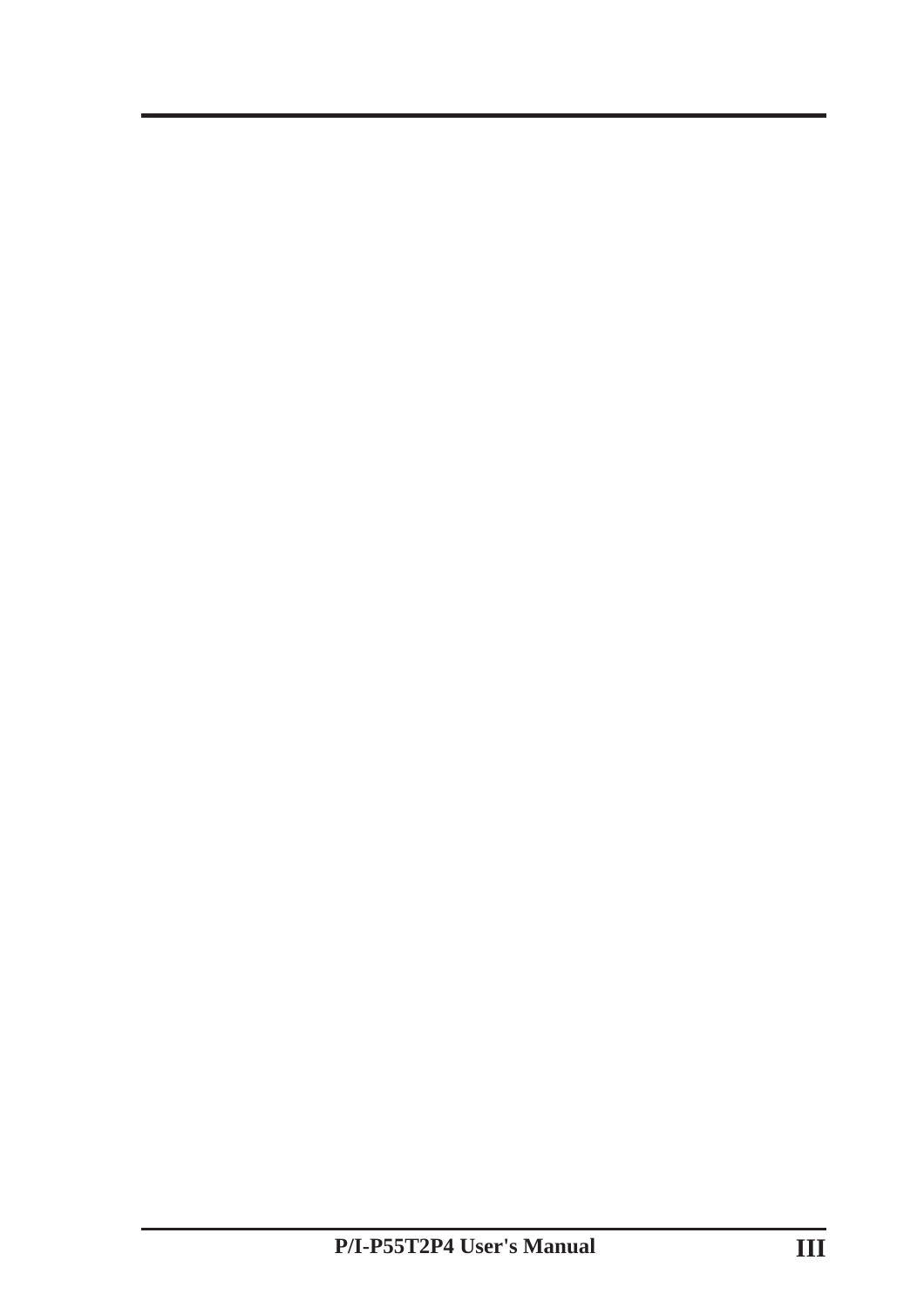# **CONTENTS**

| DRAM Memory Installation Procedures:  13<br>Compatible Cache Modules for this Motherboard  14 |  |
|-----------------------------------------------------------------------------------------------|--|
|                                                                                               |  |
|                                                                                               |  |
|                                                                                               |  |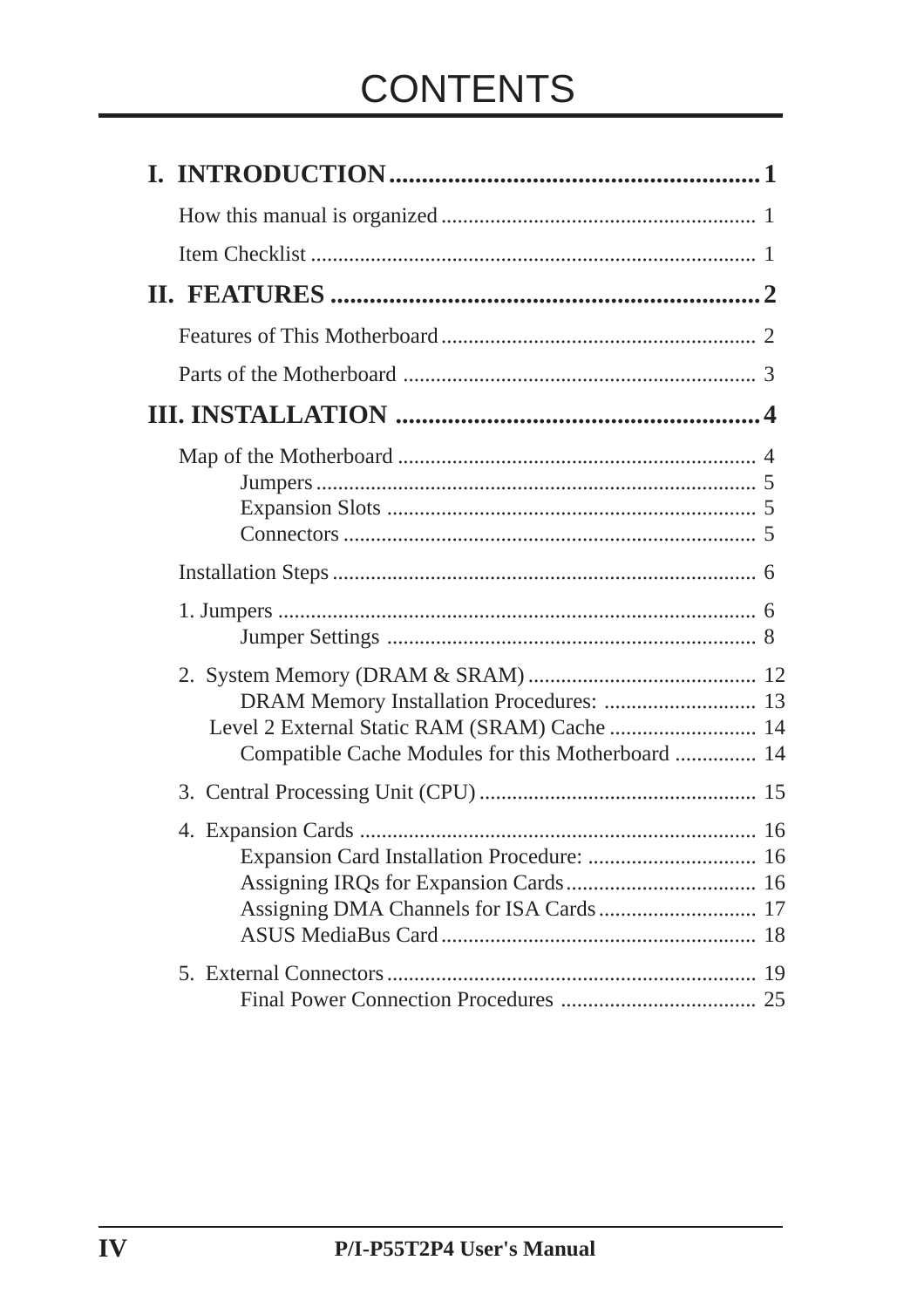| The Flash Memory Writer Utility Screen:  47 |  |
|---------------------------------------------|--|
|                                             |  |
|                                             |  |
|                                             |  |
|                                             |  |
|                                             |  |
|                                             |  |
|                                             |  |
|                                             |  |
|                                             |  |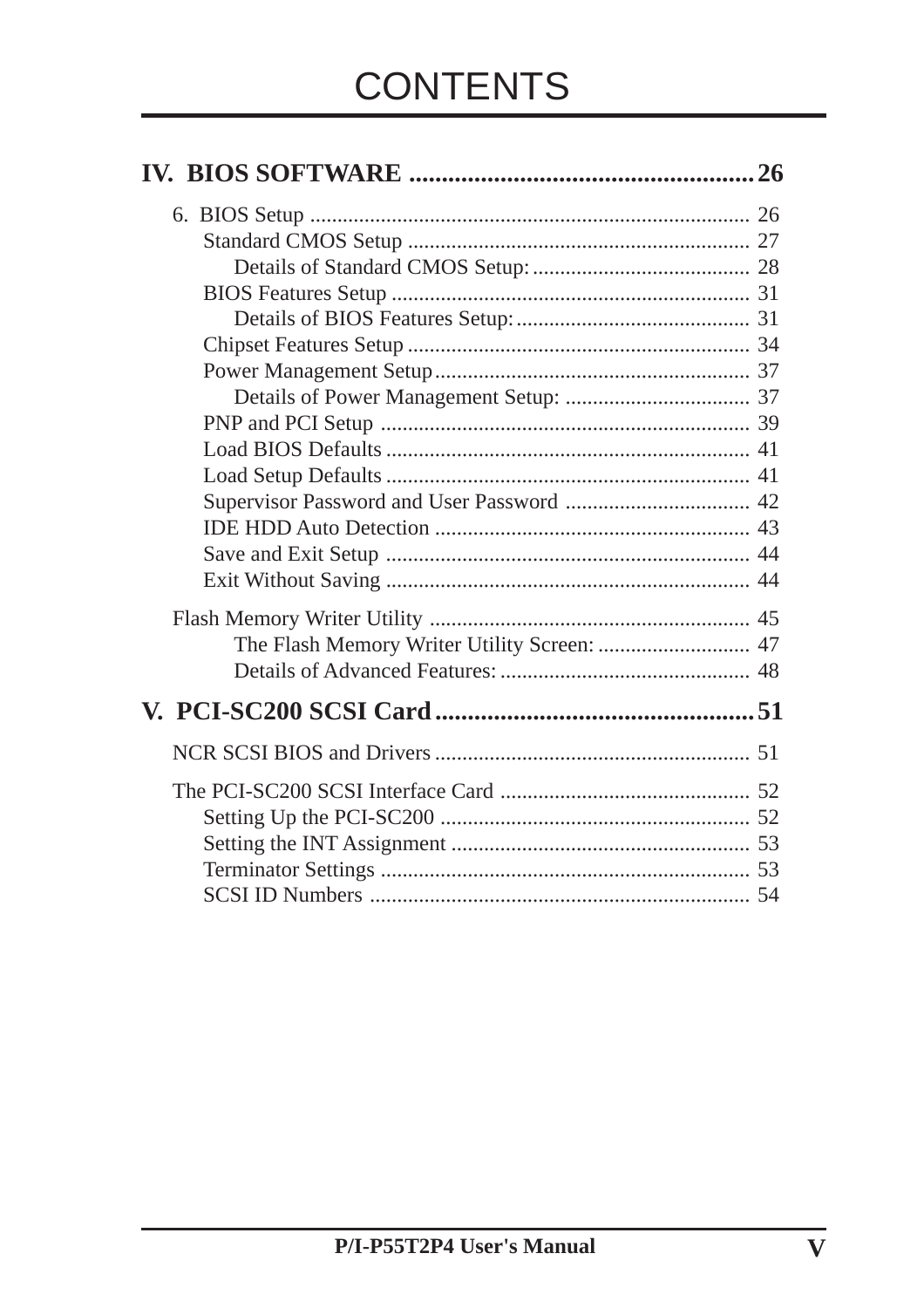# FCC & DOC COMPLIANCE

### **Federal Communications Commission Statement**

This device complies with FCC Rules Part 15. Operation is subject to the following two conditions:

- This device may not cause harmful interference, and
- This device must accept any interference received, including interference that may cause undesired operation.

This equipment has been tested and found to comply with the limits for a Class B digital device, pursuant to Part 15 of the FCC Rules. These limits are designed to provide reasonable protection against harmful interference in a residential installation. This equipment generates, uses and can radiate radio frequency energy and, if not installed and used in accordance with manufacturer's instructions, may cause harmful interference to radio communications. However, there is no guarantee that interference will not occur in a particular installation. If this equipment does cause harmful interference to radio or television reception, which can be determined by turning the equipment off and on, the user is encouraged to try to correct the interference by one or more of the following measures:

- Re-orient or relocate the receiving antenna.
- Increase the separation between the equipment and receiver.
- Connect the equipment to an outlet on a circuit different from that to which the receiver is connected.
- Consult the dealer or an experienced radio/TV technician for help.

**WARNING:** The use of shielded cables for connection of the monitor to the graphics card is required to assure compliance with FCC regulations. Changes or modifications to this unit not expressly approved by the party responsible for compliance could void the user's authority to operate this equipment.

### **Canadian Department of Communications Statement**

This digital apparatus does not exceed the Class B limits for radio noise emissions from digital apparatus set out in the Radio Interference Regulations of the Canadian Department of Communications.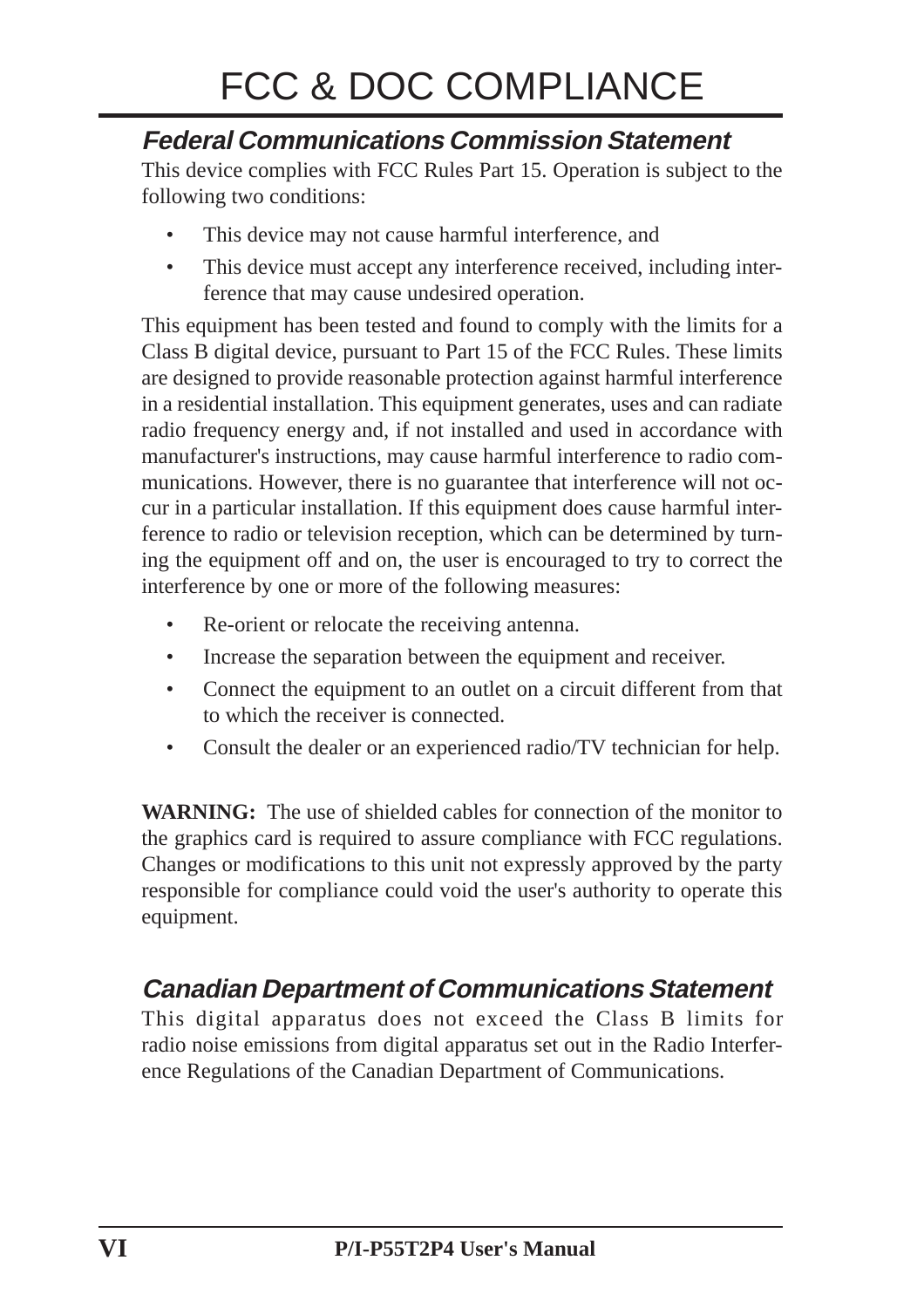# How this manual is organized

This manual is divided into five sections as follows:

- 1. **Introduction:** Manual information and checklist
- 2. **Features:** Information and specifications concerning this product
- 3. **Installation:** Instructions on setting up the motherboard.
- 4. **BIOS Setup:** BIOS software setup information.
- 5. **PCI-SC200:** Installation of an optional SCSI card.

# Item Checklist

Please check that your package is complete. If you discover damaged or missing items, please contact your retailer.

- √ The P/I-P55T2P4 motherboard
- $\overline{\mathbb{Q}}$  2 serial port ribbon cables attached to a mounting bracket
- $\overrightarrow{w}$  1 parallel ribbon cable with mounting bracket
- $\overline{M}$  1 IDE ribbon cable
- $\overline{\mathbf{u}}$  1 floppy ribbon cable
- √ 1 diskette containing support software as follows:
	- Flash Memory Writer utility to update the FLASH BIOS
	- Binary file containing BIOS information
	- Desktop Management Interface (DMI) software
	- Readme files gives instructions on use of the files
- $\nabla$  This user's manual
- $\Box$ Optional PS/2 mouse cable with mounting bracket
- Optional infrared module  $\Box$
- $\Box$ Optional ASUS pipelined burst cache module
- Optional PCI-SC200 SCSI card $\Box$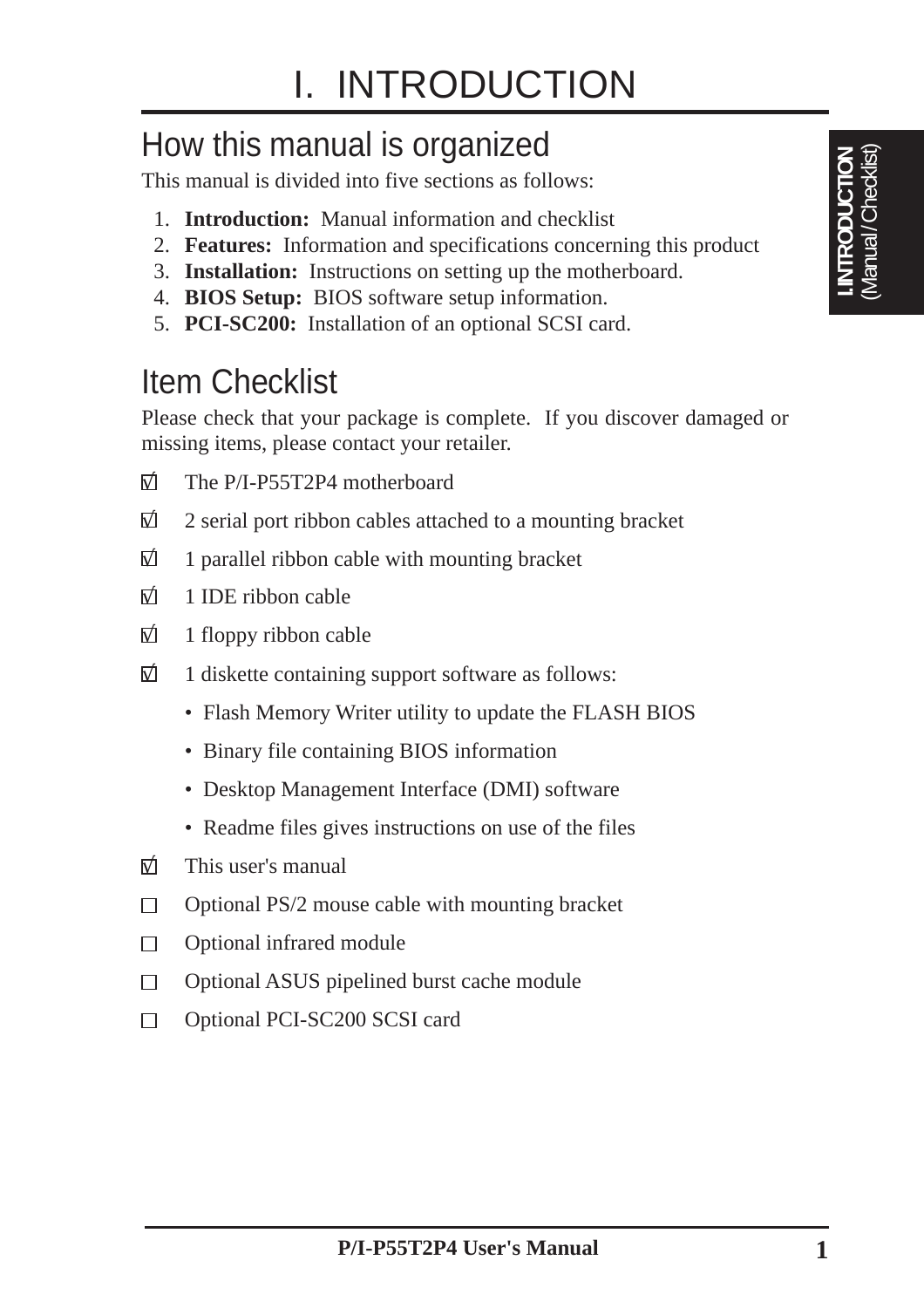# Features of This Motherboard

The P/I-P55T2P4 is carefully designed for the demanding PC user who wants a great many features in a small package. This motherboard:

- **Easy Installation:** Is equipped with BIOS supports auto detection of hard drives and Plug and Play to make setup of hard drives and expansion cards virtually automatic.
- **Multi-Speed Support:** Supports one 75-166MHz Pentium CPU on a ZIF Socket 7.
- **Intel Chipset:** Features Intel's 430HX PCIset with I/O subsystems.
- **Error Checking and Correcting (ECC):** Using Intel's 430HX PCIset and parity DRAM modules can detect and correct 1 bit memory errors.
- **Destop Management Interface (DMI):** Includes Intel's 430HX PCIset which supports DMI which allows hardware to communicate within a standard protocol creating a higher level of compatibility. (Requires DMI-enabled components. Please view the ReadMe file for details.)
- **L2 Cache:** Provides the option of 0KB upgradeable to 256KB or 512KB, on-board 256KB upgradeable to 512KB, or on-board 512KB Pipelined Burst SRAM. Upgrades are made through a **Synchronous** SIMM cache module. **(See page 14 for compatible cache modules.)**
- **Versatile DRAM Memory Support:** Supports 72-pin SIMMs of 4MB, 8MB, 16MB, 32MB, or 64MB to form a memory size between 8MB to 256MB. Supports both Fast Page Mode and Extended Data Output (EDO) SIMMs.
- **ISA and PCI Expansion Slots:** Provides three 16-bit ISA slots, three 32-bit PCI slots, and one PCI/MediaBus 2.0 which allows the use of either an standard PCI card or the ASUS MediaBus Card.
- **ASUS MediaBus Rev 2.0:** Features an expansion slot extension shared with PCI Slot 4 for an optional multifunctional expansion card which facilitates building of multimedia systems. **(For revision compatibility information, please refer to page 18.)**
- **Super Multi-I/O:** Provides two high-speed UART compatible serial ports and one parallel port with EPP and ECP capabilities. UART2 can also be directed to the Infrared Module for wireless connections. Two floppy drives of either 5.25" or 3.5" (1.44MB or 2.88MB) are also supported without an external card. **The Japanese "Floppy 3 mode" (3.5" 1.2MB) floppy standard is also supported.**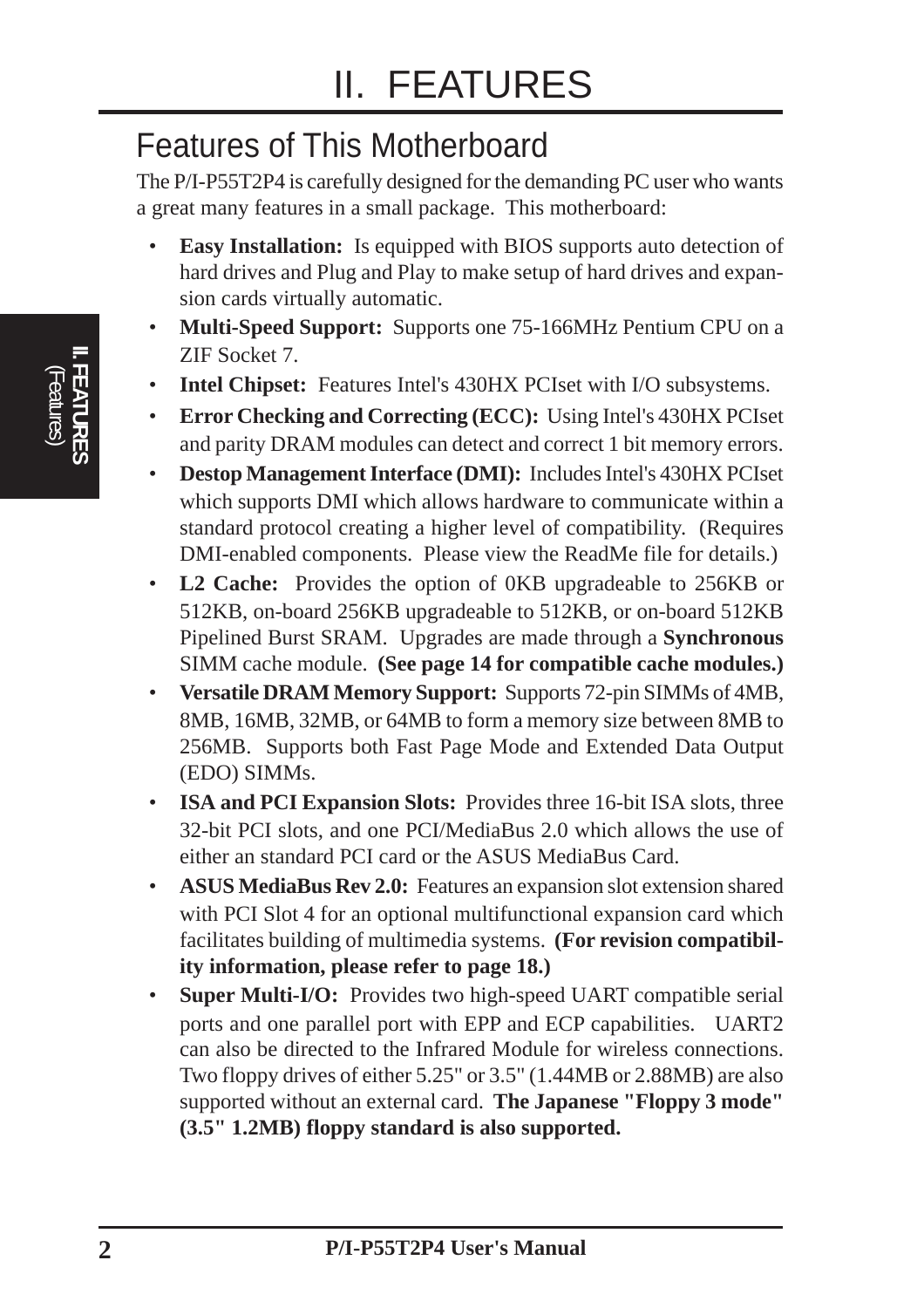- **PCI Bus Master IDE Controller:** Comes with an on-board PCI Bus Master IDE controller with two connectors that supports four IDE devices in two channels, provides faster data transfer rates, and supports Enhanced IDE devices such as Tape Backup and CD-ROM drives. This controller supports PIO Modes 3 and 4 and Bus Master IDE DMA Mode 2. **BIOS supports IDE CD-ROM boot-up.**
- **Optional IrDA and PS/2:** This motherboard supports an optional infrared port module for wireless interface and a PS/2 mouse cable set.
- **NCR SCSI BIOS:** This motherboard has firmware that supports the optional ASUS PCI-SC200 SCSI controller cards.

# Parts of the Motherboard



**P/I-P55T2P4 User's Manual 3**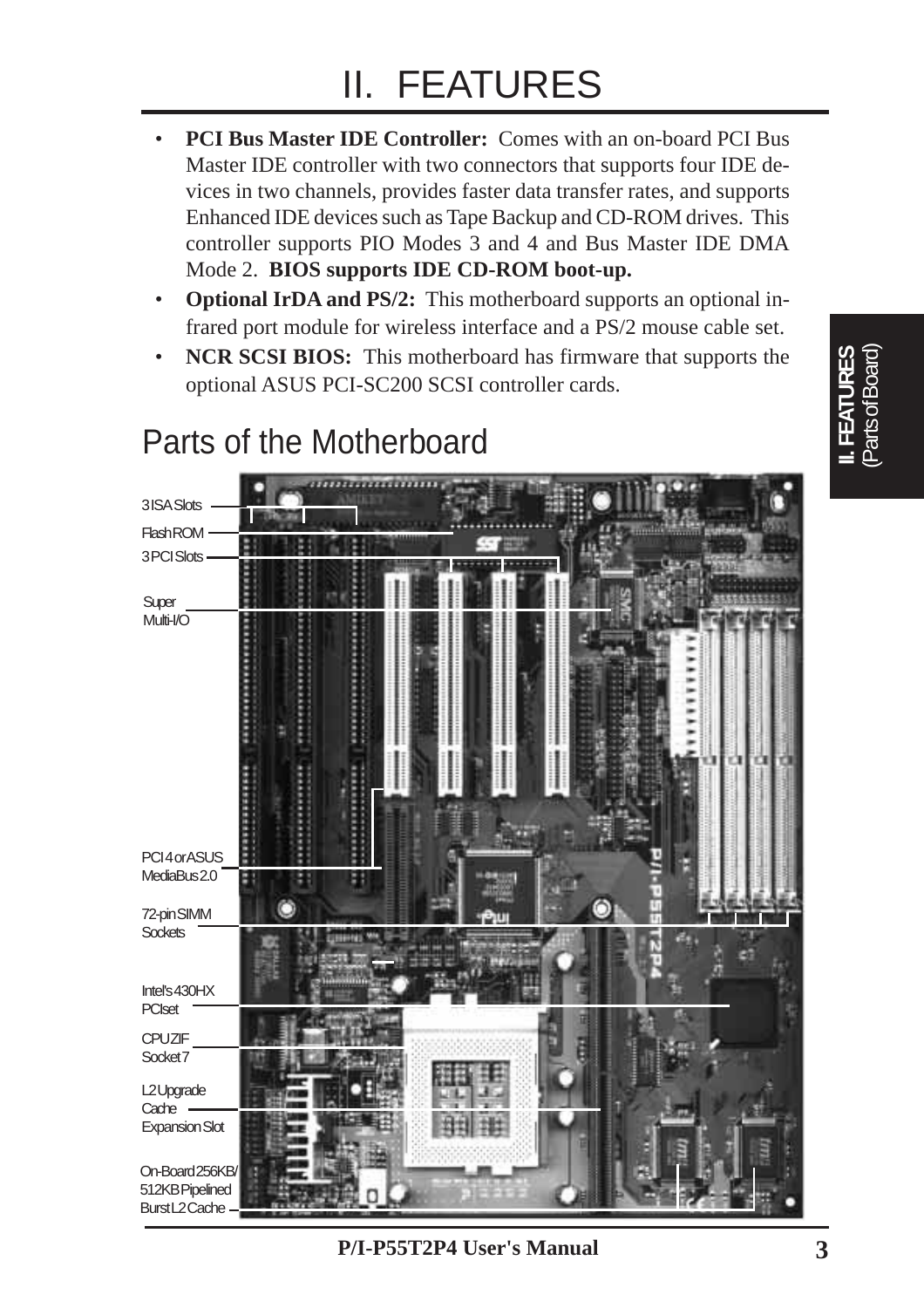# Map of the Motherboard

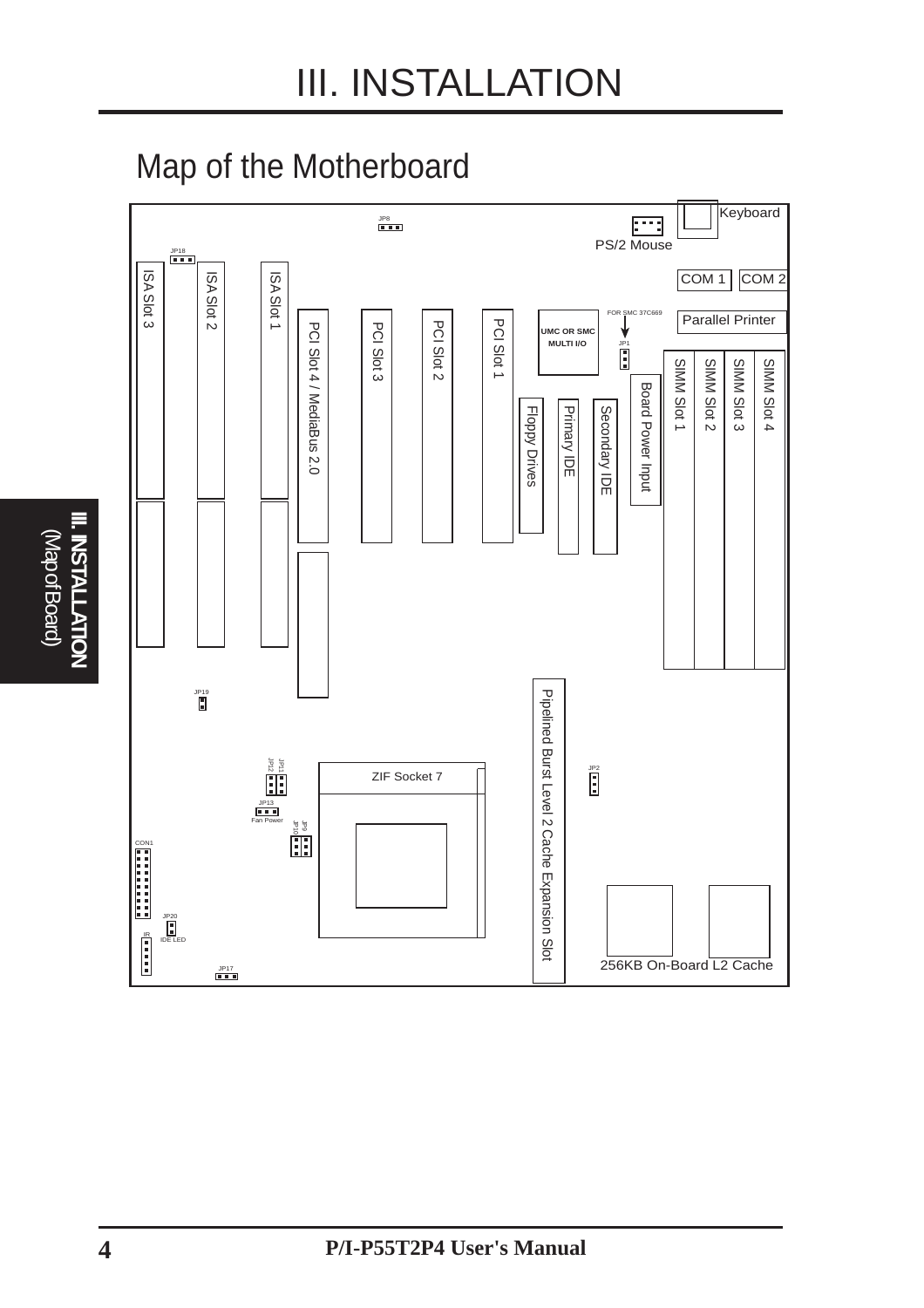# III. INSTALLATION

#### **Jumpers**

- 
- 
- 
- 
- 
- 
- 
- 
- 1) JP1 (SMC 37C669) p. 8 Multi-I/O Selection (Enable/Disable)
- 2) JP8 p. 8 Flash ROM Boot Block Program (Enable/Disable)
- 3) JP2 p. 9 Total Level 2 Cache Size Setting
- 4) JP17 p. 9 Voltage Regulator Output Selection
- 5) JP11, JP12 p. 10 CPU External Clock (BUS) Frequency Selection
- 6) JP9, JP10 p. 10 CPU:BUS Frequency Ratio
- 7) JP18 p. 11 PS/2 Mouse on IRQ12 (Enable/Disable)
- 8) JP19 p. 11 CMOS RAM (Operation/Clear CMOS Data)

#### **Expansion Slots**

- 
- 1) SIMM Slots p. 12 DRAM Memory Expansion slots
- 
- 
- 4) ISA Slots 1,2,3 p. 16 16-bit ISA Bus Expansion slots
	-
	-
- 

#### **Connectors**

- 
- 
- 
- 
- 
- 
- 
- 
- 
- 
- 
- 11) Reset Switch (CON1) p. 23 Reset Switch lead (2-pins)
- 12) Key Lock (CON1) p. 23 Keyboard Lock Switch lead (5-pins)
- 13) Speaker (CON1) p. 23 Speaker connector (4-pins)
	-
- 14) JP20 p. 24 IDE LED activity light
- 15) JP13 p. 24 CPU 12V Cooling Fan connector
- 16) IR p. 25 Infrared Port Module connector

- 2) Cache Expansion p. 14 Socket for Pipelined Burst SRAM Cache Module
- 3) ZIF Socket 7 p. 15 Socket for Central Processing Unit (CPU)
	-
- 5) PCI Slots 1,2,3 p. 16 32-bit PCI Bus Expansion slots
- 6) PCI 4 / MediaBus p. 18 32-bit PCI Bus Slot and MediaBus
	-
- 1) Keyboard p. 19 Keyboard connector (5-pin Female)
- 2) PS/2 Mouse p. 19 PS/2 Mouse connector (6-pin Block)
- 3) Parallel Port p. 20 Parallel Port connector (26-pin Block)
- 4) Serial Port p. 20 Serial Port COM1 & COM2 (10-pin Blocks)
- 5) Floppy Drive p. 21 Floppy Drive connector (34-pin Block)
- 6) Power Input p. 21 Motherboard Power connector (12-pin Block)
- 7) Primary IDE p. 22 Primary IDE connector (40-pin Block)
- 8) Secondary IDE p. 22 Secondary IDE connector (40-pin Block)
- 9) Turbo/Power (CON1) p. 23 Turbo LED/Power LED (2-pins)
- 10) SMI Switch (CON1) p. 23 SMI Switch lead (2-pins)
	- -

- 
- -
- 
- 
- 
-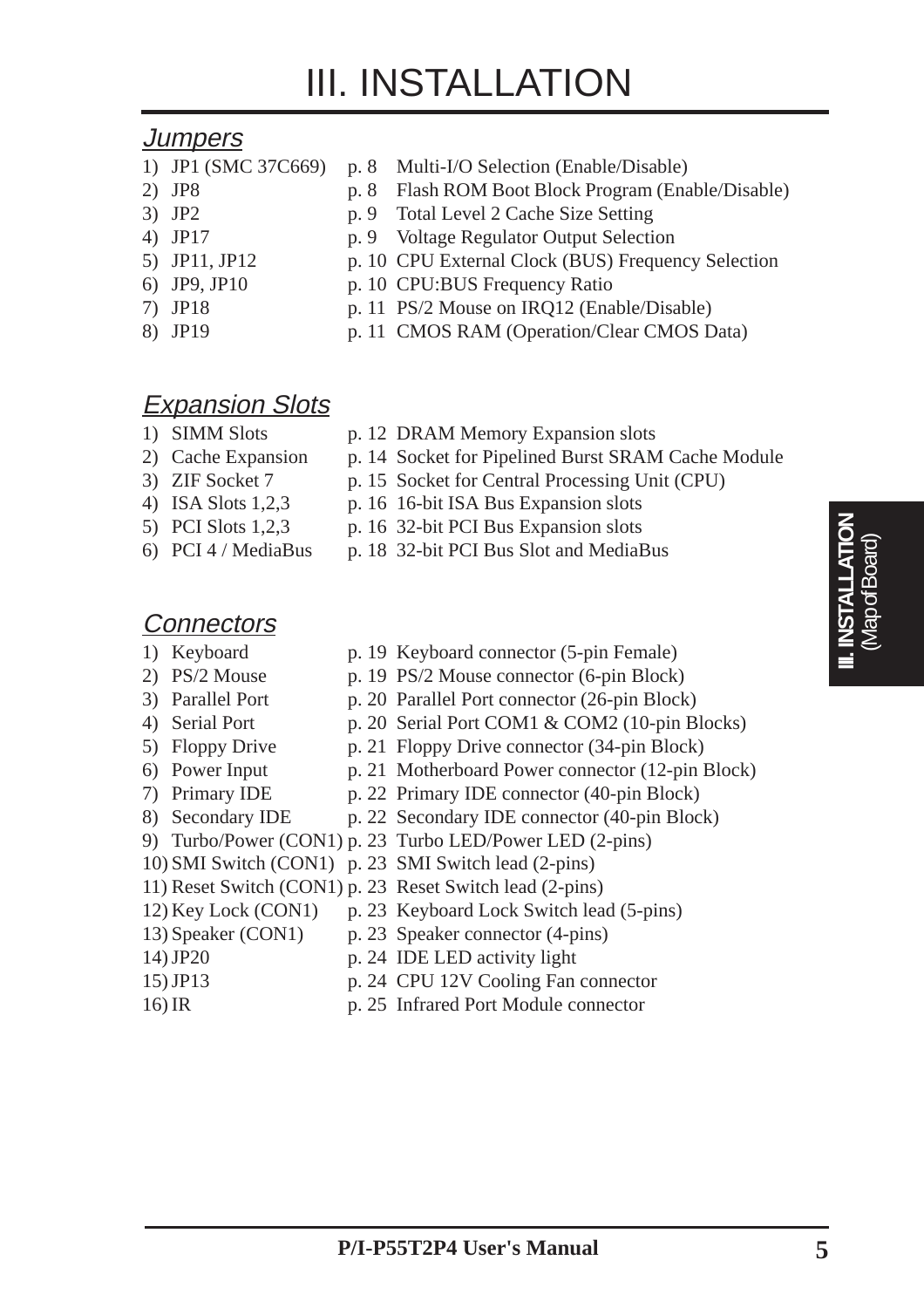# Installation Steps

Before using your computer, you must follow the six steps as follows:

- **1. Set Jumpers on the Motherboard**
- **2. Install DRAM Modules**
- **3. Install the CPU**
- **4. Install Expansion Cards**
- **5. Connect Cables, Wires, and Power Supply**
- **6. Setup the BIOS Software**

# 1. Jumpers

Several hardware settings are made through the use of jumper caps to connect jumper pins (JP) on the motherboard. See "Map of the Motherboard" on page 4 for locations of jumpers. The jumper settings will be described numerically such as  $[--1]$ ,  $[1-2]$ ,  $[2-3]$  for no connection, connect pins  $1\&2$ , and connect pins 2&3 respectively. Pin 1 for our motherboards is always on  $\mathsf{top}$ or on the left  $\frac{p_1^{n_1} - p_2^{n_2}}{p_1^{n_1} - p_2^{n_2}}$  when holding the motherboard with the keyboard connector away from yourself. A "1" is written besides pin 1 on jumpers with three pins. The jumpers will also be shown graphically such as  $\cdot \cdot \cdot$  to connect pins 1&2 and  $\cdot \cdot \cdot$  to connect pins 2&3. Jumpers with two pins will be shown as **For** for short and  $\boxed{ }$  or open. For manufacturing simplicity, the jumpers may be sharing pins from other groups. Use the diagrams in this manual instead of following the pin layout on the board. Settings with two jumper numbers require that both jumpers be moved together. To connect the pins, simply place a plastic jumper cap over the two pins as diagramed.

(Jumpers) **III. INSTALLATION**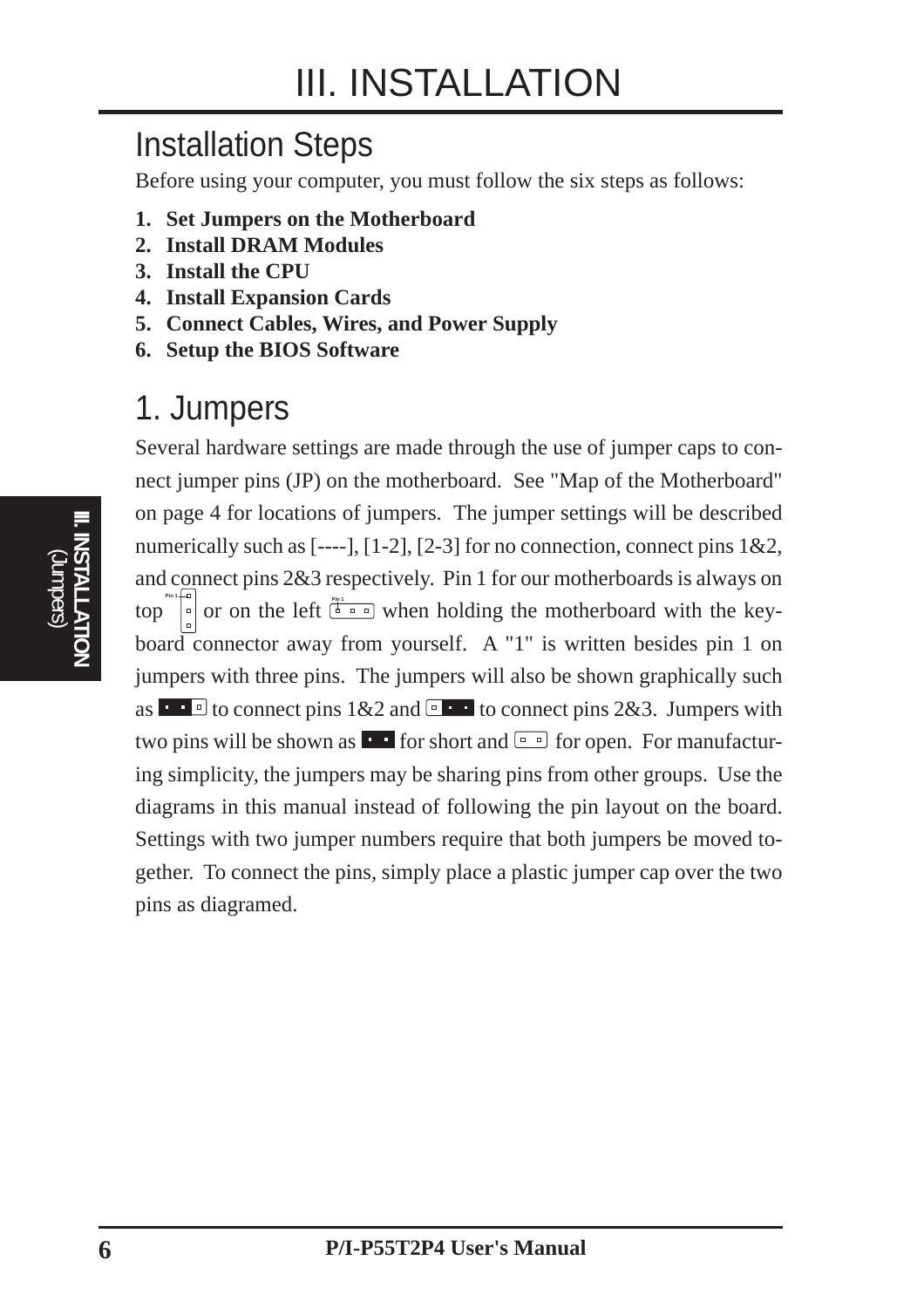**WARNING:** Some pins are used for connectors or power sources. These are clearly separated from jumpers in "Map of the Motherboard" on page 4. Placing jumper caps over these will cause damage to your motherboard.

**WARNING:** Computer motheboards and components contain very delicate Integrated Circuit (IC) chips. To protect the motherboard and other components against damage from static electricity, you should follow some precautions whenever you work on your computer.

- 1. Unplug your computer when working on the inside.
- 2. Hold components by the edges and try not to touch the IC chips.
- 3. Use a grounded wrist strap before handling computer components.
- 4. Place components on a grounded antistatic pad or on the bag that came with the component whenever you work on lay down components.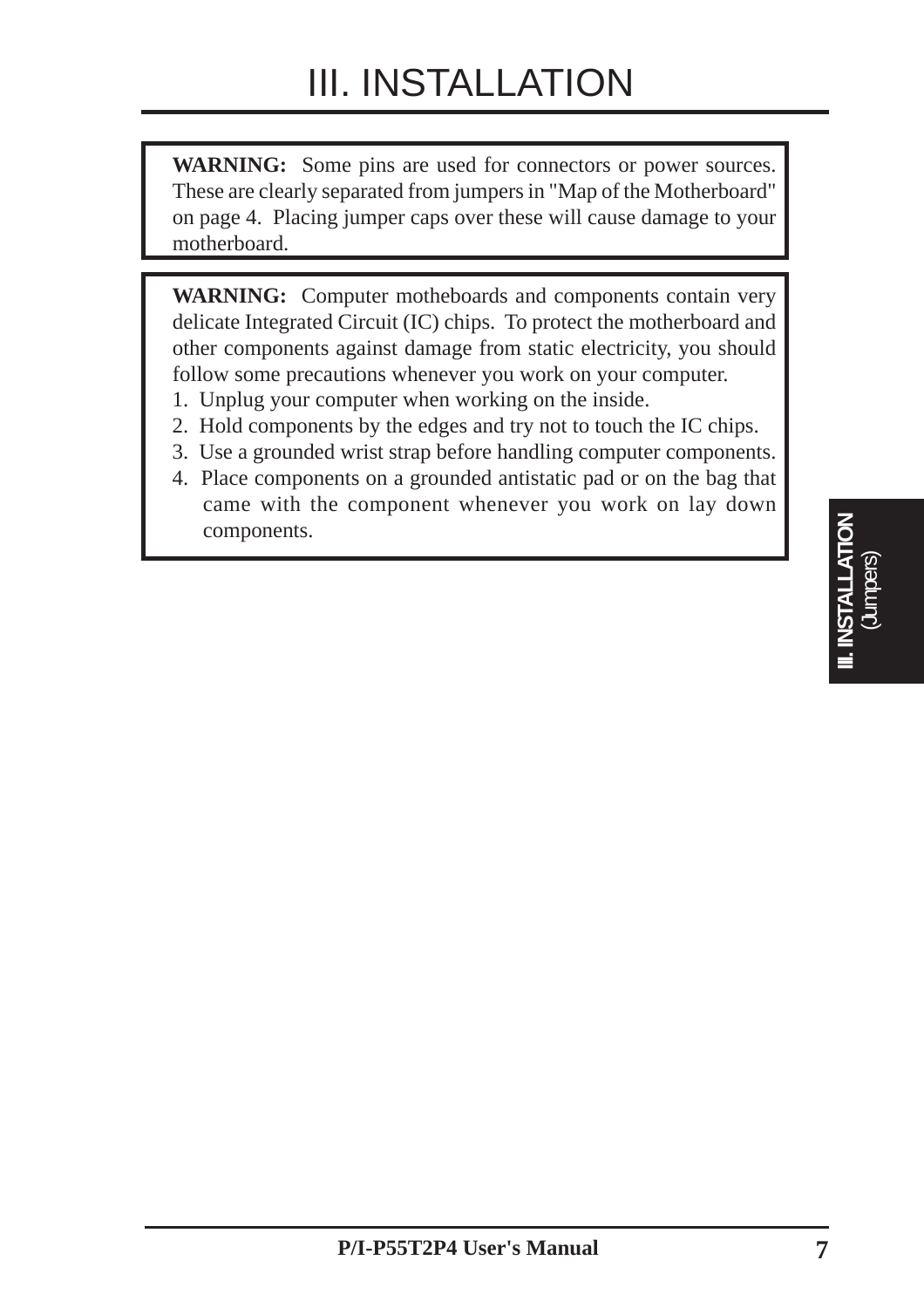### Jumper Settings

**1. On-Board Multi-I/O Selection (JP1) (For SMC SMC37C669 Only)** For SMC Multi-I/O SMC37C669, you can selectively disable each onboard Multi-I/O item (floppy, serial, parallel, and IrDA) through BIOS (see page 35) *or* disable all Multi-I/O items at once with the following jumper in order to use your own Multi-I/O card. If your motherboard does not use the above SMC Multi-I/O, the following jumper will not be available and you can only disabled each item through BIOS.



**2. Flash ROM Boot Block Programming (JP8)**

This sets the operation mode of the boot block area of the BIOS Flash ROM to allow programming in the *Enabled* position.

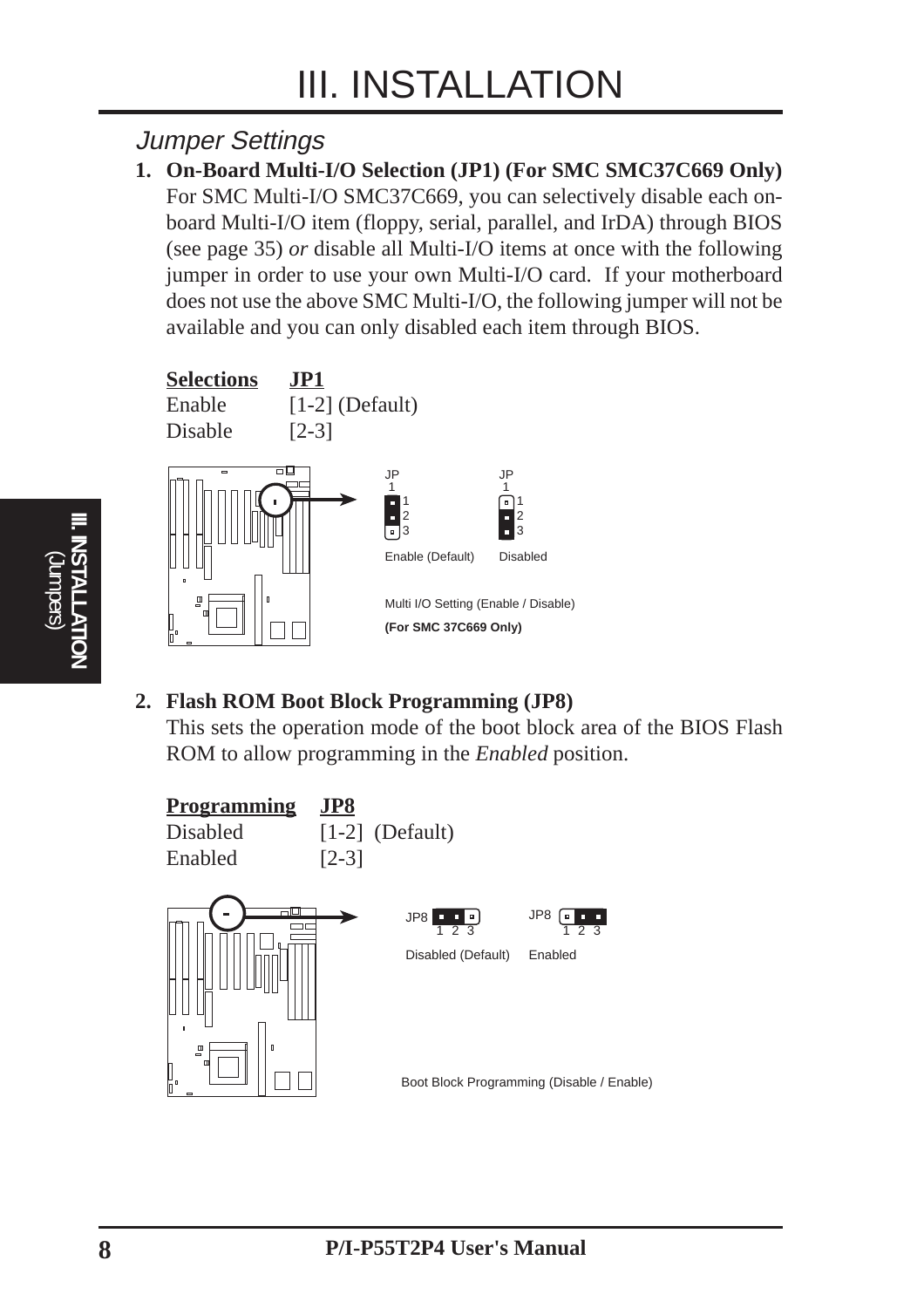#### **3. Total Level 2 Cache Size Setting (JP2)**

This jumper sets the total amount of L2 cache that is present. If you have two cache chips on-board (see "Map of Motherboard" for locations), then you have either 256KB or 512KB. An "ASUS" or "COAST" cache module can be used to upgrade the 256KB version to 512KB. If there is no on-board cache, you must install a cache module of either 256KB or 512KB. **IMPORTANT: See page 14 "SRAM Cache" for installation procedures.** Regardless of your cache combination, set the following jumpers according to the **total** amount of L2 cache that is present on-board and installed as a module.



#### **4. Voltage Regulator Output Selection (JP17)** These jumpers set the voltage supplied to the CPU.



# (Jumpers) **III. INSTALLATION**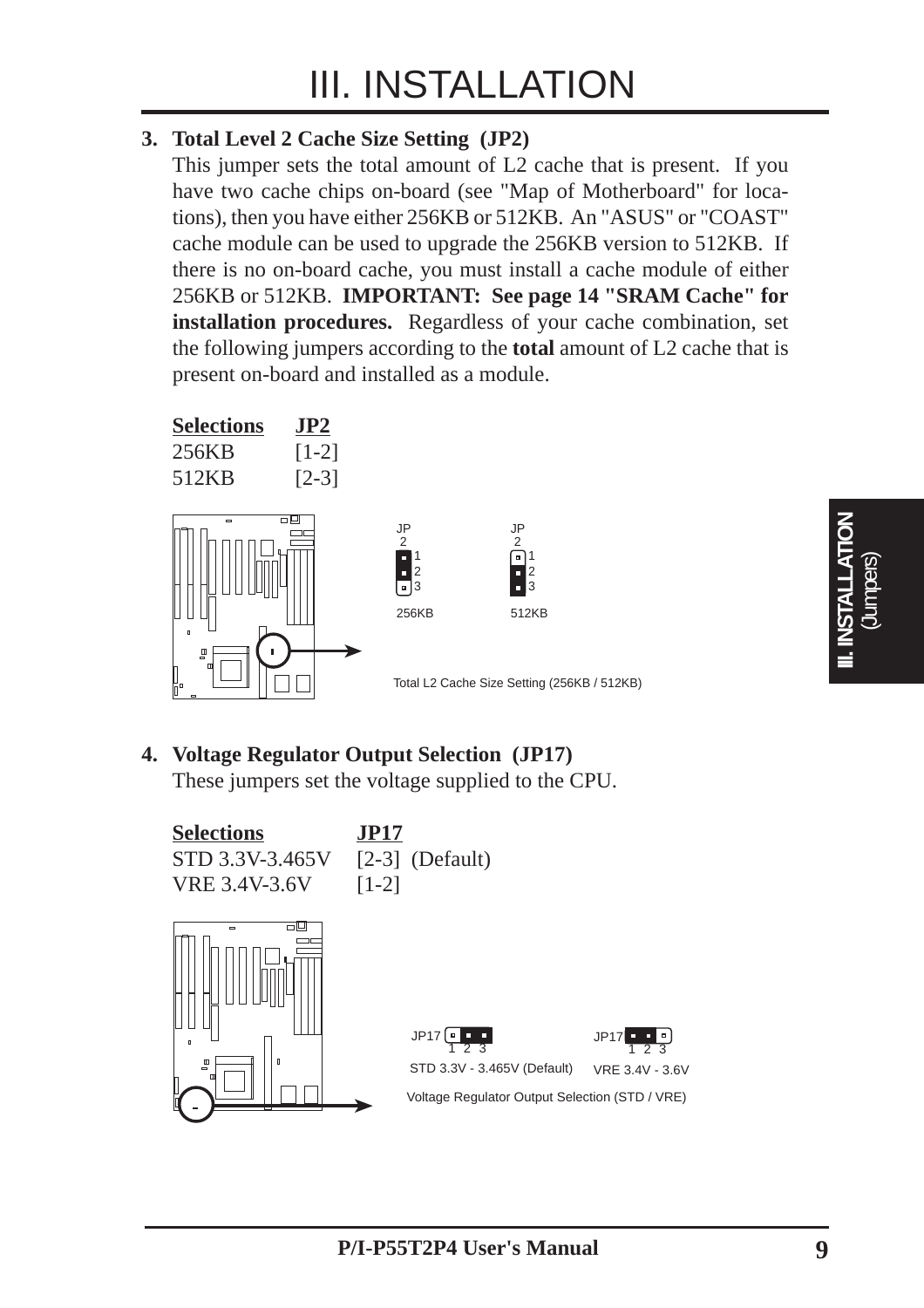#### **5. CPU External (BUS) Frequency Selection (JP11, JP12)**

These jumpers tells the clock generator what frequency to send to the CPU. These allow the selection of the CPU's *External* frequency (or *BUS Clock*). The BUS Clock times the BUS Ratio equals the CPU's *Internal* frequency (the advertised CPU speed).

#### **6. CPU to BUS Frequency Ratio (JP9, JP10)**

These jumpers set the frequency ratio between the *Internal* frequency of the CPU and the *External* frequency (called the *BUS Clock*) within the CPU. These must be set together with the above jumpers *CPU External (BUS) Frequency Selection (JP11, JP12)*.



*Set the jumpers by the Internal speed of the Intel CPU as follows:*

|  | Internal Ratio External JP12 JP11 JP10 JP9<br>166MHz 2.5x 66MHz [2-3] [1-2] [2-3] [2-3]<br>150MHz 2.5x 60MHz [1-2] [2-3] [2-3] [2-3] |  |  |
|--|--------------------------------------------------------------------------------------------------------------------------------------|--|--|
|  | 133MHz 2.0x 66MHz [2-3] [1-2] [1-2] [2-3]<br>120MHz 2.0x 60MHz [1-2] [2-3] [1-2] [2-3]                                               |  |  |
|  | 100MHz 1.5x 66MHz [2-3] [1-2] [1-2] [1-2]<br>90MHz 1.5x 60MHz [1-2] [2-3] [1-2] [1-2]<br>75MHz 1.5x 50MHz [2-3] [2-3] [1-2] [1-2]    |  |  |

(Jumpers) **III. INSTALLATION**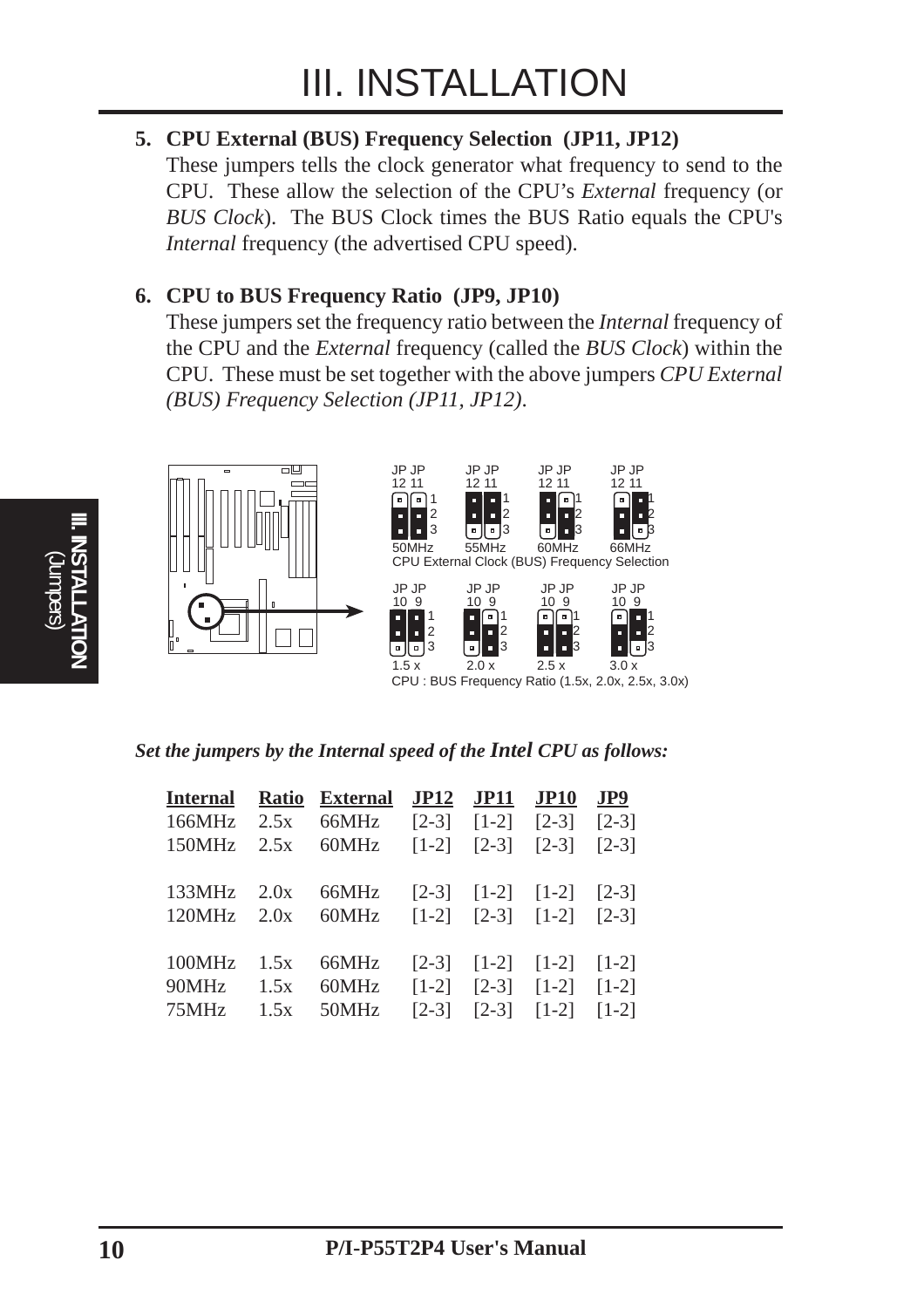#### **7. PS/2 Mouse on IRQ12 Setting (JP18)**

JP7 enables or disables the on-board PS/2 mouse lead connector. When *Enabled*, the port becomes active and uses IRQ12. See Page 19 for the "PS/2 Mouse connector."



#### **8. CMOS RAM (JP19)**

This clears the user-entered information stored in the Dallas DS12887A Chip such as hard disk information and passwords. Simply connect a jumper cap over this jumper for a few seconds then remove. **Make sure that your computer is turned off.** You must enter the BIOS setup (by holding down  $\langle$ DEL $>$  during power-up) after this is done to re-enter BIOS information (see BIOS SETUP).



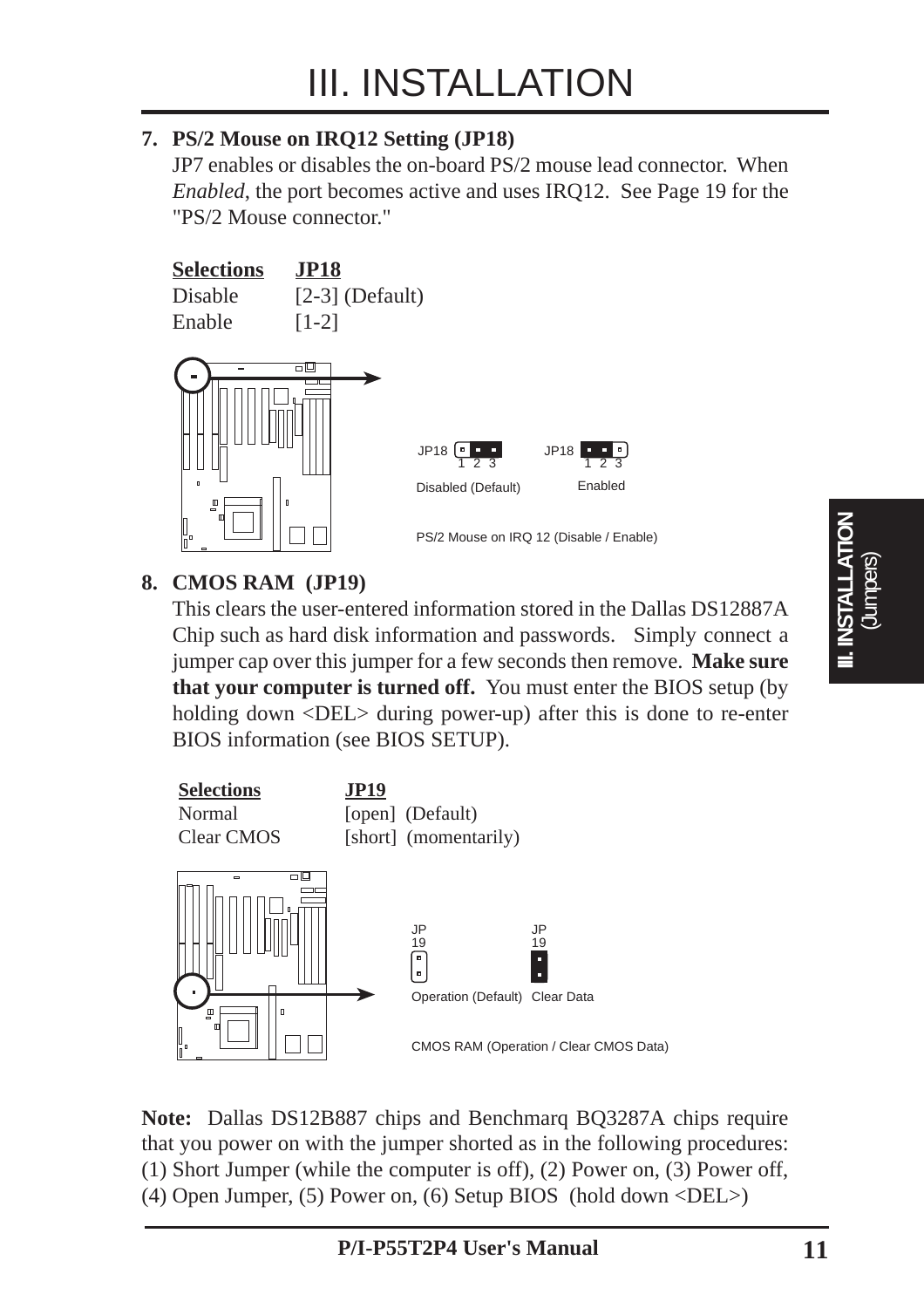# 2. System Memory (DRAM & SRAM)

This motherboard supports four 72-pin SIMMs of 4MB, 8MB, 16MB, 32MB, or 64MB to form a memory size between 8MB to 256MB. The DRAM can be either 60ns or 70ns Fast Page Mode (Asymmetric or Symmetric) or EDO. To support ECC, you must use *true* (opposed to phantom parity generated by TTL chips) 36-bit parity-type DRAM (e.g. 8 chips + 4 parity chips) in pairs for all modules. Mixing 32-bit non-parity DRAM (e.g. 8 chips) and 36-bit DRAM (e.g. 12 chips) will work minus the ECC feature. **IMPORTANT: Memory setup is required in BIOS Chipset Setup "Auto Configuration" on page 35.**

| <b>Bank 0</b><br>Slots $1 & 2$ | <b>Bank 1</b><br>Slots 3 & 4 | <b>Total Memory</b><br><b>Combination</b> |
|--------------------------------|------------------------------|-------------------------------------------|
| $4MB \times 2$                 | None                         | 8MB                                       |
| 8MB x 2                        | None                         | 16MB                                      |
| 16MB x 2                       | None                         | 32MB                                      |
| $32MB \times 2$                | None                         | 64MB                                      |
| 64MB x 2                       | None                         | 128MB                                     |
| $4MB \times 2$                 | $4MB \times 2$               | 16MB                                      |
| $4MB \times 2$                 | $8MB \times 2$               | 24MB                                      |
| $4MB \times 2$                 | 16MB x 2                     | 40MB                                      |
| $4MB \times 2$                 | $32MB \times 2$              | 72MB                                      |
| $4MB \times 2$                 | 64MB x 2                     | 136MB                                     |
| $8MB \times 2$                 | $4MB \times 2$               | 24MB                                      |
| $8MB \times 2$                 | $8MB \times 2$               | 32MB                                      |
| $8MB \times 2$                 | 16MB x 2                     | 48MB                                      |
| $8MB \times 2$                 | $32MB \times 2$              | 80MB                                      |
| 8MB x 2                        | 64MB x 2                     | 144MB                                     |
| 16MB x 2                       | $4MB \times 2$               | 40MB                                      |
| $16MB \times 2$                | $8MB \times 2$               | 48MB                                      |
| $16MB \times 2$                | 16MB x 2                     | 64MB                                      |
| 16MB x 2                       | $32MB \times 2$              | <b>96MB</b>                               |
| 16MB x 2                       | 64MB x 2                     | 160MB                                     |
| $32MB \times 2$                | $4MB \times 2$               | 72MB                                      |
| $32MB \times 2$                | $8MB \times 2$               | <b>80MB</b>                               |
| $32MB \times 2$                | 16MB x 2                     | <b>96MB</b>                               |
| $32MB \times 2$                | $32MB \times 2$              | 128MB                                     |
| $32MB \times 2$                | $64MB \times 2$              | 192MB                                     |
| 64MB x 2                       | $4MB \times 2$               | 136MB                                     |
| 64MB x 2                       | $8MB \times 2$               | 144MB                                     |
| 64MB x 2                       | 16MB x 2                     | 160MB                                     |
| $64MB \times 2$                | $32MB \times 2$              | 192MB                                     |
| 64MB x 2                       | 64MB x 2                     | 256MB                                     |

*Install two memory modules each time as shown in the chart below.*

**III. INSTALLATION NSTALLATIO** (Memory)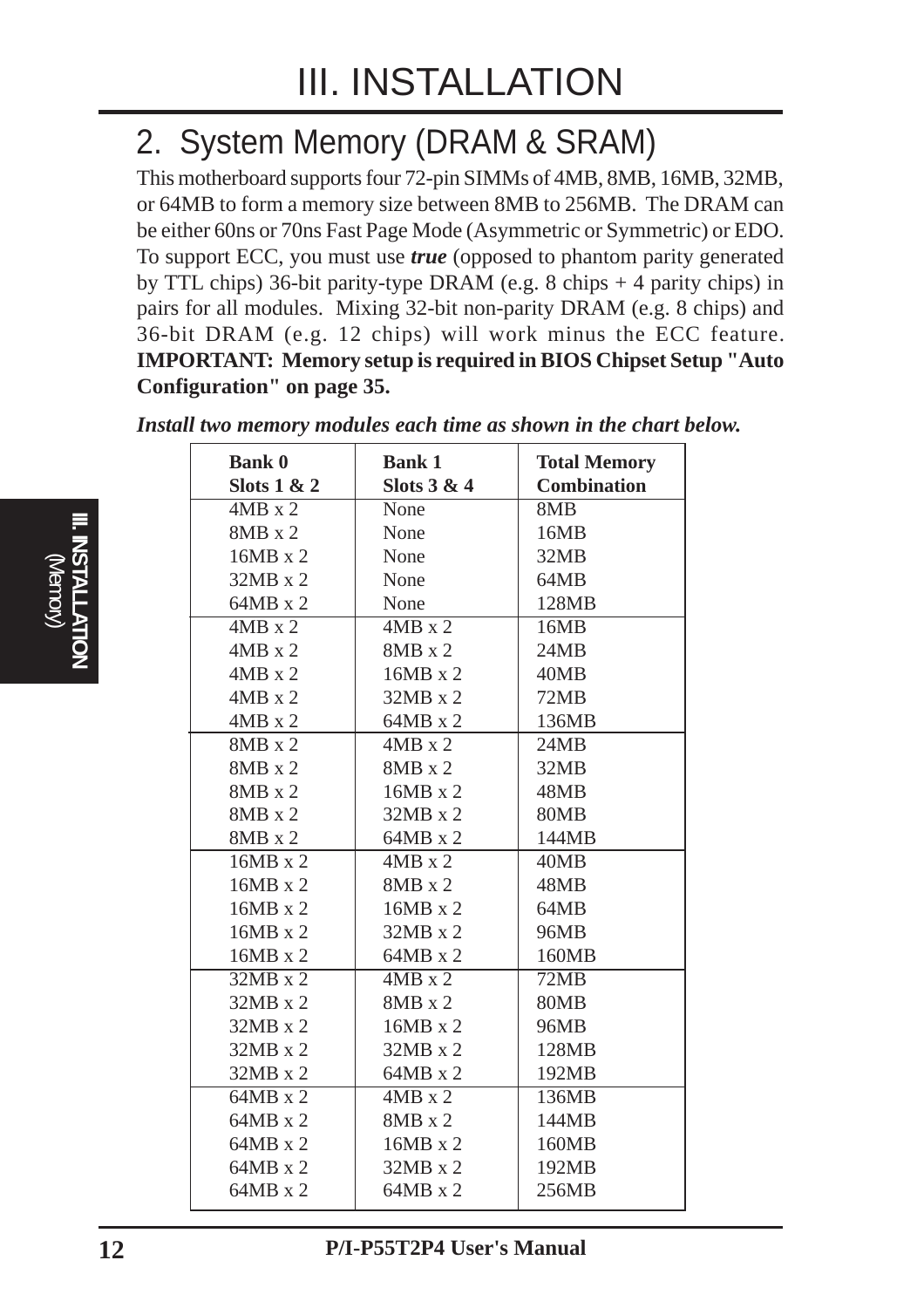**IMPORTANT: Do not use memory modules with more than 24 chips per module. Modules with more than 24 chips exceed the design specifications of the memory subsystem and will cause unreliable operation.**

**IMPORTANT: Do not use SIMM Modules that use an extra TTL chip to convert the memory module from asymmetric to symmetric.**

#### DRAM Memory Installation Procedures:

1. The SIMM memory modules will only fit in one orientation as shown because of a "Plastic Safety Tab" on one end of the SIMM slots which requires the "Notched End" of the SIMM memory modules.



- 2. Press the memory module firmly into place starting from a 45 degree angle making sure that all the contacts are aligned with the slot.
- 3. With your finger tips, rock the memory module into a vertical position so that it clicks into place.



- 4. The plastic guides should go through the two "Mounting Holes" on the sides and the "Metal Clips" should snap on the other side.
- 5. To release the memory module, squeeze both "Metal Clips" outwards and rock the module out of the "Metal Clips".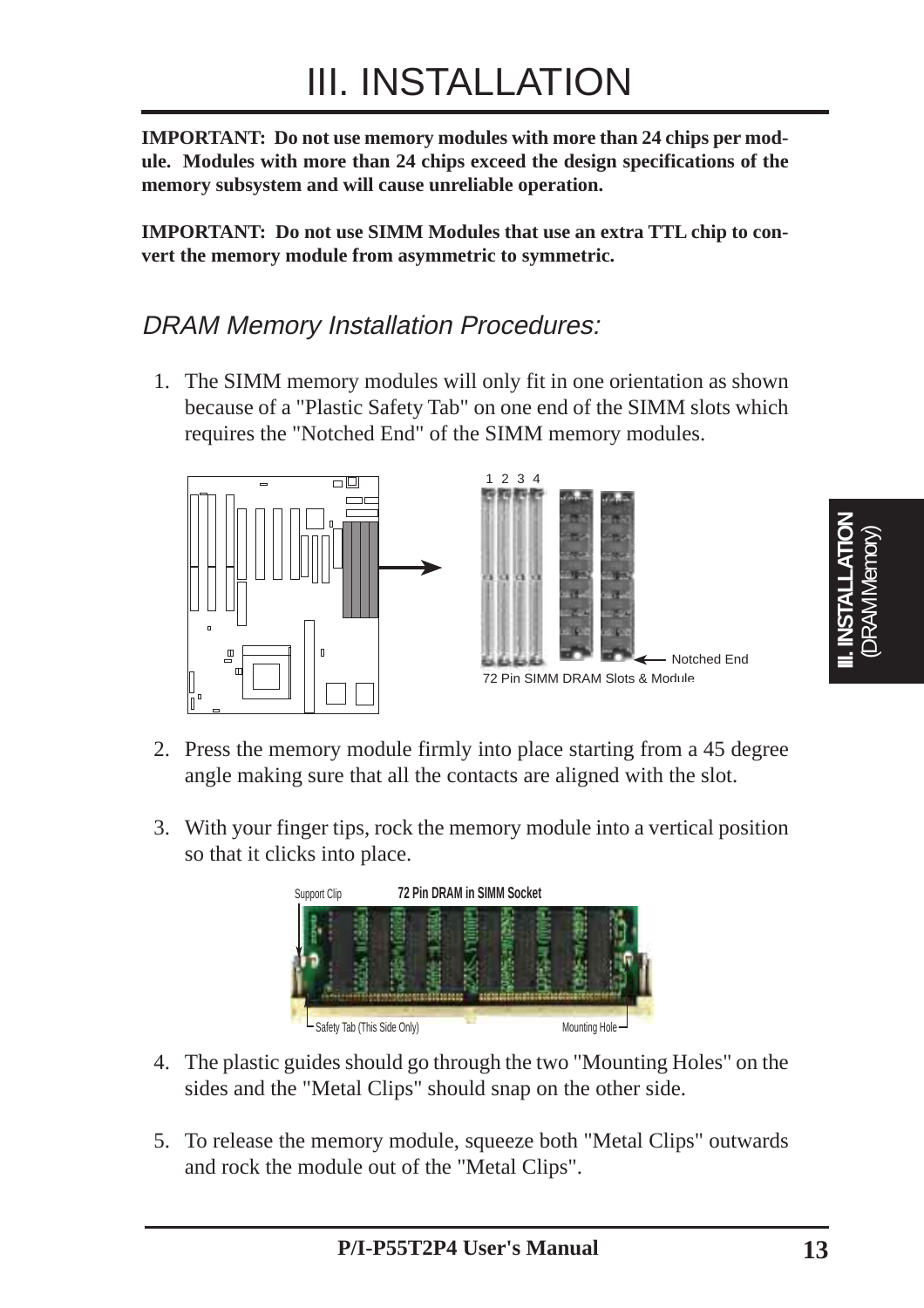# Level 2 External Static RAM (SRAM) Cache

The motherboard you may purchase may have either 0KB, 256KB, or 512KB on-board. If you have two cache chips on-board (see "Map of Motherboard" for locations), then you have either 256KB or 512KB pipelined bust SRAM cache. An "ASUS" or "COAST" cache module can be used to upgrade the 256KB version to 512KB. The 512KB version cannot be upgraded any further. If there is no on-board cache, you may install a SIMM cache module of either 256KB or 512KB.

**IMPORTANT: You must set jumper 2 "Total Level 2 Cache Size Setting" on page 9 when changes are made to your cache size.**



Insert the module as shown. Because the number of pins are different on either side of the break, the module will only fit in the orientation as shown.

#### Compatible Cache Modules for this Motherboard

| <b>SIMM Cache Module</b> | <b>256KB</b>   | 0 <sub>K</sub> B |
|--------------------------|----------------|------------------|
| ASUS CM1 Rev 1.0         | No             | N <sub>0</sub>   |
| ASUS CM1 Rev 1.3         | No             | N <sub>0</sub>   |
| ASUS CM4 Rev 1.5         | N <sub>0</sub> | N <sub>0</sub>   |
| ASUS CM1 Rev 1.6         | Yes            | N <sub>0</sub>   |
| COAST <sub>1.1</sub>     | N <sub>0</sub> | N <sub>0</sub>   |
| COAST <sub>1.2</sub>     | N <sub>0</sub> | N <sub>0</sub>   |
| COAST <sub>1.3</sub>     | No             | N <sub>0</sub>   |
| COAST <sub>2.0</sub>     | <b>Yes</b>     | Yes              |
| COAST <sub>2.1</sub>     | <b>Yes</b>     | <b>Yes</b>       |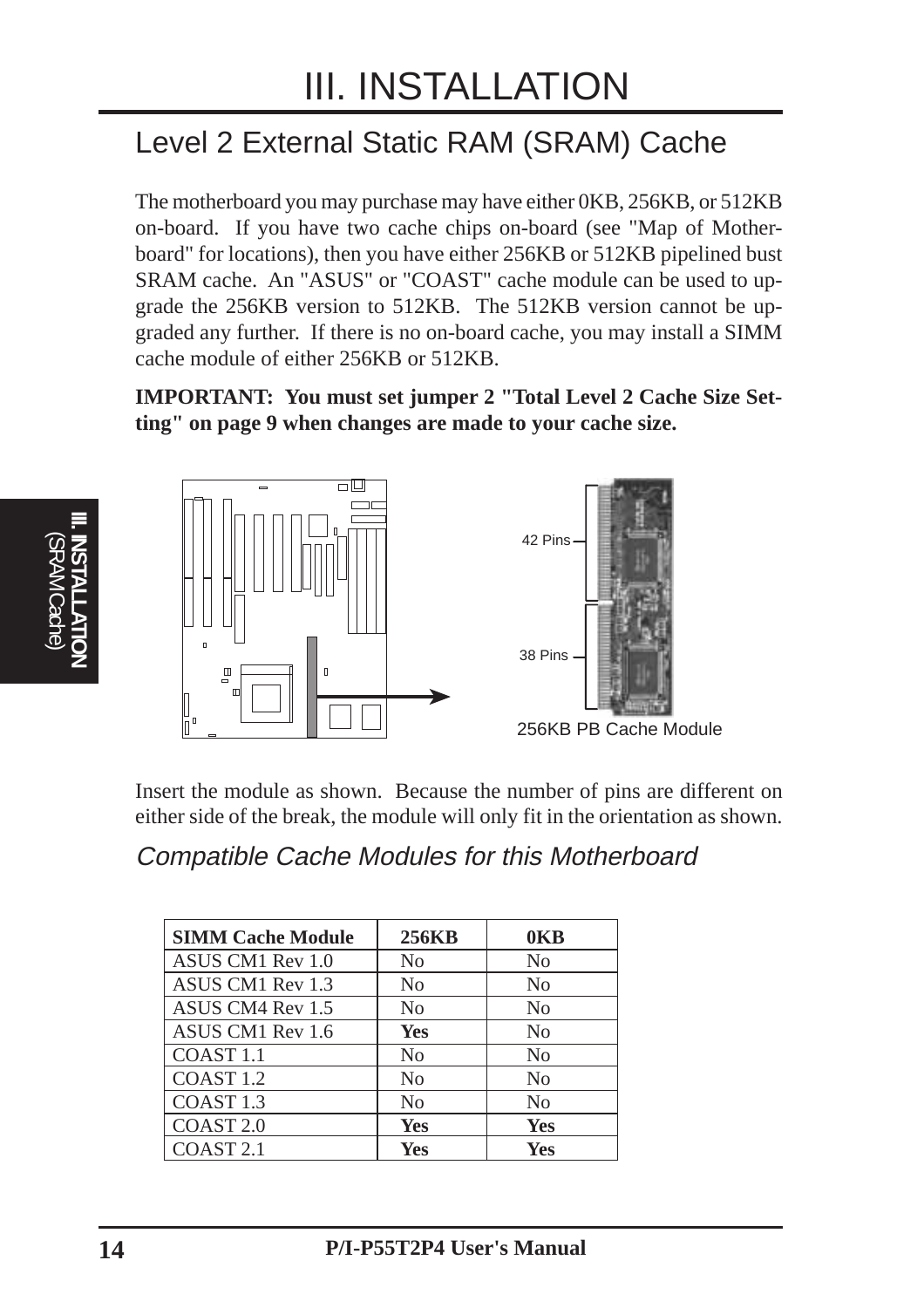# 3. Central Processing Unit (CPU)

The motherboard provides a 321-pin ZIF Socket 7 that is backwards compatible with ZIF Socket 5 processors. The CPU that came with the motherboard should have a fan attached to it to prevent overheating. If this is not the case then purchase a fan before you turn on your system. Apply thermal jelly to the CPU top and then install the fan onto the CPU.

#### **WARNING: Without a fan, the CPU can overheat and cause damage to both the CPU and the motherboard. (See page 24 "CPU Cooling Fan Connector).**

To install a CPU, first turn off your system and remove its cover. Locate the ZIF socket and open it by first pulling the lever sideways away from the socket then upwards to a 90-degree right angle. Insert the CPU with the correct orientation as shown. Use the notched corner of the CPU with the white dot as your guide. The white dot should point towards the end the of the lever. Notice that there is a blank area where one hole is missing from that corner of the square array of pin holes and a "1" printed on the motherboard next to that corner. Because the CPU has a corner pin for three of the four corners, the CPU will only fit in the one orientation as shown. The picture is for reference only; you should have a CPU fan that will cover the face of the CPU. With the added weight of the CPU fan, no force is required to insert the CPU. Once completely inserted, hold down on the fan and close the socket's lever.

**IMPORTANT: You must set jumpers for "CPU to BUS Frequency Ratio" and jumpers for "BUS Frequency Selection" on page 10 depending on the CPU that you install.**





III. INSTALLATION<br>(CPU) **III. INSTALLATION**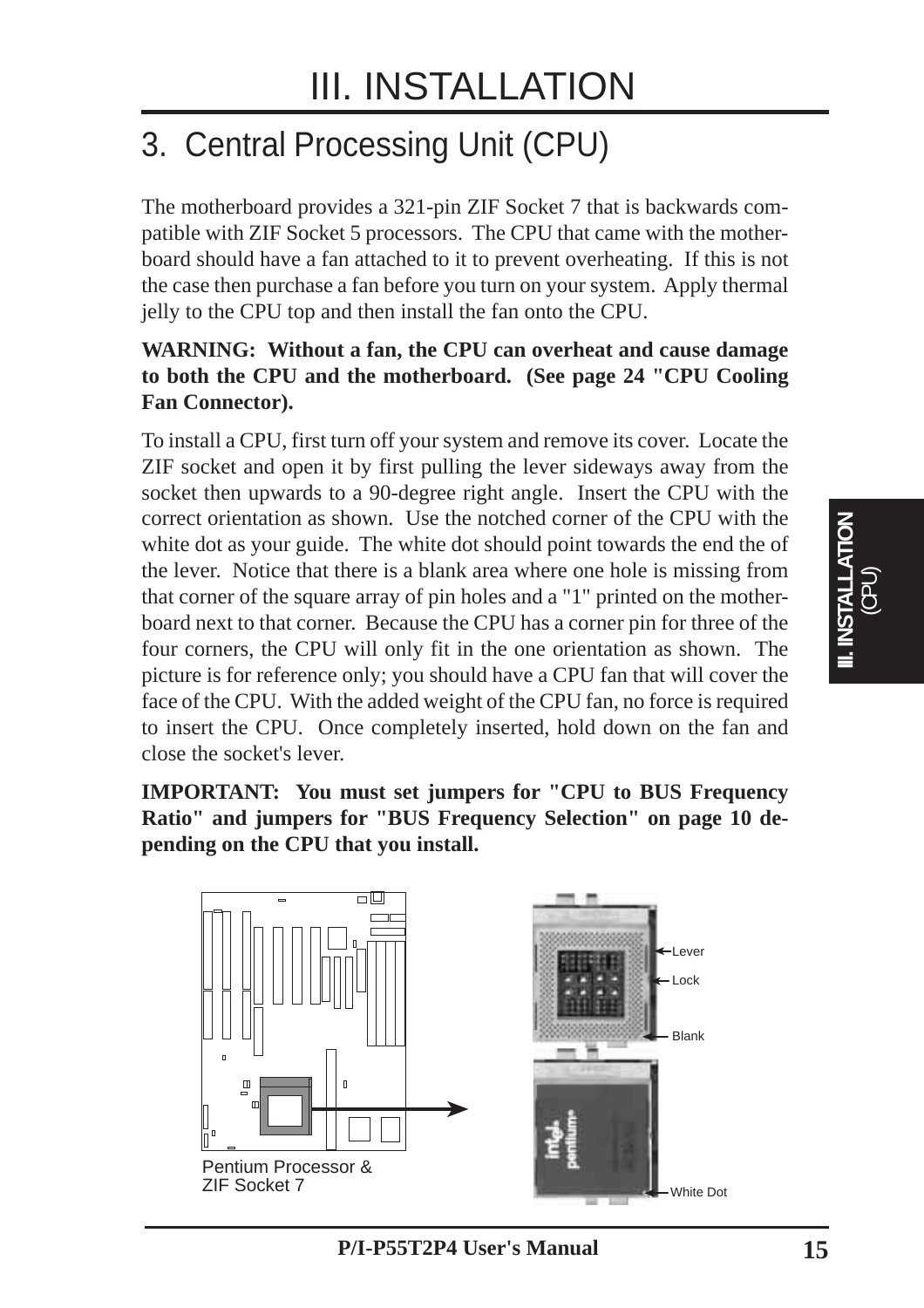# 4. Expansion Cards

First read your expansion card documentation on any hardware and software settings that may be required to setup your specific card.

**NOTE:** PCI Slot 4 has a MediaBus extension 2.0 (see page 18) which allows the installation of a PCI card or a MediaBus card (optional multifunctional card) but not both.

### Expansion Card Installation Procedure:

- 1. Read the documentation for your expansion card.
- 2. Set any necessary jumpers on your expansion card.
- 3. Remove your computer's cover.
- 4. Remove the bracket on the slot you intend to use. Keep the bracket for possible future use.
- 5. Carefully align the card's connectors and press firmly.
- 6. Secure the card on the slot with the screw you removed in step 4.
- 7. Replace the computer's cover.
- 8. Setup the BIOS if necessary.
- 9. Install the necessary software drivers for your expansion card.

### Assigning IRQs for Expansion Cards

Some expansion cards need to use an IRQ to operate. Generally an IRQ must be exclusively assigned to one use. In an standard design there are 16 IRQs available but most of them are already in use by parts of the system which leaves 6 free for expansion cards.

Both ISA and PCI expansion cards may need to use IRQs. System IRQs are available to cards installed in the ISA expansion bus first, and any remaining IRQs are then used by PCI cards. Currently, there are two types of ISA cards. The original ISA expansion card design, now referred to as "Legacy" ISA cards, requires that you configure the card's jumpers manually and then install it in any available slot on the ISA bus. You may use Microsoft's Diagnostic (MSD.EXE) utility included in the Windows directory to see a map of your used and free IRQs. For Windows 95 users, the "Control Panel" icon in "My Computer," contains a "System" icon which gives you a "Device Manager" tab. Double clicking on a specific device give you "Resources" tab which shows the Interrupt number and address. Make sure that no two devices use the same IRQs or your computer will experience problems when those two devices are in use at the same time.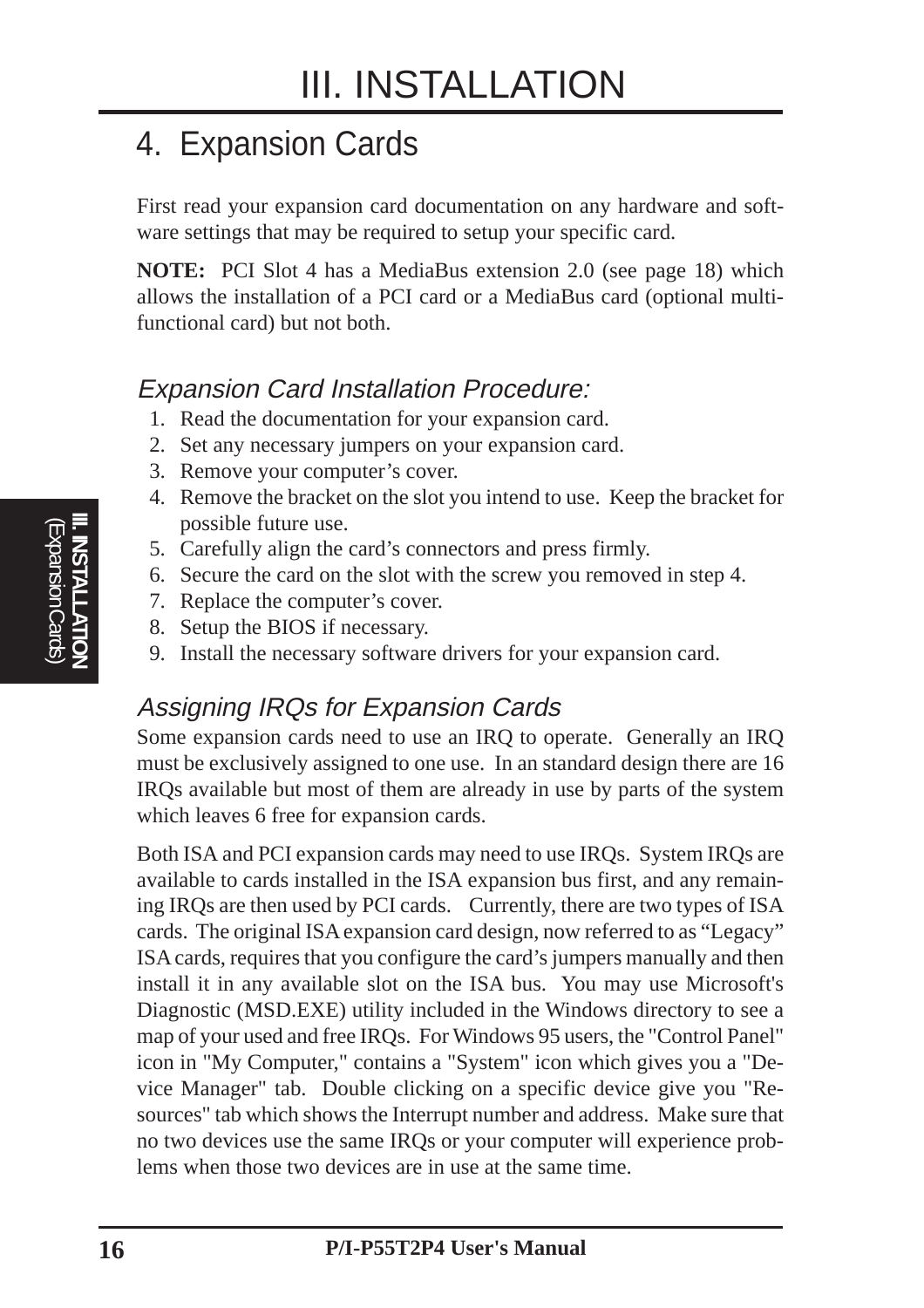# III. INSTALLATION

To simplify this process this motherboard has complied with the Plug and Play (PNP) specification which was developed to allow automatic system configuration whenever a PNP-compliant card is added to the system. For PNP cards, IRQs are assigned automatically from those available.

If the system has both Legacy and PNP ISA cards installed, IRQs are assigned to PNP cards from those not used by Legacy cards. The PCI and PNP configuration of the BIOS setup utility can be used to indicate which IRQs are being used by Legacy cards. For older Legacy cards that does not work with the BIOS, you can contact your vendor for an ISA Configuration Utility.

An IRQ number is automatically assigned to PCI expansion cards after those used by Legacy and PNP ISA cards. In the PCI bus design, the BIOS automatically assigns an IRQ to a PCI slot that has a card in it that requires an IRQ. To install a PCI card, you need to set something called the INT (interrupt) assignment. Since all the PCI slots on this motherboard use an INTA #, be sure that the jumpers on your PCI cards are set to INT A.

### Assigning DMA Channels for ISA Cards

Some ISA cards, both Legacy and PNP may also need to use a DMA (Direct Memory Access) channel. DMA assignments for this motherboard are handled the same way as the IRQ assignment process described above. You can select a DMA channel in the PCI and PNP configuration section of the BIOS Setup utility. In the BIOS setup, you should choose "Yes" for those IRQ's and DMA's you wish to reserve for Legacy cards.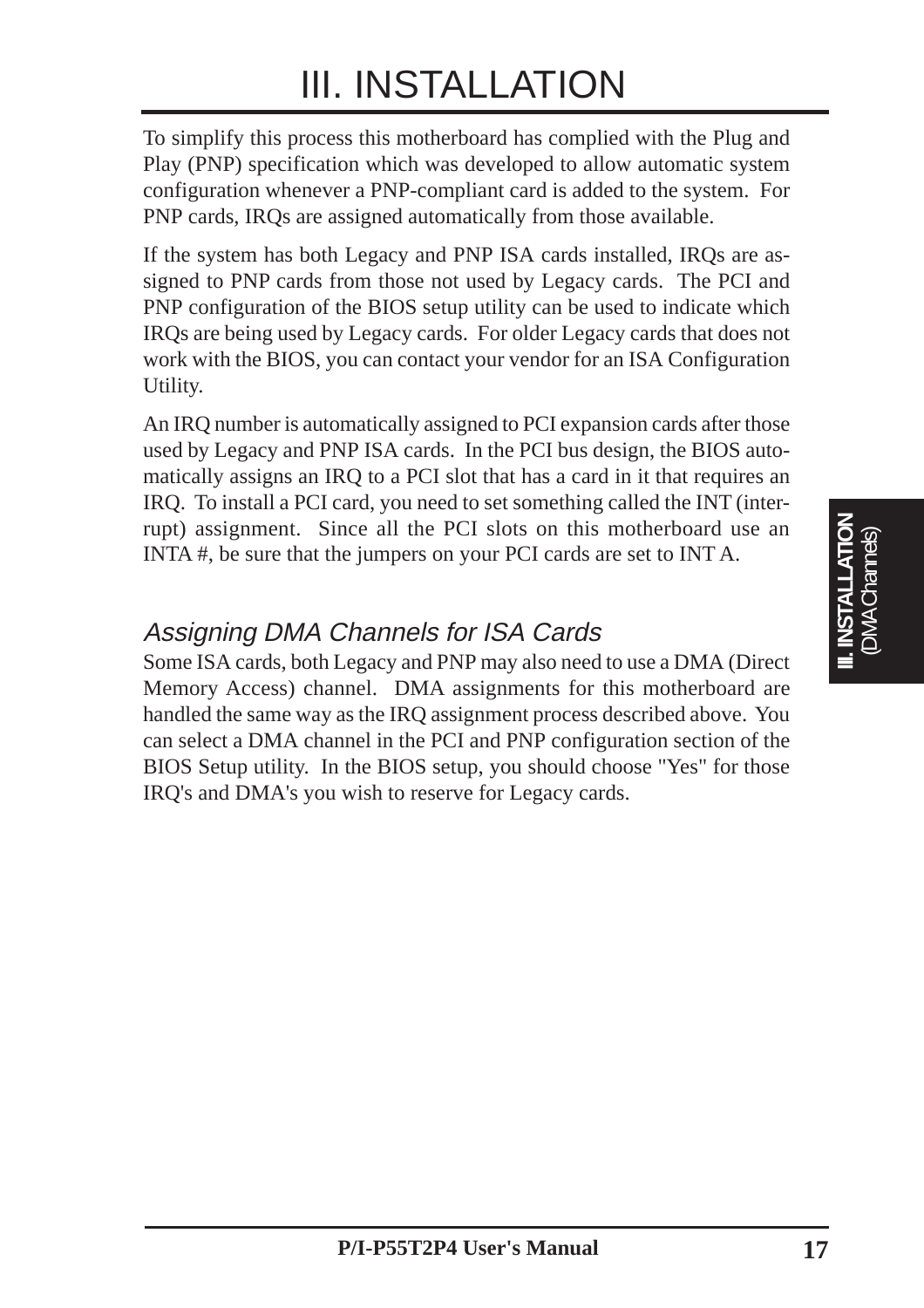### ASUS MediaBus Card

MediaBus allows a cost-efficient solution to a complete multimedia system. The advantages of using one add-on card is to reduce the slot requirements and compatibility problems in order to maximize the Plug and Play advantages. The add-on card inserts into the shared PCI 4/MediaBus 2.0 Slot.

#### **NOTE: This motherboard uses MediaBus Rev. 2.0. The previous MediaBus cards designed for MediaBus Rev. 1.2 will not fit into the MediaBus Rev 2.0 that is on this motherboard.**

The difference between Rev. 1.2 and Rev. 2.0 is that the later revision has 72 pins instead of 68 so it does not have to use any PCI slot signals reserved for PCI cards, therefore the motherboard's PCI Slot 4 can meet standard specifications. The gap between the MediaBus extension and the PCI Slot 4 has been increased from 0.32" to 0.40" in order to prevent Rev. 1.2 MediaBus cards from being installed into the new motherboards and vice versa.

The following are MediaBus cards designed for **MediaBus 2.0** that *can* be used on this motherboard:

| $\cdot$ PCI-AS2940UW  | Ultra Fast/Wide SCSI & Audio MediaBus Card |
|-----------------------|--------------------------------------------|
| $\cdot$ PCI-AV264CT-N | PCI Audio & Video MediaBus Card            |

• PCI-AV264VT PCI Audio & Video MediaBus Card

The following are MediaBus cards designed for **MediaBus 1.2** and therefore *cannot* be used on this motherboard:

| $\cdot$ PCI-AS7870 | Fast/Wide SCSI & Audio MediaBus Card |
|--------------------|--------------------------------------|
| • PCI-AV264CT      | PCI Audio & Video MediaBus Card      |
| • PCI-AV868        | PCI Audio & Video MediaBus Card      |

- \* All the above Audio features Creative Technology, Ltd.
- \* All the above Video features ATI, Inc.

\* All the above SCSI features Adaptec, Inc.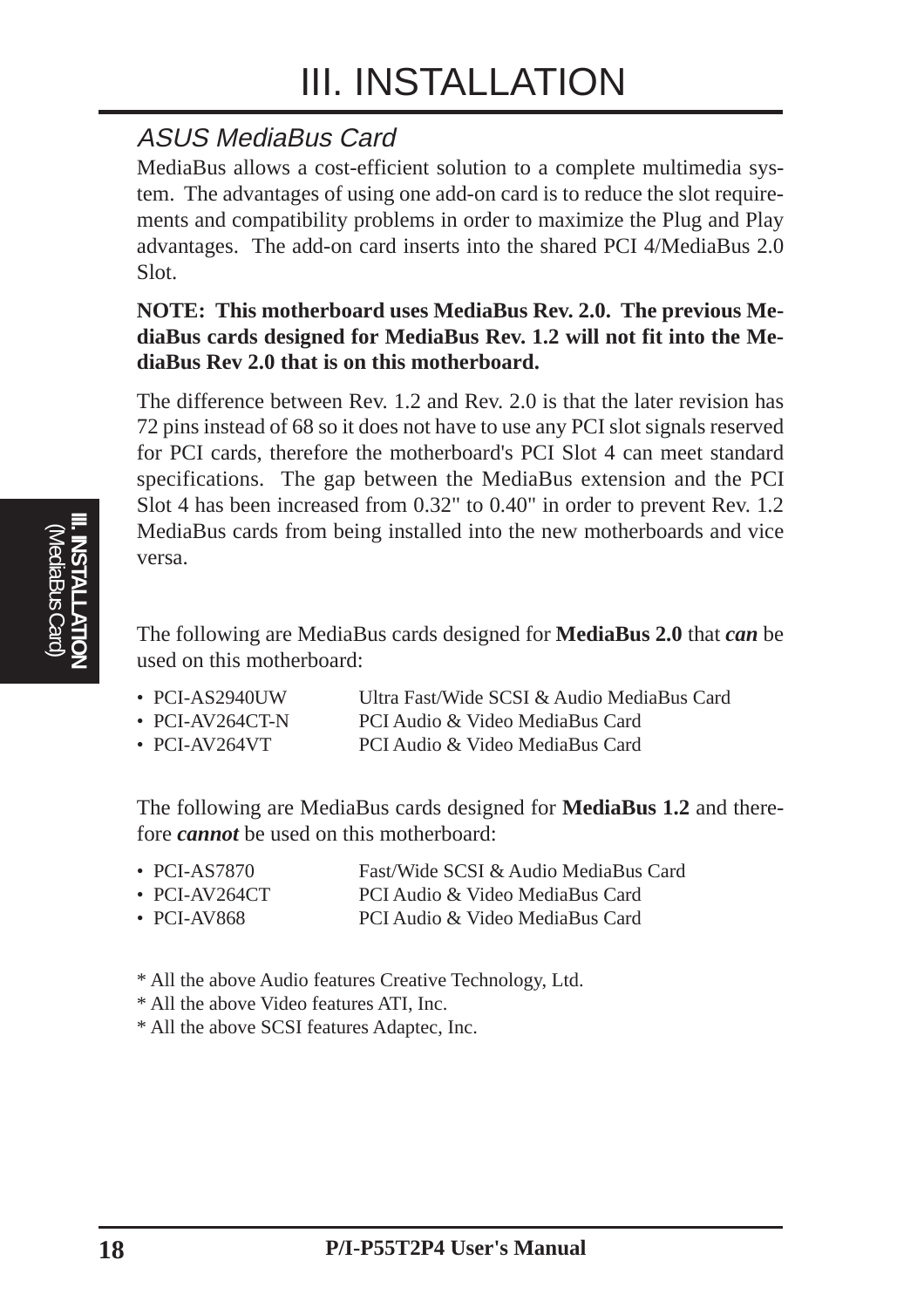# 5. External Connectors

**NOTE:** IDE ribbon cable must be less than 18in. (46cm), with the second drive connector no more than 6in. (15cm) from the first connector.

**IMPORTANT**: Ribbon cables should always be connected with the red stripe on the Pin 1 side of the connector. The four corners of the connectors are labeled on the motherboard. Pin 1 is the side closest to the power connector on hard drives and floppy drives.

#### **1. Keyboard Connector (5-pin female)**

This connection is for a standard IBM-compatible keyboard. May also be known as a 101 enhanced keyboard.



#### **2. PS/2 Mouse Connector (6-pin block)**

If you are using a PS/2 mouse, you must purchase an optional PS/2 mouse set which connects to the 6 pin block and mounts to an open slot on your computer's case. You must also set "PS/2 Mouse Selection" on page 11 to enable the PS/2 Mouse.



(Connectors) **III. INSTALLATION**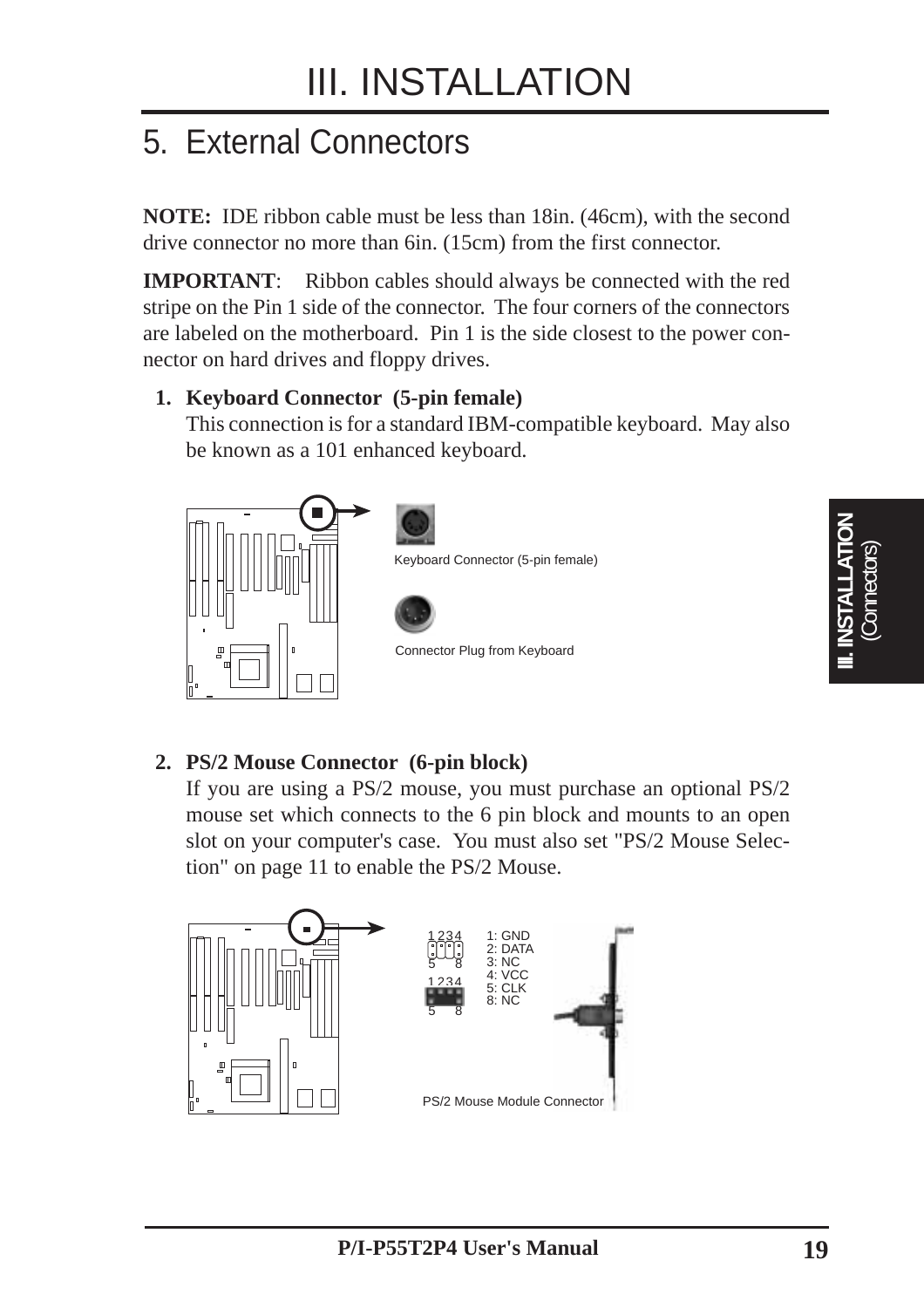#### **3. Parallel Printer Connector (26 Pin Block)**

Connection for the included parallel port ribbon cable with mounting bracket. Connect the ribbon cable to this connection and mount the bracket to the case on an open slot. It will then be available for a parallel printer cable. **Note**: Serial printers must be connected to the serial port. You can enable the parallel port and choose the IRQ through BIOS Setup on page 37 "Onboard Parallel Port."



Parallel Connector **FIREFIREFIRE** Pin 1

**4. Serial port COM1 and COM2 connectors (Two 10-pin blocks)** These connectors support the provided serial port ribbon cables with mounting bracket. Connect the ribbon cables to these connectors and mount the bracket to the case on an open slot. The two serial ports on the mounting bracket will then be used for pointing devices or other serial devices. See page 36 for BIOS configuration of "Onboard Serial Port"



(Connectors) **III. INSTALLATION**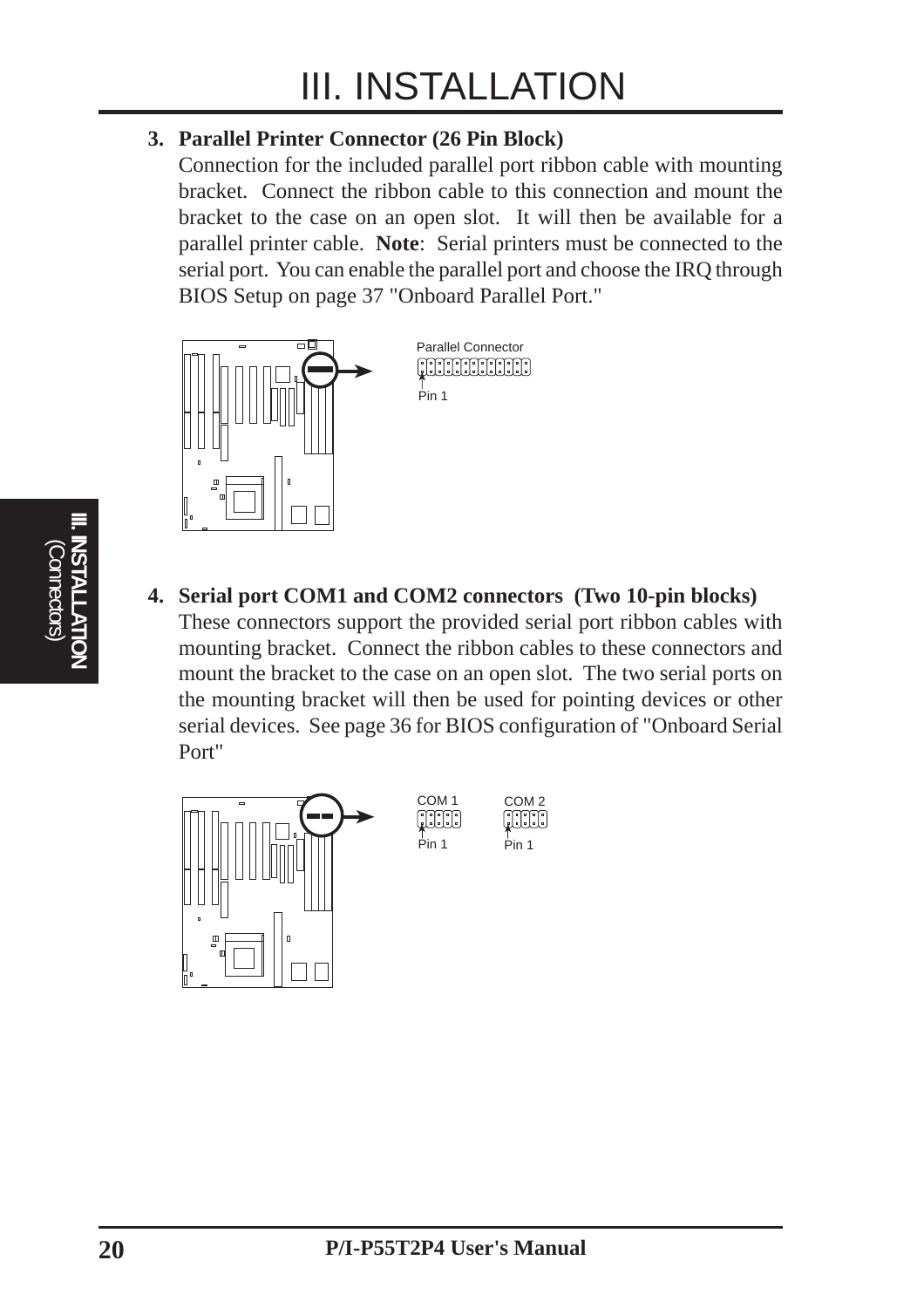#### **5. Floppy drive connector (34-pin block )**

This connector supports the provided floppy drive ribbon cable. After connecting the single end to the board, connect the two plugs on the other end to the floppy drives.



#### **6. Power connector (12-pin block)**

This connector connects to a standard 5 Volt power supply. To connect the leads from the power supply, ensure first that the power supply is not plugged. Most power supplies provide two plugs (P8 and P9), each containing six wires, two of which are black. Orient the connectors so that the black wires are located in the middle.

Using a slight angle, align the plastic guide pins on the lead to their receptacles on the connector. Once aligned, press the lead onto the connector until the lead locks into place.





Power Connector on Motherboard



Power Plugs from Power Supply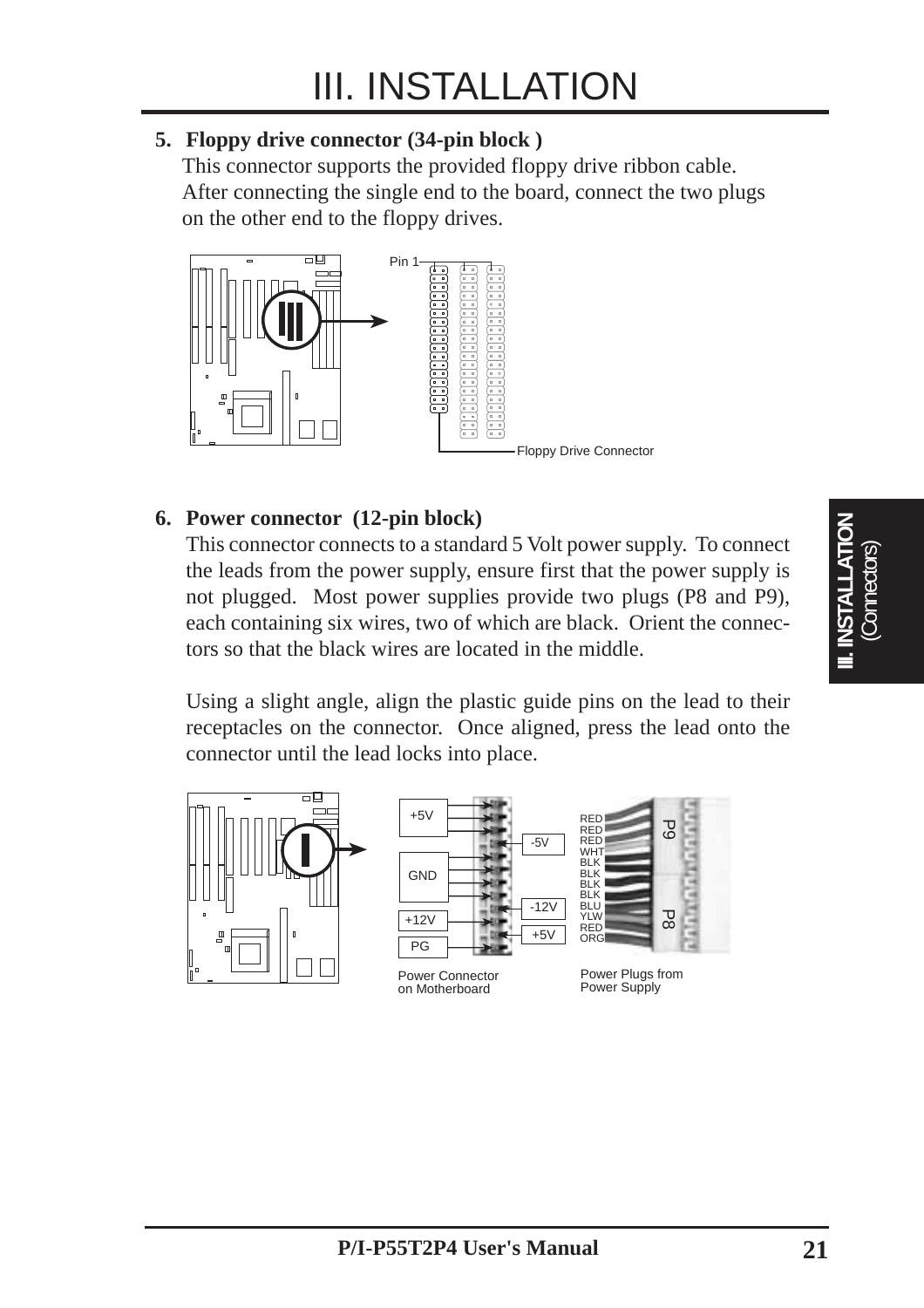#### **7. Primary IDE connector (40-pin Block)**

This connector supports the provided IDE hard disk ribbon cable. After connecting the single end to the board, connect the two plugs at the other end to your hard disk(s). If you install two hard disks, you must configure the second drive to Slave mode by setting its jumpers accordingly. Please refer to the documentation of your hard disk for the jumper settings. See the figure below.



#### **8. Secondary IDE connector (40-pin block)**

This connector connects to the next set of Master and Slave hard disks. Follow the same procedure described for the primary IDE connector. You may also configure two hard disks to be both Masters using one ribbon cable on the primary IDE connector and another ribbon cable on the secondary IDE connector.

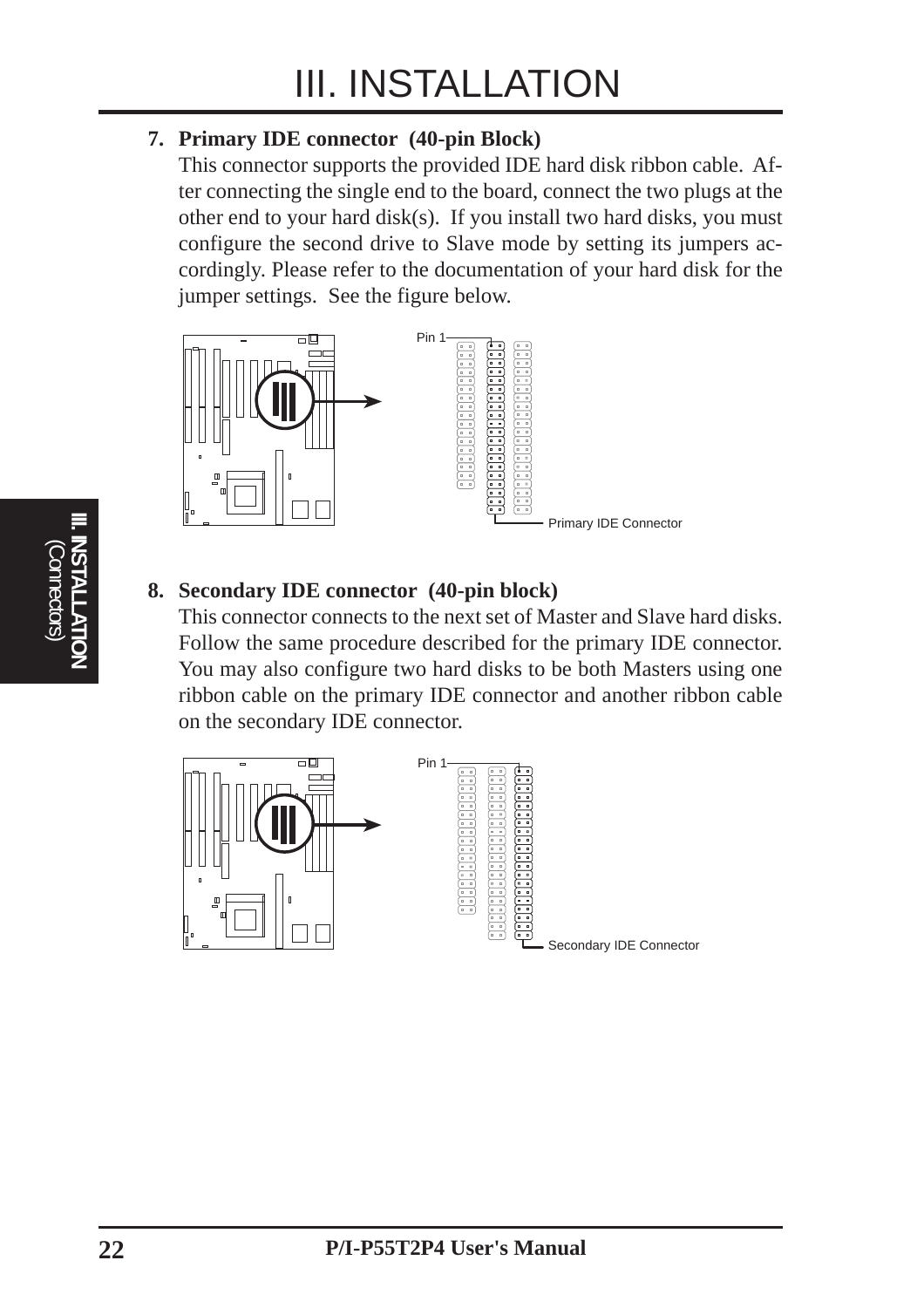#### **9. Turbo LED switch (CON1)**

The motherboard's turbo function is always on. The turbo LED connection is labeled here but the LED will remain constantly lit while the system power is on. You may wish to connect the Power LED from the system case to this lead. See the figure below.

#### **10. SMI suspend switch lead (CON1)**

This allows the user to manually place the system into a suspend mode or "Green" mode where system activity will be instantly decreased to save electricity and expand the life of certain components when the system is not in use. This 2-pin connector (see the figure below) connects to the case-mounted suspend switch. If you do not have a switch for the connector, you may use the "Turbo Switch" since it does not have a function. SMI is activated when it detects a *short to open* moment and therefore leaving it shorted will not cause any problems. May require one or two pushes depending on the position of the switch. Wake-up can be controlled by settings in the BIOS but the keyboard will always allow wake-up (the SMI lead cannot wake-up the system). If you want to use this connector, "Suspend Switch" in the POWER MANAGEMENT SETUP of the BIOS software should be on the default setting of *Enable* (see page 39).

#### **11. Reset switch lead (CON1)**

This 2-pin connector connects to the case-mounted reset switch for rebooting your computer without having to turn off your power switch This is a preferred method of rebooting in order to prolong the life of the system's power supply. See the figure below.

#### **12. Keyboard lock switch lead (CON1)**

This 5-pin connector connects to the case-mounted key switch for locking the keyboard for security purposes. See the figure below.

#### **13. Speaker connector (CON1)**

This 4-pin connector connects to the case-mounted speaker.





System Case Connections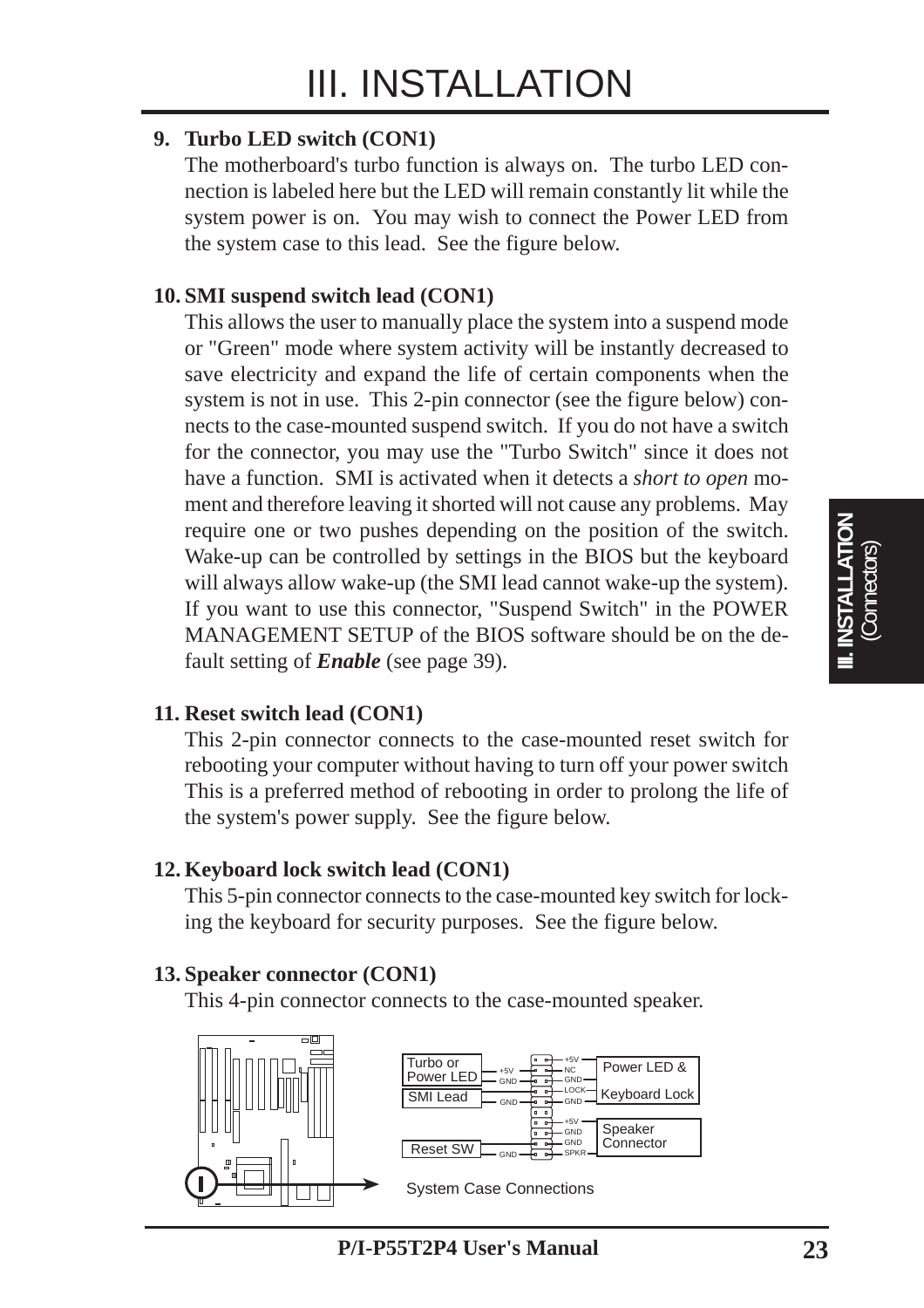#### **14. IDE activity LED (JP20)**

This connector connects to the hard disk activity indicator light on the case.



#### **15. CPU cooling fan connector (JP13)**

This connector supports a CPU cooling fan of 500mAMP (6WATT) or less. Depending on the fan manufacturer, the wiring may be different. The red wire should be positive, while the black should be ground. Connect the fan to the board taking into consideration the polarity of the connector.

**WARNING: Damage may occur to the motherboard and/or the CPU fan if these pins are incorrectly used.**



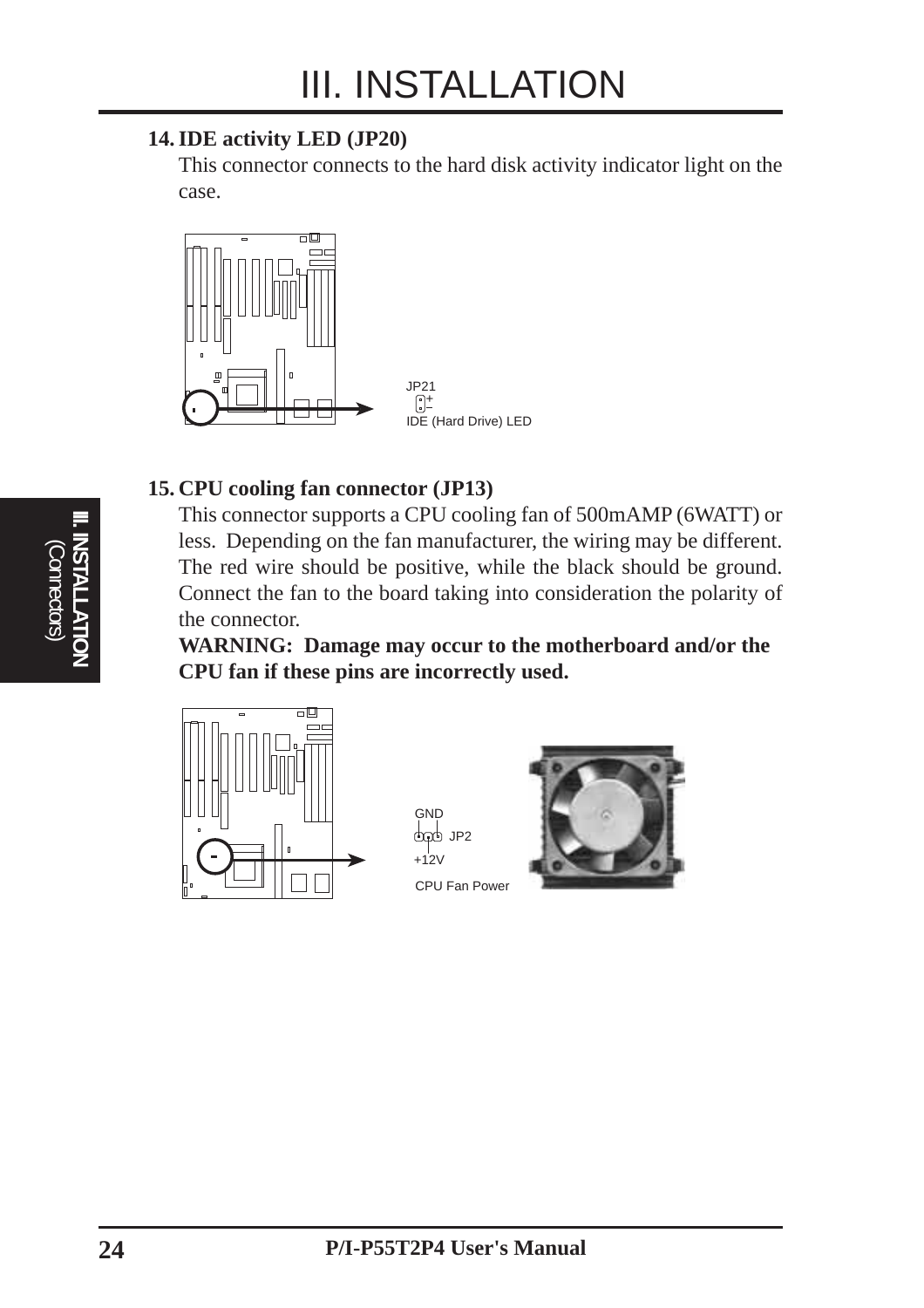#### **16. IrDA-compliant infrared module connector (IR)**

This connector supports the optional wireless transmitting and receiving infrared module. This module mounts to a small opening on system cases that support this feature. You must also configure the setting through BIOS setup on page 37 to select whether UART2 is directed for use with COM2 or IrDA. Use the five pins (as defined by Intel) as shown on the Back View and connect a ribbon cable from the module to the motherboard according to the pin definitions. The ribbon cable that may be supplied may either have five or ten pins (for other standards). If using a ten-pin ribbon cable, use only the top five row of the ribbon cable plug.



### Final Power Connection Procedures

- 1. After all jumpers and connections are made, close the system case cover.
- 2. Make sure that all switches are in the off position as marked by  $\circlearrowright$ .
- 3. Connect the power supply cord into the power supply located on the back of your system case as instructed by your system user's manual.
- 4. Connect the power cord into an power outlet that is equipped by a surge protector.
- 5. You may then turn on your devices in the following order:
	- a. Your monitor
	- b. External SCSI devices (starting with the last device on the chain)
	- c. Your system power
- 6. The power LED on the front panel of the system case will light and the monitor LED as well. The system will then run power-on tests. While the tests are running, additional messages will appear on the screen. If you do not see anything within 30 seconds from the time you turn on the power, the system may have failed a power-on test. Recheck your jumper settings and connections or call your authorized dealer for assistance.
- 7. During power-on, hold down the <Delete> key to enter BIOS setup. Follow the next section "BIOS SOFTWARE" for instructions.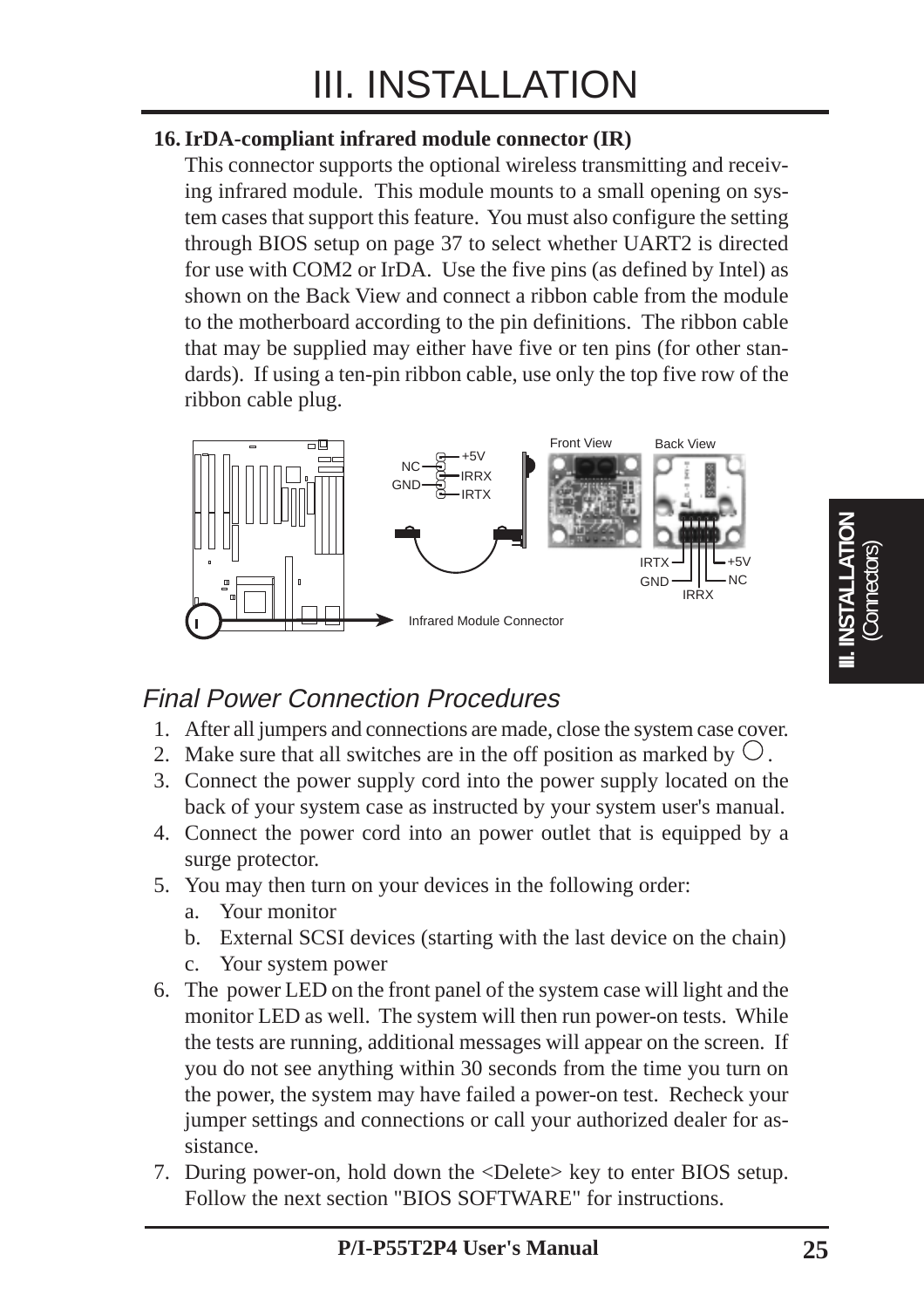# 6. BIOS Setup

The motherboard supports two programmable Flash ROM chips: 5 Volt and 12 Volt. Either of these memory chips can be updated when BIOS upgrades are released. Use the Flash Memory Writer utility to download the new BIOS file into the ROM chip as described in detail on page 47.

All computer motherboards provide a Setup utility program for specifying the system configuration and settings. If your motherboard came in a computer system, the proper configuration entries may have already been made. If so, invoke the Setup utility, as described later, and take note of the configuration settings for future reference; in particular, the hard disk specifications.

If you are installing the motherboard, reconfiguring your system or you receive a Run Setup message, you will need to enter new setup information. This section describes how to configure your system using this utility.

The BIOS ROM of the system stores the Setup utility. When you turn on the computer, the system provides you with the opportunity to run this program. This appears during the Power-On Self Test (POST). Press the <Delete> key to call up the Setup utility. If you are a little bit late pressing the mentioned key(s), POST will continue with its test routines, thus preventing you from calling up Setup. If you still need to call Setup, reset the system by simultaneously pressing the <Ctrl>, <Alt> and <Delete> keys, or by pushing the Reset button on the system case. You can also restart by turning the system off and then back on again.

When you invoke Setup, the main program screen will appear with the following options:

| ROM PCI/ISA BIOS (PI55T2P4)<br>CMOS SETUP UTILITY<br>AWARD SOFTWARE, INC. |                                                 |  |  |  |
|---------------------------------------------------------------------------|-------------------------------------------------|--|--|--|
| STANDARD CMOS SETUP                                                       | SUPERVISOR PASSWORD                             |  |  |  |
| <b>BIOS FEATURES SETUP</b>                                                | <b>USER PASSWORD</b>                            |  |  |  |
| <b>CHIPSET FEATURES SETUP</b>                                             | IDE HDD AUTO DETECTION                          |  |  |  |
| POWER MANAGEMENT SETUP                                                    | SAVE & EXIT SETUP                               |  |  |  |
| PNP AND PCI SETUP                                                         | <b>EXIT WITHOUT SAVING</b>                      |  |  |  |
| <b>LOAD BIOS DEFAULTS</b>                                                 |                                                 |  |  |  |
| <b>LOAD SETUP DEFAULTS</b>                                                |                                                 |  |  |  |
| Esc : Quit<br>F10 : Save & Exit Setup                                     | + +   : Select Item<br>(Shift)F2 : Change Color |  |  |  |
| Time, Date, Hard Disk Type                                                |                                                 |  |  |  |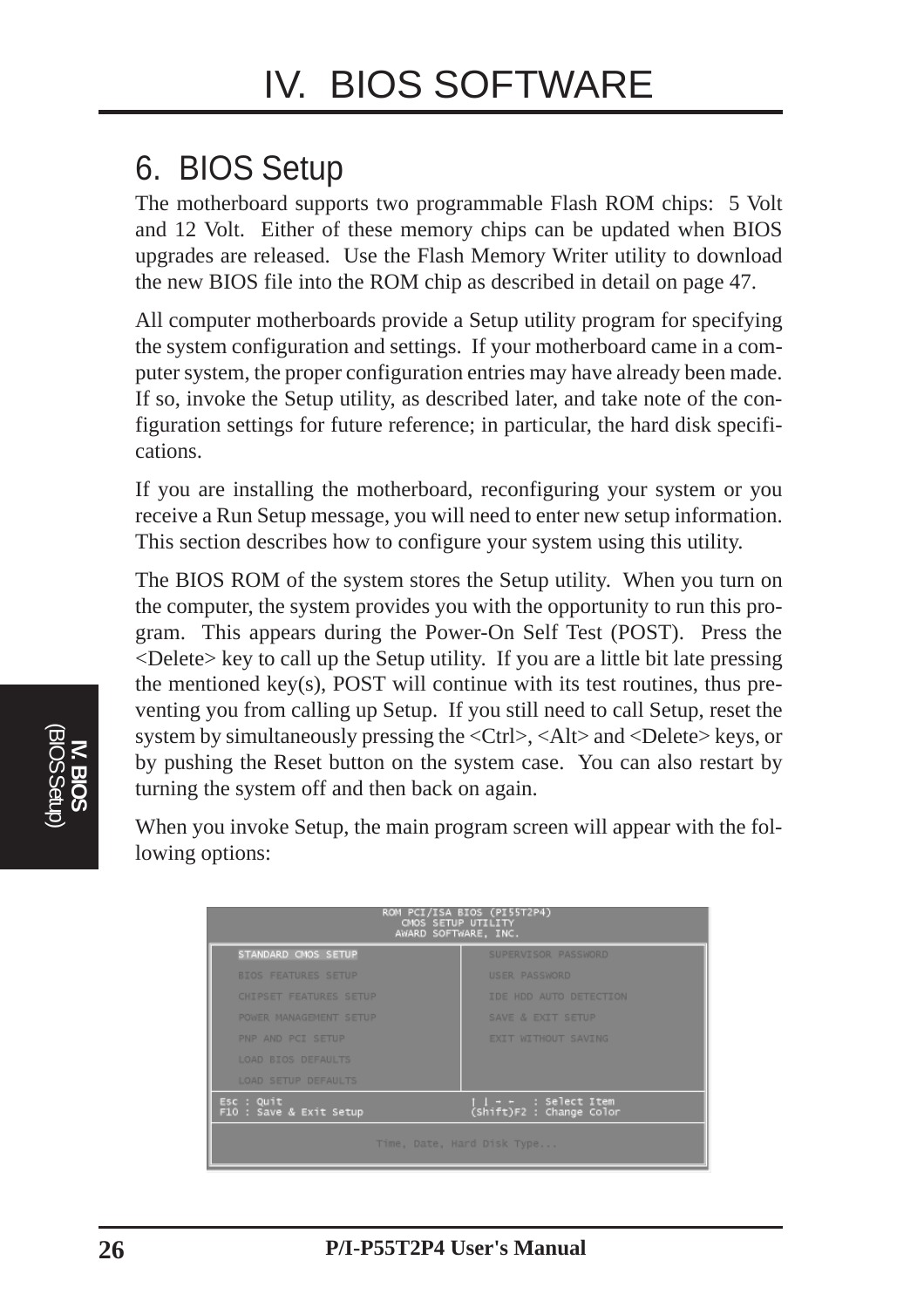# IV. BIOS SOFTWARE

**NOTE:** The "Load BIOS Defaults" option loads the minimized settings for troubleshooting. "Load Setup Defaults", on the other hand, is for loading optimized defaults for regular use. Choosing defaults at this level, will modify all applicable settings.

A section at the bottom of the above screen displays the control keys for this screen. Take note of these keys and their respective uses. Another section just below the control keys section displays information on the currently highlighted item in the list.

# Standard CMOS Setup

This "Standard CMOS Setup" option allows you to record some basic system hardware configuration and set the system clock and error handling. If the motherboard is already installed in a working system, you will not need to select this option anymore. However, if the configuration stored in the CMOS memory on the board gets lost or damaged, or if you change your system hardware configuration, you will need to respecify the configuration values. The configuration values usually get lost or corrupted when the power of the on-board CMOS battery weakens.

| ROM PCI/ISA BIOS (PI55T2P4)<br>STANDARD OMOS SETUP<br>AWARD SOFTWARE, INC.                                                                 |                                                                                                                                                                                                                                                                                                                                                                                                                                                                                                                                                                                                                                          |  |  |  |
|--------------------------------------------------------------------------------------------------------------------------------------------|------------------------------------------------------------------------------------------------------------------------------------------------------------------------------------------------------------------------------------------------------------------------------------------------------------------------------------------------------------------------------------------------------------------------------------------------------------------------------------------------------------------------------------------------------------------------------------------------------------------------------------------|--|--|--|
| Date $(mn:dd:yy)$ : Tue, Apr 16 1996<br>Time (hh:mm:ss) : 10 : $47$ : 9                                                                    |                                                                                                                                                                                                                                                                                                                                                                                                                                                                                                                                                                                                                                          |  |  |  |
| HARD DISKS                                                                                                                                 | TYPE SIZE CYLS HEAD PRECOMP LANDZ SECTOR<br>MODE                                                                                                                                                                                                                                                                                                                                                                                                                                                                                                                                                                                         |  |  |  |
| $\circ$<br>Primary Master : Allie<br>$\frac{0}{0}$<br>Primary Slave : Nome<br>Secondary Master : None<br>$\circ$<br>Secondary Slave : Nome | $\circ$<br>$\frac{1}{2}$<br>$\circ$<br>$0$ AUTO<br>$\frac{0}{0}$<br>$^{\circ}_{\circ}$<br>$^{\circ}_{\circ}$<br>0 ------<br>------<br>$\Omega$<br>$\begin{array}{cccccccccccccc} \multicolumn{2}{c}{} & \multicolumn{2}{c}{} & \multicolumn{2}{c}{} & \multicolumn{2}{c}{} & \multicolumn{2}{c}{} & \multicolumn{2}{c}{} & \multicolumn{2}{c}{} & \multicolumn{2}{c}{} & \multicolumn{2}{c}{} & \multicolumn{2}{c}{} & \multicolumn{2}{c}{} & \multicolumn{2}{c}{} & \multicolumn{2}{c}{} & \multicolumn{2}{c}{} & \multicolumn{2}{c}{} & \multicolumn{2}{c}{} & \multicolumn{2}{c}{} & \multicolumn{2}{c}{} & \multicolumn{2}{c}{} & \$ |  |  |  |
| <b>Drive A: <math>1.44M</math>.</b> $3.5$ in.<br>Drive B : Nome<br>Floppy 3 Mode Support : Disabled                                        | Base Memory: 640K<br>Extended Memory: 64512K<br>Other Memory: 384K                                                                                                                                                                                                                                                                                                                                                                                                                                                                                                                                                                       |  |  |  |
| Video : EGA/VGA<br>Halt On : All Errors                                                                                                    | Total Memory: 65536K                                                                                                                                                                                                                                                                                                                                                                                                                                                                                                                                                                                                                     |  |  |  |
| ESC : QUIT<br>F1 : Help                                                                                                                    | $PU/PD/+/-$ : Modify<br>  l → ←   : Select Item<br>(Shift)F2 : Change Color                                                                                                                                                                                                                                                                                                                                                                                                                                                                                                                                                              |  |  |  |

The above screen provides you with a list of options. At the bottom of this screen are the control keys for use on this screen. Take note of these keys and their respective uses.

User-configurable fields appear in a different color. If you need information on the selected field, press the  $\langle F1 \rangle$  key. The help menu will then appear to provide you with the information you need. The memory display at the lower right-hand side of the screen is read-only and automatically adjusts accordingly.

**IV. BIOS** (Standard CMOS)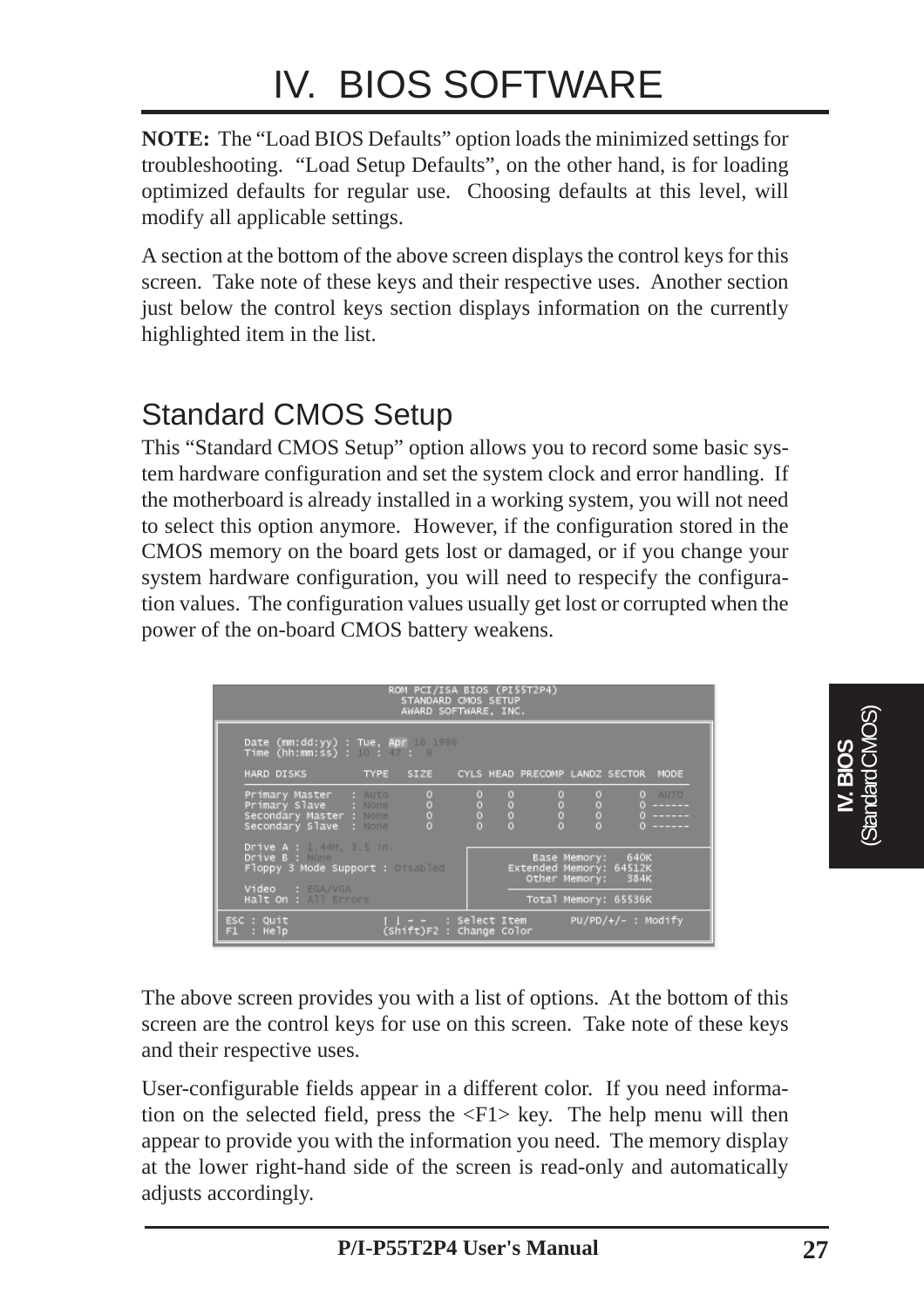### Details of Standard CMOS Setup:

#### **Date**

To set the date, highlight the "Date" field and then press the page up/page down or  $+/-$  keys to set the current date. Follow the month, day and year format. Valid values for month, day and year are:

| <b>Month:</b> | 1 to 12    |  |
|---------------|------------|--|
| Day:          | 1 to 31    |  |
| Year:         | up to 2099 |  |

#### **Time**

To set the time, highlight the "Time" field and then press the page up/page down or +/- keys to set the current time. Follow the hour, minute and second format. Valid values for hour, minute and second are:

| Hour:          | 00 to 23 |
|----------------|----------|
| <b>Minute:</b> | 00 to 59 |
| Second:        | 00 to 59 |

You can bypass the date and time prompts by creating an AUTOEXEC.BAT file. For information on how to create this file, please refer to the MS-DOS manual.

#### **Hard Disks**

This field records the specifications for all non-SCSI hard disk drives installed in your system. The on-board PCI IDE connectors provide Primary and Secondary channels for connecting up to four IDE hard disks or other IDE devices. Each channel can support up to two hard disks; the first of which is the "master" and the second is the "slave".

Specifications for SCSI hard disks need not to be entered here since they operate using device drivers and are not supported by any the BIOS. If you install the optional PCI-SC200 SCSI controller card into the motherboard (see page 52 for instructions). If you install other vendor's SCSI controller card, please refer to their respective documentations on how to install the required SCSI drivers.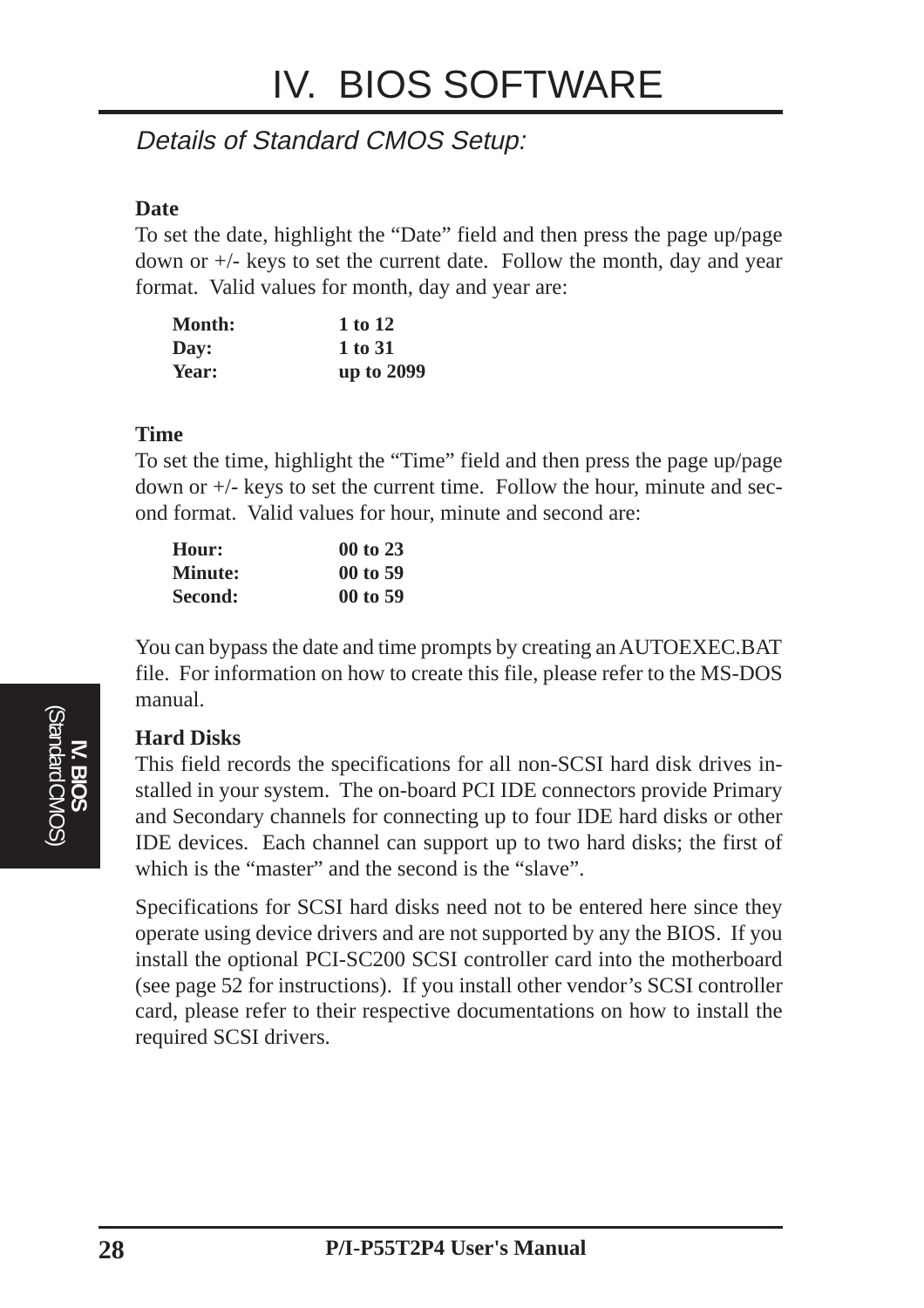# IV. BIOS SOFTWARE

To enter specifications for a hard disk drive, you must select first a "type". You can select "User" and specify the specifications yourself manually, or you can select from the provided predefined drive specifications. To select, simply press the <Page Up> or <Page Down> key to change the option listed after the drive letter.

For an IDE hard disk drives, you can:

- Use the *Auto* setting for detection during boot-up (see page 29)
- Use the IDE HDD AUTO DETECTION in the main menu to automatically enter the drive specifications, or you can:
- Enter the specifications yourself manually by using the "User" option

The entries for specifying the hard disk type include **CYLS** (number of cylinders), **HEAD** (number of read/write heads), **PRECOMP** (write precompensation), **LANDZ** (landing zone), **SECTOR** (number of sectors) and **MODE**. The **SIZE** field automatically adjusts according to the configuration you specify. The documentation that comes with your hard disk should provide you with the information regarding the drive specifications.

The **MODE** entry is for IDE hard disks only, and can be ignored for MFM and ESDI drives. This entry provides three options: *Normal, Large, LBA*, or *Auto* (see page 29). Set **MODE** to the *Normal* for IDE hard disk drives smaller than 528MB; set it to *LBA* for drives over 528MB that support Logical Block Addressing (LBA) to allow larger IDE hard disks; set it to *Large* for drives over 528MB that do not support LBA. *Large* type of drive can only be used with MS-DOS and is very uncommon. Most IDE drives over 528MB support the *LBA* mode.

#### **Auto detection of hard disks on boot-up (New Feature)**

For each field: Primary Master, Primary Slave, Secondary Master, and Secondary Slave, you can select *Auto* under the TYPE and MODE fields. This will enable auto detection of your IDE drives during boot-up. This will allow you to change your hard drives (with the power off) and then power on without having to reconfigure your hard drive type. If you use older hard drives which do not support this feature, then you must configure the hard drive in the standard method as described on page 30.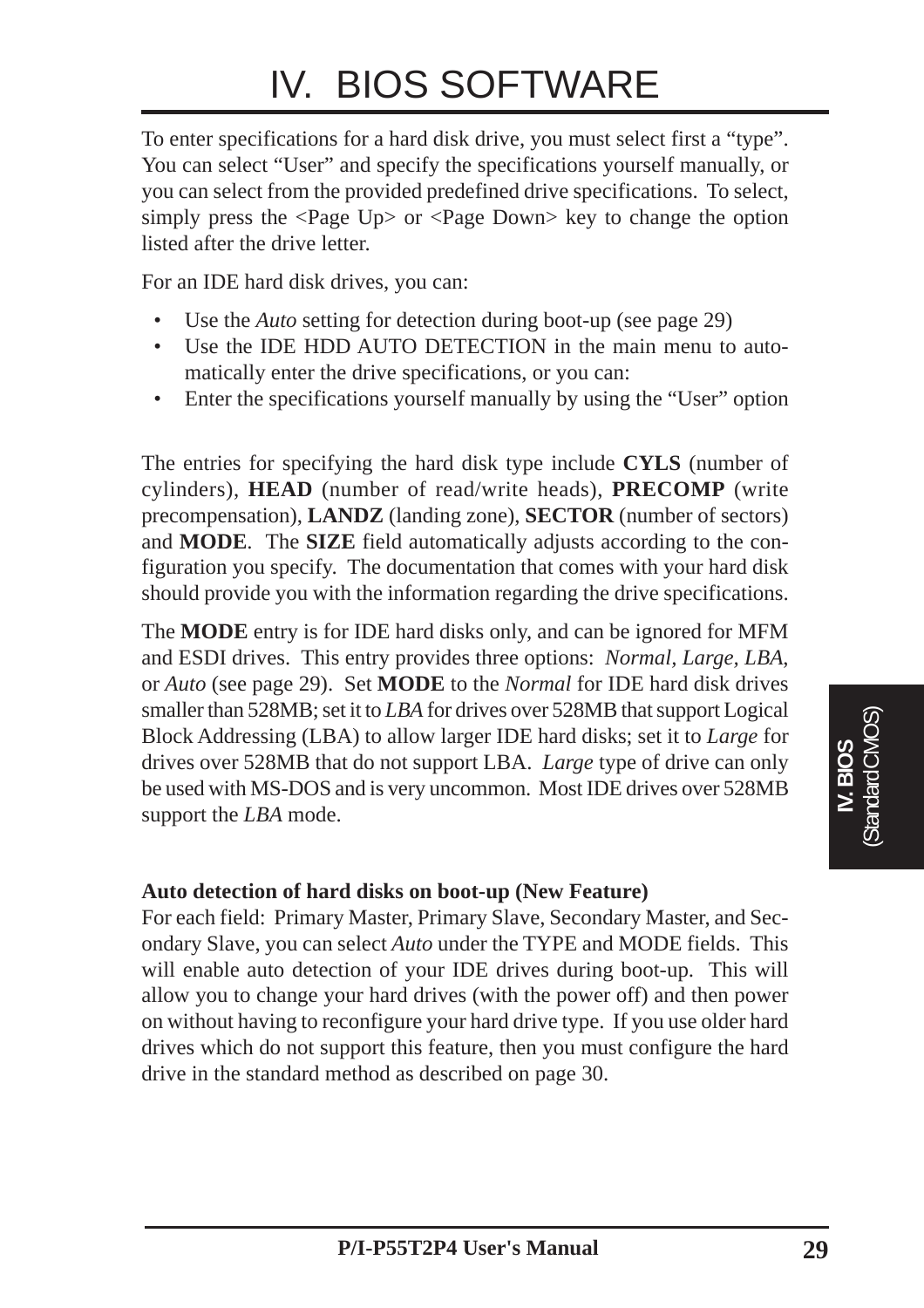#### **Drive A, Drive B**

These fields record the types of floppy disk drives installed in your system. The available options for drives A and B are:

```
360KB, 5.25 in.
1.2MB, 5.25 in.
720KB, 3.5 in.
1.44MB, 3.5 in.
2.88MB, 3.5 in.
None
```
To enter the configuration value for a particular drive, highlight its corresponding field and then select the drive type using the left- or right-arrow key.

#### **Floppy 3 Mode Support**

This is the Japanese standard floppy drive. The standard stores 1.2MB in a 3.5" diskette. This is normally disabled but you may choose from either:

*Drive A Drive B Both Disabled* (Default)

#### **Video**

Set this field to the type of video display card installed in your system. The options are:

```
EGA/VGA (Default)
Mono (for Hercules or MDA)
CGA 40
CGA 80
```
If you are using a VGA or any higher resolution card, choose the "EGA/ VGA" option.

#### **Halt On**

This field determines which types of errors will cause the system to halt.

*All Errors* (Default) *No Errors All, But Keyboard All, But Diskette All, But Disk/Key*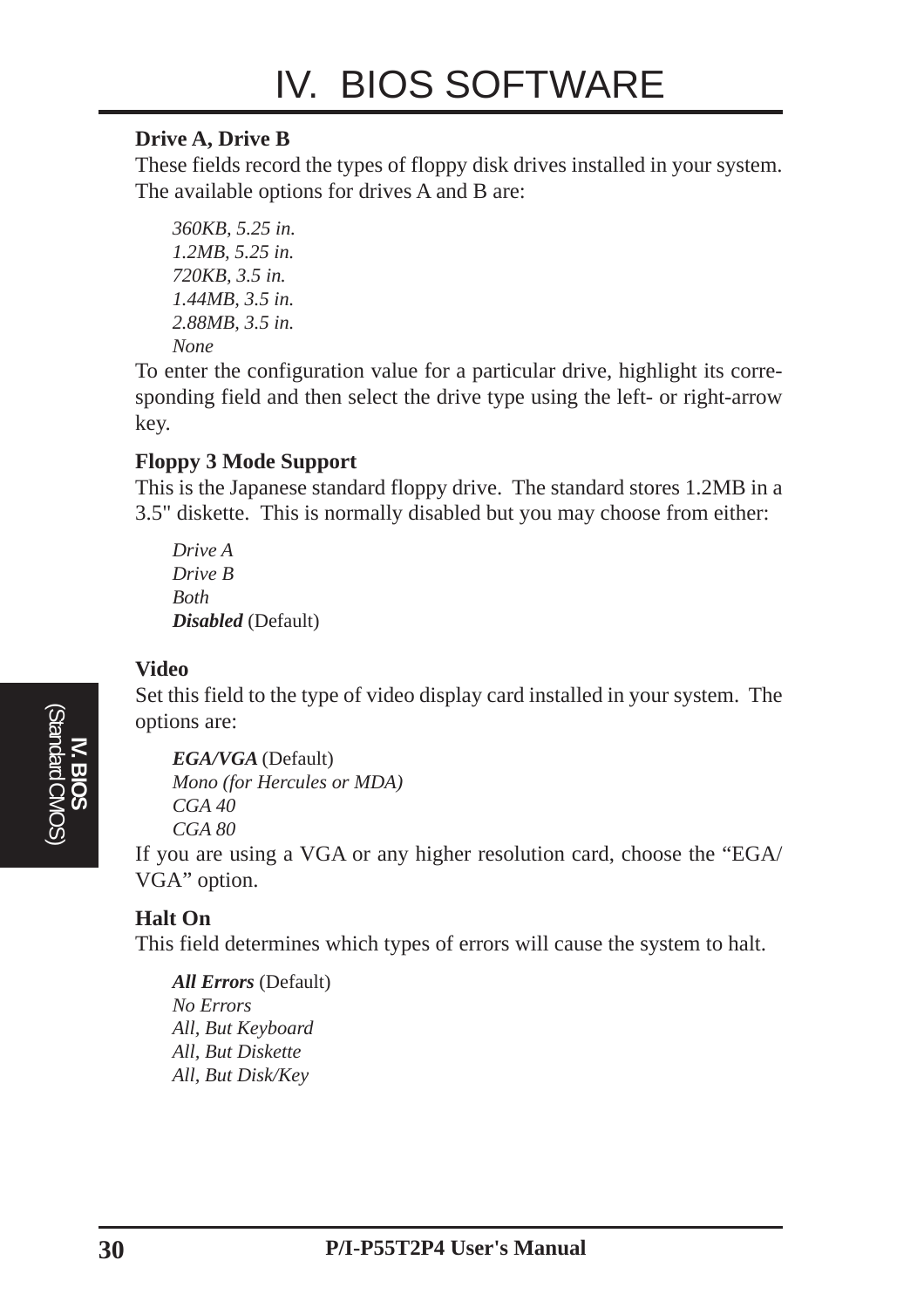### BIOS Features Setup

This "BIOS Features Setup" option consists of configuration entries that allow you to improve your system performance, or let you set up some system features according to your preference. Some entries here are required by the motherboard's design to remain in their default settings.

| ROM PCI/ISA BIOS (PI55T2P4)<br><b>BIOS FEATURES SETUP</b><br>AWARD SOFTWARE, INC.                                                                                                                                                                                                                                                                                                              |                                                                                                 |                                                                                                                                                                                                                                            |  |
|------------------------------------------------------------------------------------------------------------------------------------------------------------------------------------------------------------------------------------------------------------------------------------------------------------------------------------------------------------------------------------------------|-------------------------------------------------------------------------------------------------|--------------------------------------------------------------------------------------------------------------------------------------------------------------------------------------------------------------------------------------------|--|
| Virus Warning<br>CPU Internal Cache<br>External Cache<br>Quick Power On Self Test<br>Boot Sequence<br>Swap Floppy Drive<br>Boot Up Floppy Seek<br>Floppy Disk Access Control : R/M<br>Boot Up NumLock Status<br>$-0.00$<br>Boot Up System Speed : High<br>IDE HDD Block Mode : Habled<br><b>Typematic Rate Setting [18] Disabled</b><br>Typematic Rate (Chars/Sec) :<br>Typematic Delay (Msec) | : Disabled<br>Enabled<br>st : Enabled<br>st : Enabled<br>C, A<br>Disabled<br>Disabled<br>$-250$ | Video BIOS Shadow<br>Enabled<br>C8000-CBFFF Shadow<br>Disabled<br>CC000-CFFFF Shadow<br>Disabled<br>D0000-D3FFF Shadow<br>Disabled<br>D4000-D7FFF Shadow<br>Disabled<br>Disabled<br>D8000-DBFFF Shadow  <br>DC000-DFFFF Shadow<br>Disabled |  |
| Security Option<br>PCI/VGA Palette Snoop : Disabled<br>OS/2 Onboard Memory > 64M : Disabled                                                                                                                                                                                                                                                                                                    |                                                                                                 | $\mathsf{esc}$ : Quit<br>il→← : Select Item<br>: Help<br>F1.<br>$PU/PD/+/-$ : Modify<br>F5<br>: Old Values (Shift)F2 : Color<br>F6 : Load BIOS Defaults<br>FZ.<br>: Load Setup Defaults                                                    |  |

A section at the lower right of the screen displays the control keys you can use. Take note of these keys and their respective uses. If you need information on a particular entry, highlight it and then press the <F1> key. A pop-up help menu will appear to provide you with the information you need. To load the last set values, press the  $\langle$ F5> key.  $\langle$ F6> and  $\langle$ F7> load the BIOS default values and Setup default values, respectively.

### Details of BIOS Features Setup:

#### **Virus Warning**

This field protects the boot sector and partition table of your hard disk against accidental modifications. Any attempt to write to them will cause the system to halt and display a warning message. If this occurs, you can either allow the operation to continue or use a bootable virus-free floppy disk to reboot and investigate your system. The default setting is "Disabled". This setting is recommended because conflicts with new operating systems. Installation of new operating systems require that you disable this to prevent write errors.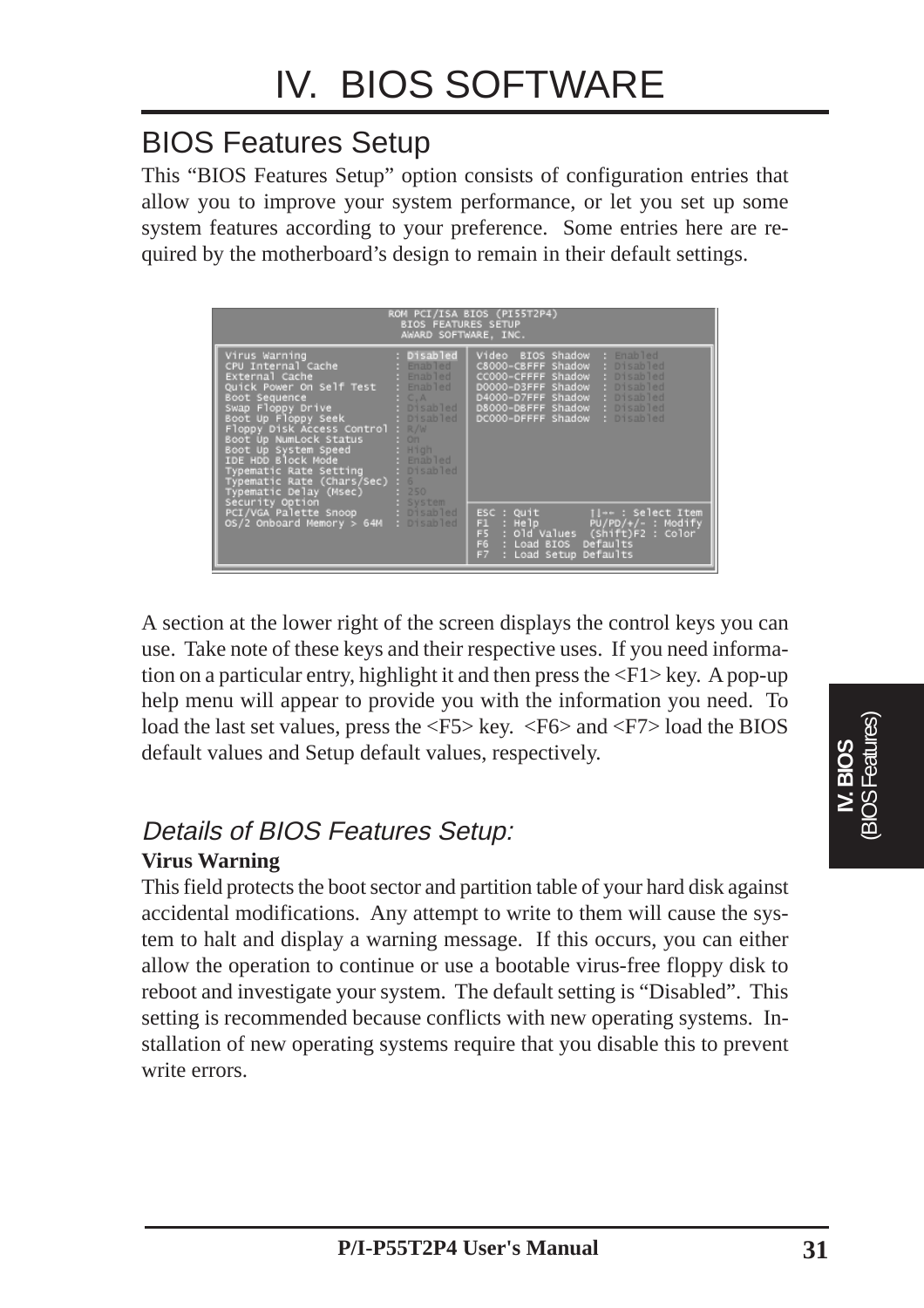# IV. BIOS SOFTWARE

#### **CPU Internal Cache / External Cache**

These fields allow you to *Enable* or *Disable* the CPU's "Level 1" built-in cache and the "Level 2" secondary cache. By default, these fields are enabled. With Setup Defaults, the L2 cache is *Disabled*.

#### **Quick Power On Self Test**

This field speeds up the Power-On Self Test (POST) routine by skipping retesting a second, third, and forth time. Setup default setting for this field is *Enabled*. A complete test of the system is done on each test.

#### **Boot Sequence**

This field determines where the system looks first for an operating system. Options are *C,CDROM,A*; *CDROM,C,A*; *A,C*; *C,A* The setup default setting is to check first the hard disk and then the floppy drive; that is, *C, A*.

#### **Swap Floppy Drive**

When enabled, the BIOS swaps floppy drive assignments so that Drive A becomes Drive B, and Drive B becomes Drive A under DOS. By setup default, this field is set to *Disabled*.

#### **Boot Up Floppy Seek**

When enabled, the BIOS will seek the floppy "A" drive one time. By setup default, this field is set to *Disabled*.

#### **Floppy Disk Access Control**

This allows protection of files from the computer system to be copied to floppy drives by allowing the setting of *Read Only* to only allow reads from the floppy but not writes. The setup default *R/W* allows both reads and writes.

#### **Boot Up NumLock Status**

This field enables users to activate the Num Lock function upon system boot. The setup default setting for this field is *On*.

#### **Boot Up System Speed**

This has not function and should be left at the setup default of *High*.

#### **IDE HDD Block Mode**

This field enhances hard disk performance by making multi-sector transfers instead of one sector per transfer. Most IDE drives, except older versions, can utilize this feature. By setup default, this field is set to *Enabled*.

#### **Typematic Rate Setting**

When enabled, you can set the two typematic controls listed next. Setup default setting is *Disabled*.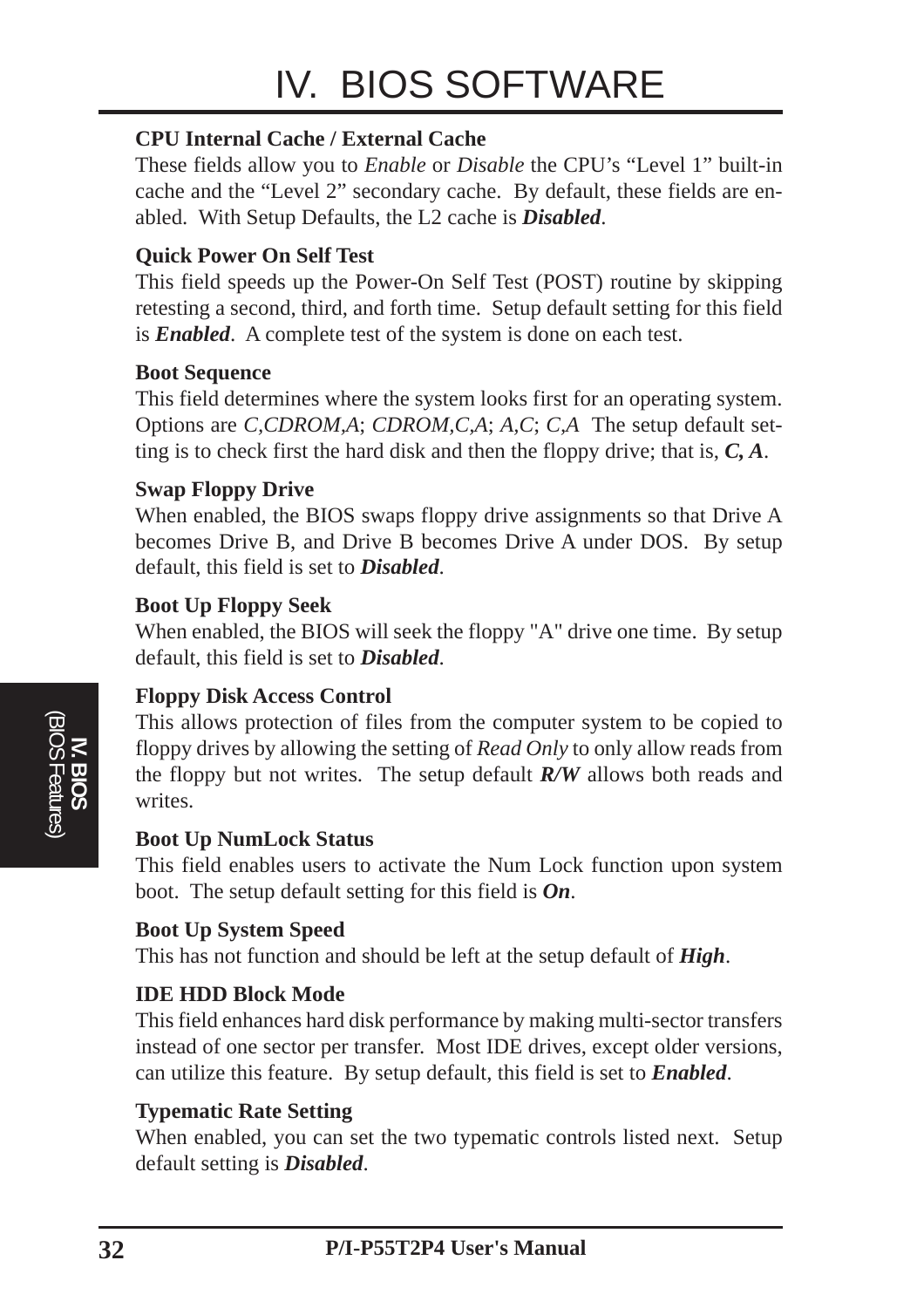#### **Typematic Rate (Char/Sec)**

This field controls the speed at which the system registers repeated keystrokes. Options range from 6 to 30 characters per second. Setup default setting is *6*.

#### **Typematic Delay (Msec)**

This field sets the time interval for displaying the first and second characters. Four delay rate options are available: 250ms, 500ms, 750ms and 1000ms. Setup default value is *250ms*.

#### **Security Option**

This field determines when the system prompts for the password. The default setting is *System*, where the system prompts for the User Password every time you boot up. The other option is *Setup*, where the system always boots up, and prompts for the Supervisor Password only when the Setup utility is called up. You can specify a password by using the *Supervisor Password* or *User Password* option from the main screen as explained later in this section.

#### **PCI/VGA Palette Snoop**

Some display cards that are non-standard VGA such as graphics accelerators or MPEG Video Cards may not show colors properly. The setting *Enabled* should correct this problem. Otherwise leave this on the setup default setting of *Disabled*.

#### **OS/2 Onboard Memory > 64M**

When using OS/2 operating systems with installed DRAM of greater than 64MB, you need to *Enable* this option otherwise leave this on the setup default of *Disabled*.

#### **Video BIOS Shadow**

This field allows you to change the video BIOS location from ROM to RAM. Relocating to RAM enhances system performance, as information access is faster than the ROM. Setup default setting is *Enabled*.

#### **C8000-CBFFF to DC000-DFFFF**

These fields are used for shadowing other expansion card ROMs. If you install other expansion cards with ROMs on them, you will need to know which addresses the ROMs use to shadow them specifically. Shadowing a ROM reduces the memory available between 640KB and 1024KB by the amount used for this purpose.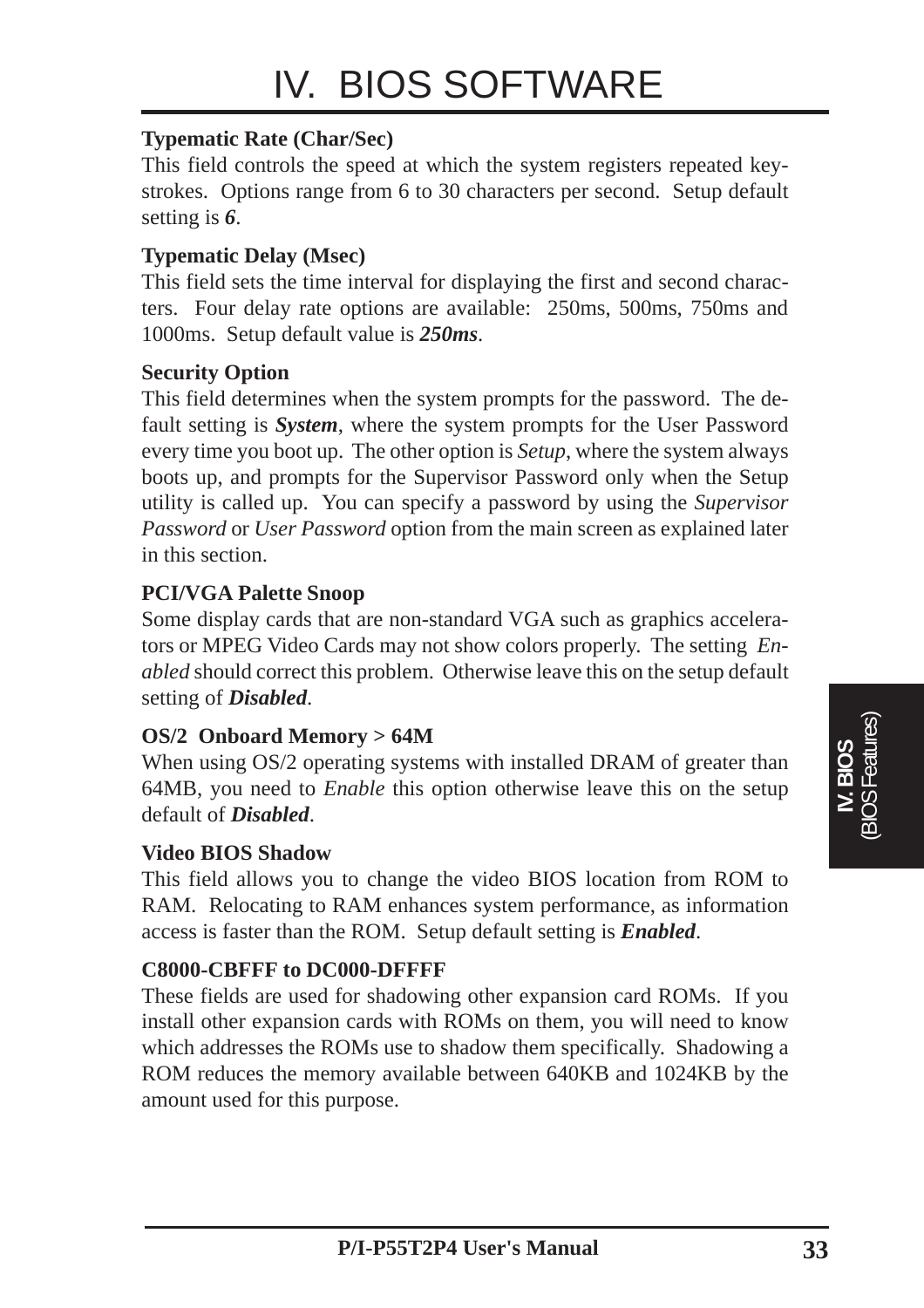# Chipset Features Setup

This "Chipset Features Setup" option controls the configuration of the board's chipset. Control keys for this screen are the same as for the previous screen.

| CHIPSET FEATURES SETUP<br>AWARD SOFTWARE, INC.                                                                                                                                                                                                                                                                                                                                                                                                                                                                                           | ROM PCI/ISA BIOS (PI55T2P4)                                                                                                                                                                                                                                                                                                                                                                                                                                      |
|------------------------------------------------------------------------------------------------------------------------------------------------------------------------------------------------------------------------------------------------------------------------------------------------------------------------------------------------------------------------------------------------------------------------------------------------------------------------------------------------------------------------------------------|------------------------------------------------------------------------------------------------------------------------------------------------------------------------------------------------------------------------------------------------------------------------------------------------------------------------------------------------------------------------------------------------------------------------------------------------------------------|
| Auto Configuration<br>: 60ns DRAM<br>DRAM Read Burst Timing<br>: x222<br>: x333<br>DRAM Write Burst Timing<br>: 3T<br>RAS to CAS Delay<br>DRAM R/W Leadoff Timing<br>: 6T/5T<br>DRAM Turbo Read Leadoff<br>: Disabled<br>DRAM Speculative Leadoff<br>: Disabled<br>Turn-Around Insertion<br>: Enabled<br>Turbo Read Pipelining<br>: Disabled<br>Peer Concurrency<br>PCI Streaming : Enables<br>Passive Release : Enables<br>Chipset Global Features : Enabled<br>16-bit I/O Recovery Time : 1 BUSCHK<br>8-bit I/O Recovery Time : BUSCIK | Enabled<br>Onboard FDC Controller<br>Onboard FDC Swap A & B<br>- No Swap<br>Onboard Serial Port 1<br>COML, 3F8H<br>Onboard Serial Port 2<br>COM2, 2F8H<br>Onboard Parallel Port<br>378H/IRQ7<br>Parallel Port Mode<br>- Normal<br>: Disabled<br>ECP DMA Select<br>UART2 Use Infrared<br>Disabled<br>Onboard PCI IDE Enable<br>- Both<br>IDE 0 Master Mode<br>- Auto<br>IDE 0 Slave Mode<br>- Auto<br>IDE 1 Master Mode<br>- Auto<br>IDE 1 Slave Mode<br>$-$ Auto |
| Video BIOS Cacheable —<br>: Enabled<br>Disabled<br>Memory Hole At 15M-16M<br>DRAM are 72 bits wide<br>Memory parity SERR# (NMI): Disabled<br>DRAM ECC/PARITY Select<br><b>Parity</b>                                                                                                                                                                                                                                                                                                                                                     | ESC : Quit<br>  ⊣- : Select Item<br>$F1$ : Help<br>PU/PD/+/- : Modify<br>F5<br>: Old Values (Shift)F2 : Color<br>F <sub>6</sub><br>: Load BIOS Defaults<br>F7<br>Defaults<br>: Load Setup                                                                                                                                                                                                                                                                        |

#### **Auto Configuration**

The default setting of *60ns DRAM* sets the optimal timings for items 2 through 10 for 60ns DRAM modules. If you are using 70ns DRAM modules, you must change this item to *70ns DRAM*. See pages 12-13 for DRAM installation information.

**Peer Concurrency** (leave on default setting)

#### **16-bit I/O Recovery Time**

Timing for 16-bit ISA cards (leave on default setting)

#### **8-bit I/O Recovery Time**

Timing for 8-bit ISA cards (leave on default setting)

#### **Video BIOS Cacheable**

Allows the Video BIOS to be cached to allow faster execution. (leave on default setting)

#### **Memory Hole at 15M - 16M**

Enabling this features reserves 15MB to 16MB memory address space to ISA expansion cards that specifically require this setting. This makes the memory from 15MB and up unavailable to the system. Expansion cards can only access memory up to 16MB. The default is Disabled.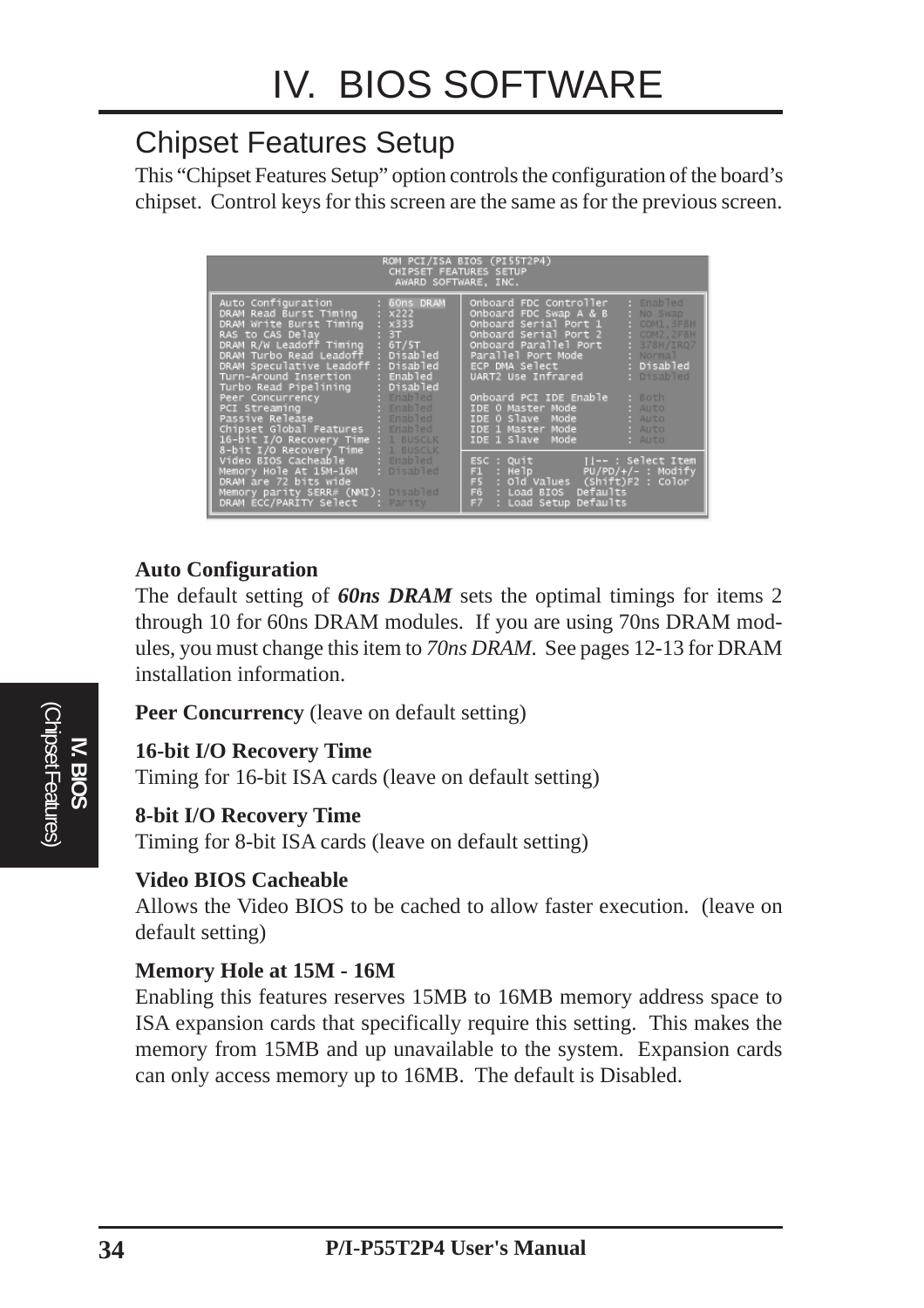#### **DRAM and ECC**

If all your DRAM modules have parity chips (e.g.  $8 \text{ chips} + 4 \text{ parity chips}$ ), they are considered 36bits. This motherboard sums the memory per bank and therefore two modules will give 72bits and the following will be displayed:

#### **DRAM are 72 bits wide Memory parity SERR# (NMI): DRAM ECC/PARITY Select:**

If your DRAM modules do not have parity chips (e.g. 8 chips), they are considered 32bits and the following will be displayed instead:

#### **DRAM are 64 (not 72) bits wide Memory parity SERR# (NMI):**

The default of *Disabled* for **Memory parity SERR# (NMI)** will not show memory errors on your monitor. When using parity DRAM modules, you can select from the default of *Parity* or *ECC* (Error Checking and Correcting) to correct 1 bit memory errors that may occur in the memory. (See pages 12-13 for more information on DRAM memory modules.)

#### **Onboard FDC Controller**

When enabled, this field allows you to connect your floppy disk drives to the on-board floppy drive connector instead of a separate controller card. If you want to use a different controller card to connect the floppy drives, set this field to "Disabled". Default setting is "Enabled".

#### **Onboard FDC Swap A: B:**

This field reverses the drive letter assignments of your floppy disk drives. Two options are available: "No Swap" and "Swap AB". "No Swap" is the default setting. If you want to switch drive letter assignments, set this field to "Swap AB", and the swap will be controlled in hardware. This works separately from the BIOS Features floppy disk swap feature. It is functionally the same as physically interchanging the connectors of the floppy disk drives.

#### **Onboard Serial Port 1 / Onboard Serial Port 2**

These fields control the assignments for the motherboard's two on-board serial connectors. The following lists the available options:

*COM1, 3F8H* (Onboard Serial Port 1 default) *COM2, 2F8H* (Onboard Serial Port 2 default) *COM3, 3E8H COM4, 2E8H Disabled* (Disables the on-board serial ports)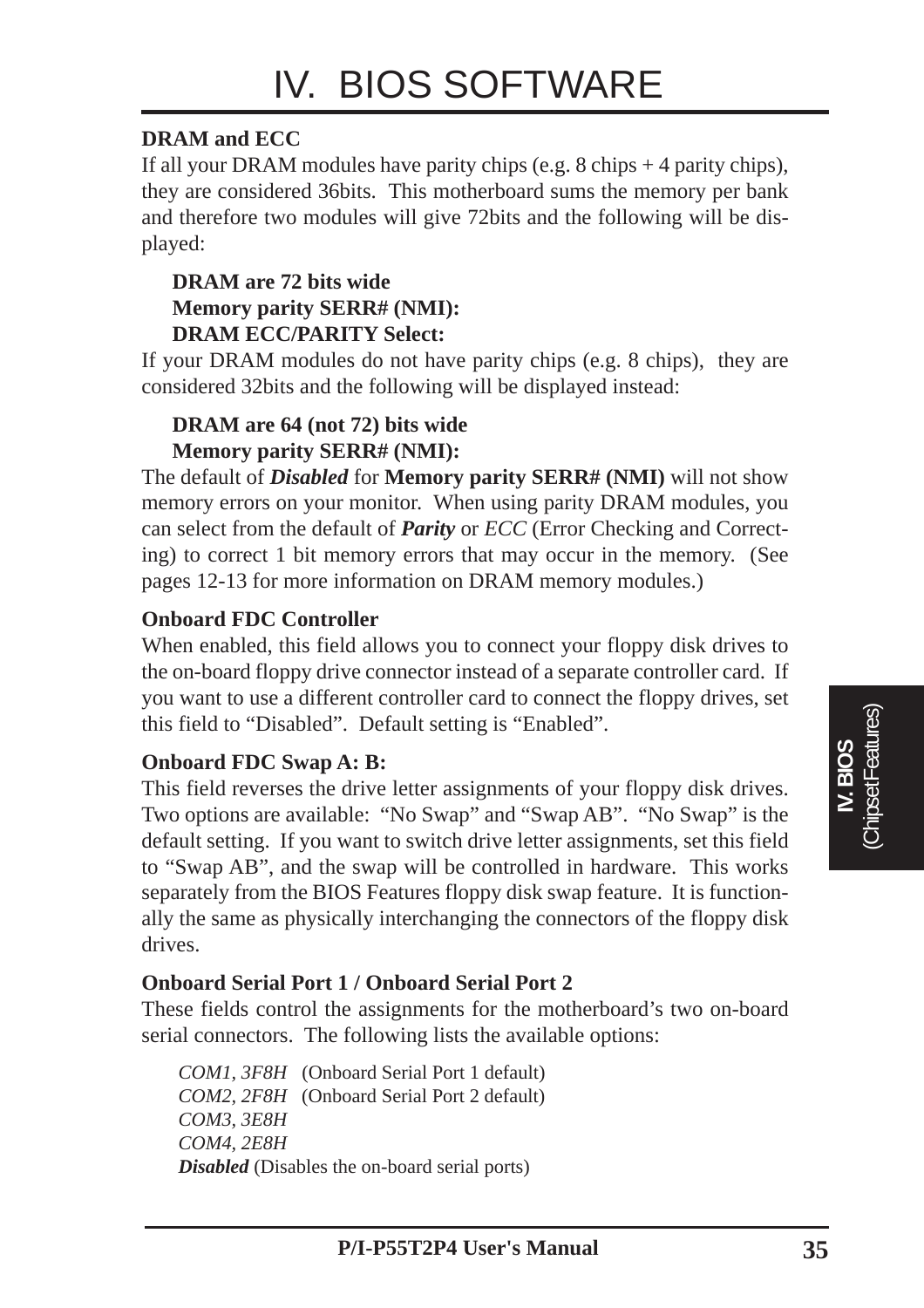#### **Onboard Parallel Port**

This field sets the address of the on-board parallel port connector. You can select either: *3BCH / IRQ 7, 378H / IRQ 7* (default)*, 278H / IRQ 5, Disabled.* If you install an I/O card with a parallel port, ensure that there is no conflict in the address assignments. The PC can support up to three parallel ports as long as there are no conflicts for each port.

#### **Parallel Port Mode**

This field allows you to set the operation mode of the parallel port. The default setting *Normal*, allows normal-speed operation but in one direction only; *EPP* allows bidirectional parallel port operation at maximum speed; *ECP* allows the parallel port to operate in bidirectional mode and at a speed faster than the maximum data transfer rate; *ECP+EPP* allows normal speed operation in a two-way mode.

#### **ECP DMA Select**

This selection is available only if you select *ECP* or *ECP+EPP* in the **Parallel Port Mode**. Select either DMA Channel *1, 3,* or *Disable*. The setup default is DMA Channel *3*.

#### **UART2 Use Infrared**

When enabled, this field activates the on-board infrared feature and sets the second serial UART to support the infrared module connector on the motherboard. If your system already has a second serial port connected to the on-board COM2 connector, it will no longer work if you enable the infrared feature. By default, this field is set to *Disabled*, which leaves the second serial port UART to support the COM2 serial port connector. See page 25 for the Infrared Connector. **IMPORTANT: For SMC37C665IR chipset, you must also physically set jumpers as well as change the the chipset setting.**

#### **Onboard PCI IDE Enable**

You can select to enable the *primary* IDE channel, *secondary* IDE channel, **both** (default), or *disable* both channels (for systems with only SCSI hard drives).

#### **IDE 0 Master/Slave Mode, IDE 1 Master/Slave Mode**

Each channel (0 and 1) has both a master and a slave making four IDE devices possible. Because each IDE device may have a different Mode timing (*0, 1, 2, 3, 4*), it is necessary for these to be independent. The default setting of *Auto* will allow auto-detection to ensure the optimal performance.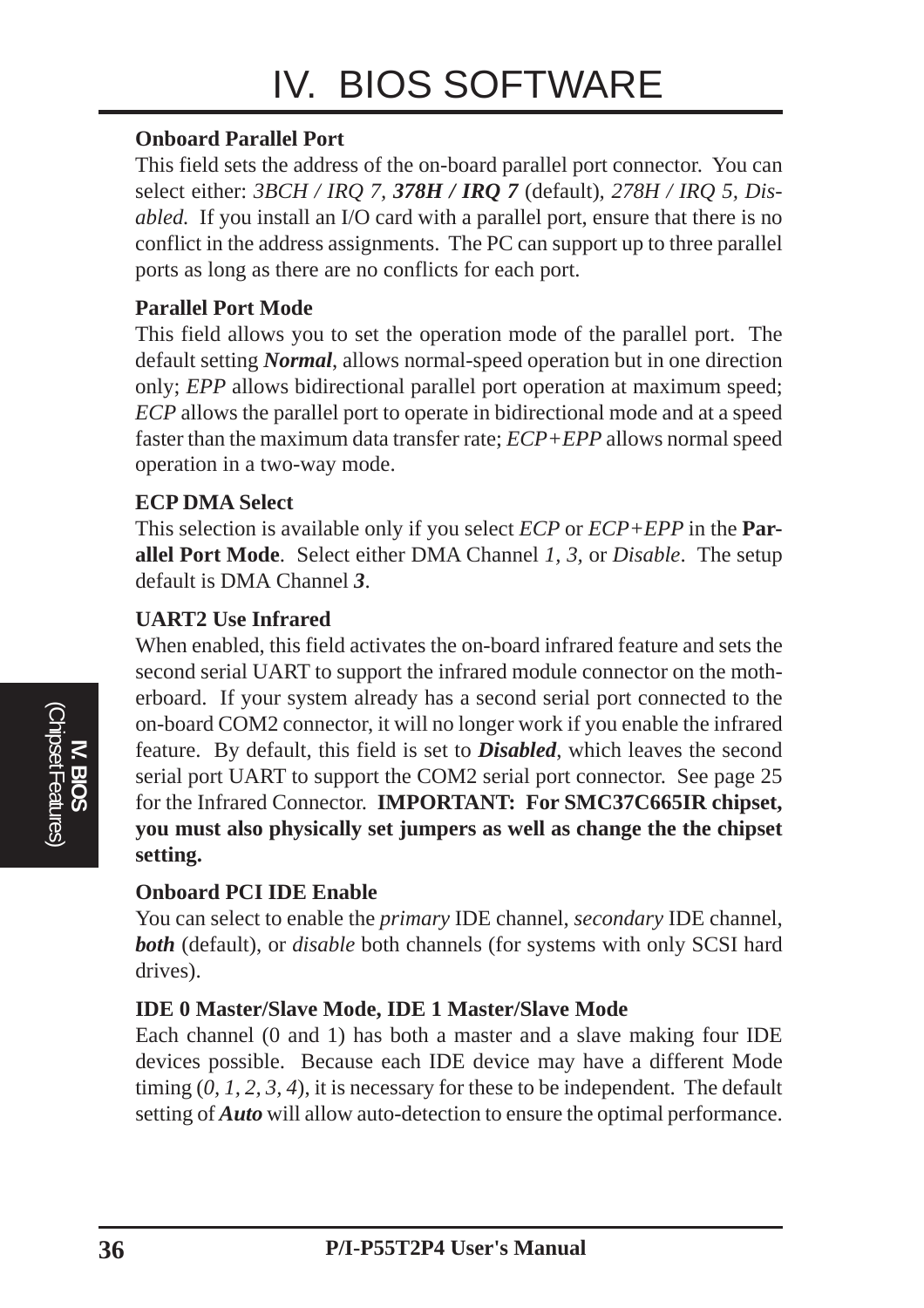### Power Management Setup

This "Power Management Setup" option allows you to reduce power consumption. This feature turns off the video display and shuts down the hard disk after a period of inactivity.

| POWER MANAGEMENT SETUP<br>AWARD SOFTWARE, INC.                                                                                                                                                        | ROM PCI/ISA BIOS (PI55T2P4)                                                                                                                                                                                                                        |
|-------------------------------------------------------------------------------------------------------------------------------------------------------------------------------------------------------|----------------------------------------------------------------------------------------------------------------------------------------------------------------------------------------------------------------------------------------------------|
| : User Define<br>Power Management<br>Video Off Option<br>$SUSD, Stby \rightarrow Off$<br>Video Off Method : V/H SYNC+Blank<br>Suspend Switch : Enable<br>Doze Speed (div by):<br>stdby Speed(div by): | $\text{(COM 2)}$ : Disable<br>IRQ3<br>$\text{(COM 1)}$ : Enable<br>IRQ4<br>IRQ5<br>(LPT 2)<br>Enable<br>(Floppy Disk): Enable<br>IRQ <sub>6</sub><br>IRQ7<br>$(LPT 1)$ : Enable<br>(RTC Alarm) : Disable.<br>IRQ8<br>(IRQ2 Redir) : Enable<br>IRQ9 |
| as PM Timers as<br>Disable<br>HDD Power Down<br>Doze Mode<br>Standby Mode (1995) : Disable<br>Suspend Mode<br>Disable                                                                                 | IRQ10<br>(Reserved) : Enable<br>(Reserved) : Enable.<br>IRQ11<br>IRQ12 (PS/2 Mouse) : Enable<br>(Coprocessor): Enable<br>IRQ13<br>IRQ14 (Hard Disk) : Enable<br>IRQ15 (Reserved) : Enable                                                          |
| as PM Events as<br>(Wake-Up)<br>Disable<br>IRQ3<br>(wake-Up) : Enable<br>IRQ4<br>(Wake-Up) : Disable<br>IRQ8<br>Enable<br>IRQ12<br>(Wake-Up)                                                          | ESC : Quit<br>$11++$ : Select Item<br>$F1$ : $He1p$<br>$PU/PD/+/-$ : Modify<br>FS.<br>: Old Values (Shift)F2 : Color<br>F6<br>: Load BIOS Defaults<br>F7<br>: Load Setup Defaults                                                                  |

### Details of Power Management Setup:

#### **Power Management**

This field acts as the master control for the power management modes. There are four options: "Max Saving", "Min Saving", "Disabled" and "User Defined". "Max Saving" puts the system into power saving mode after a brief period of system inactivity; "Min Saving" is almost the same as "Max Saving" except that this time the system inactivity period is longer; "Disabled" disables the power saving features; "User Defined" allows you to set power saving options according to your preference.

**IMPORTANT:** Advanced Power Management (APM) should be installed to keep the system time updated when the computer enters suspend mode activated by the BIOS Power Management. For DOS environments, you need to add DEVICE=C:\DOS\POWER.EXE in you CONFIG.SYS. For Windows 3.1x and Windows 95, you need to install Windows including the APM feature. A battery and power cord icon labeled "Power" will appear in the "Control Panel." Choose "Advanced" in the Power Management Field.

#### **Video Off Option**

This field determines when to activate the video off feature. The settings are "Susp, Stby- $>$  Off", "suspend - $>$  off", "always on", and "all modes - $>$ off." The default setting is "Susp, Stby-> Off".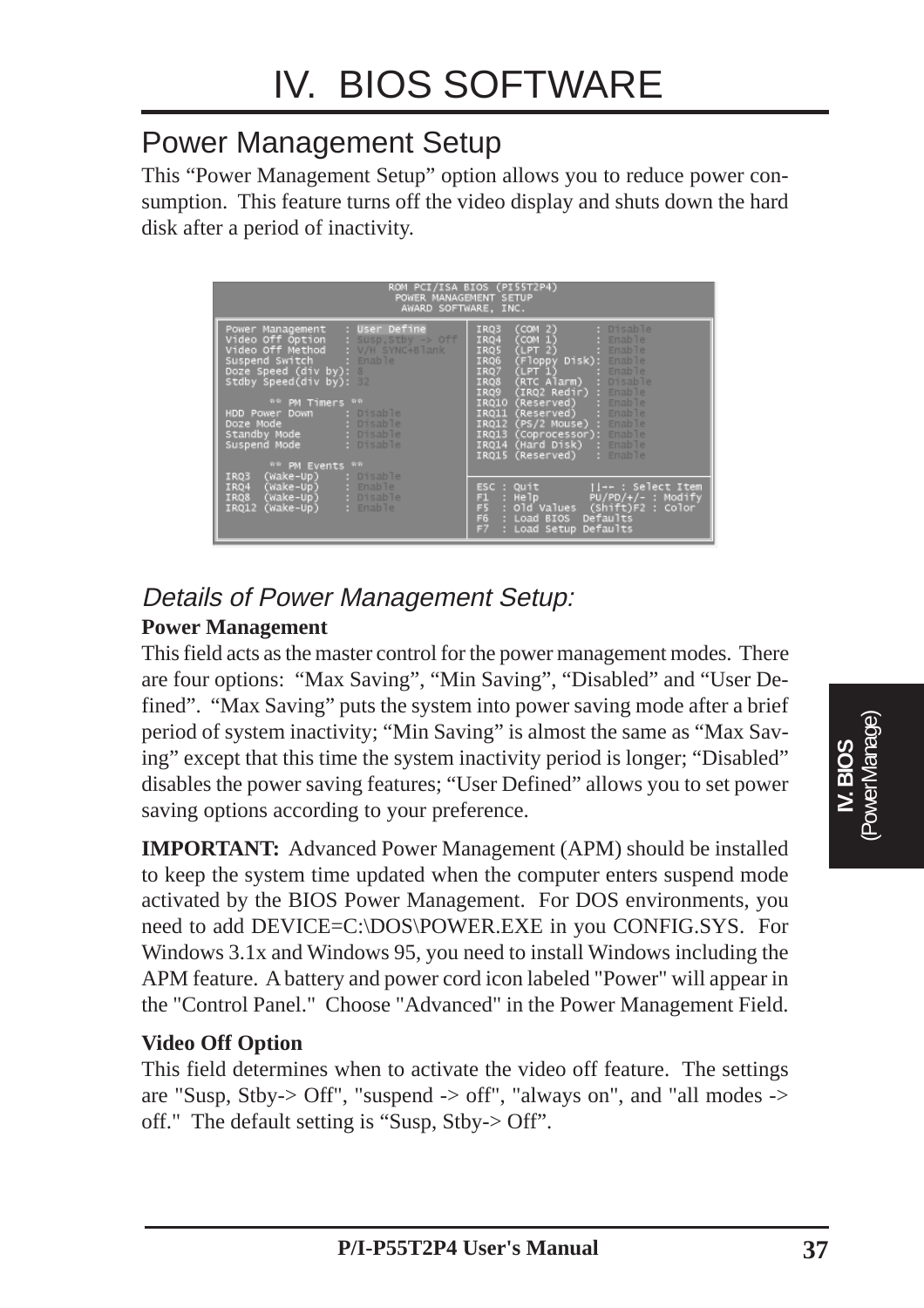# IV. BIOS SOFTWARE

#### **Video Off Method**

This field defines the video off features. Three options are available: "V/H SYNC + Blank", "DPMS" and "Blank Only". The first option, which is the default setting, blanks the screen and turns off vertical and horizontal scanning; "DPMS" (acronym for Display Power Management System) allows the BIOS to control the video display card if it supports the DPMS feature; "Blank Only" only blanks the screen. Use the latter for monitors that do not support the "Green" feature.

Take note that a screen saver software does not work with this feature. While the monitor is shut off, this software cannot display.

#### **Suspend Switch**

This field enables or disables the SMI connector on the motherboard. This connector connects to the lead from the Suspend switch mounted on the system case. Default setting for this field is "Enabled".

#### **Doze Speed, Stdby Speed**

These two fields set the CPU speed during each mode. The number indicates what the normal CPU speed is divided by.

#### **PM Timers**

This section controls the time-out settings for the Power Management scheme. The fields included in this section are "HDD Power Down", which places the hard disk into its lowest power consumption mode, and the Doze, Standby and Suspend system inactivation modes.

The system automatically "wakes up" from any power saving mode when there is system activity such as when a key is pressed from the keyboard, or when there is activity detected from the enabled IRQ channels.

"HDD Power Down" shuts down any IDE hard disk drives in the system after a period of inactivity. This time period is user-configurable to "1-15 Mins or "Disable." This feature does not affect SCSI hard drives.

The "Doze Mode", "Standby Mode" and "Suspend Mode" fields set the period of time after which each of these modes activate. At "Max Saving", these modes activate sequentially (in the given order) after one minute; at "Min Saving" after one hour.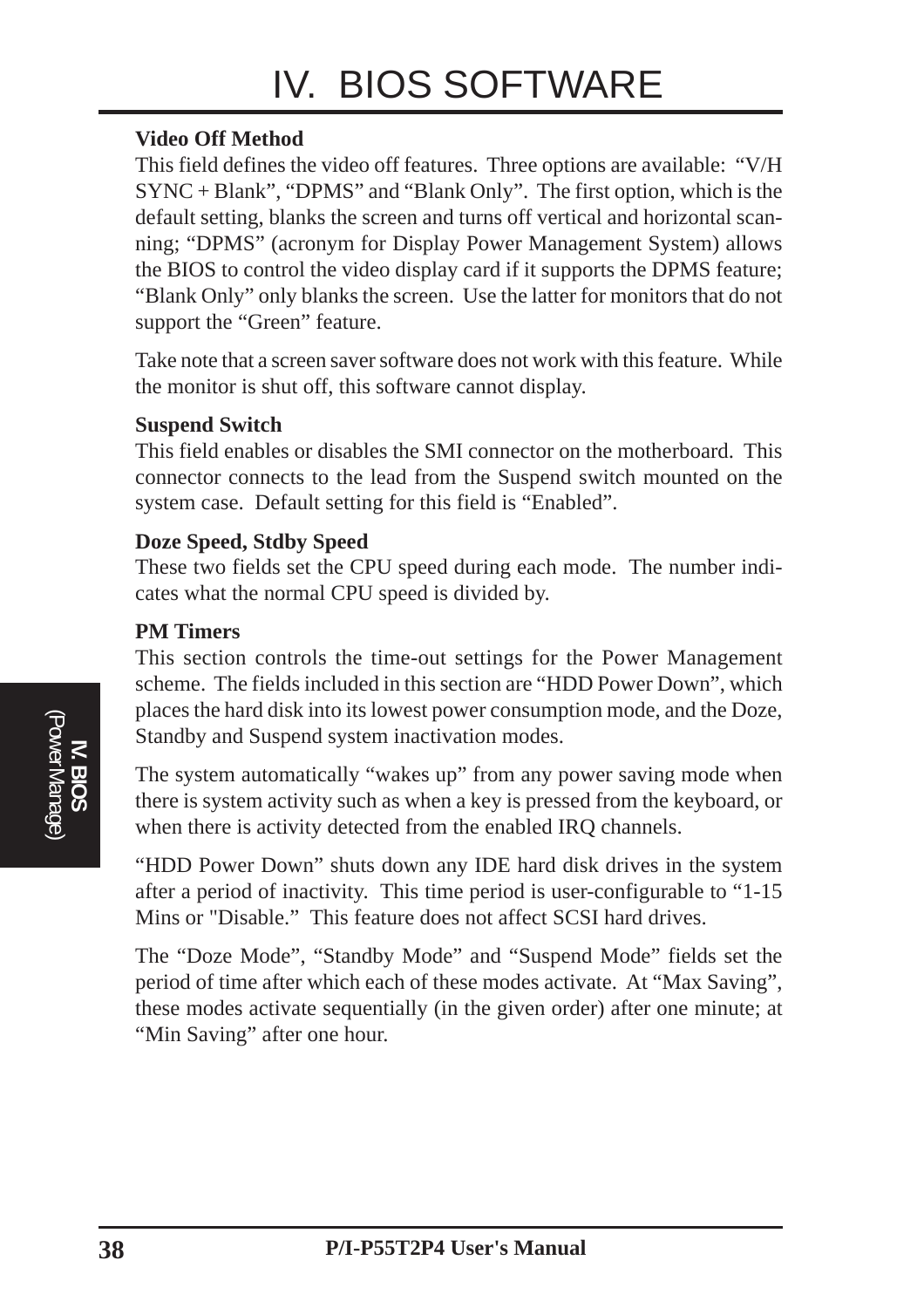#### **PM Events**

This section sets the wake-up call of the system. If activity is detected from any enabled IRQ channels in the left-hand group, the system wakes up from suspended mode. You can enable power management for IRQs  $3 \sim 15$  individually in the list at the right of the screen. The power management feature will work on the enabled IRQ channels.

Take note that a Microsoft serial mouse or compatible will use either COM1 (IRQ4) or COM2 (IRQ3), and a PS/2 mouse will use IRQ12. If you know which IRQ your mouse is using, you can enable the Wake-up Event for that IRQ here and the system will wake up when you move the mouse or click its button.

#### **IRQ3 to IRQ15**

You can set IRQs  $3 \sim 15$  individually. Activity detected from any enabled IRQ channel will wake up the system.

# PNP and PCI Setup

This "PNP and PCI Setup" option configures the PCI bus slots. All PCI bus slots on the system use INTA#, thus all installed PCI cards must be set to this value.

| ROM PCI/ISA BIOS (PI55T2P4)<br>PNP AND PCI SETUP<br>AWARD SOFTWARE, INC.                                                                                                                                                                                  |                                                                                                                                                                                |  |  |  |  |
|-----------------------------------------------------------------------------------------------------------------------------------------------------------------------------------------------------------------------------------------------------------|--------------------------------------------------------------------------------------------------------------------------------------------------------------------------------|--|--|--|--|
| Slot 1 (RIGHT) IRQ : Auto<br>Slot 2 IRQ : AUTO<br>Slot 3 IRQ<br>Slot 4 (LEFT) IRQ : AUTO                                                                                                                                                                  | 1 Used By ISA : No Tell<br><b>DMA</b><br>3 Used By ISA : No Tell<br><b>DMA</b><br>5 Used By ISA : No Tell<br>DMA.                                                              |  |  |  |  |
| PCI Latency Timer : PCI Clock<br>3 Used By ISA : NO/ICU<br>IRQ<br>4 Used By ISA : No/TCU<br>IRQ<br>IRQ 5 Used By ISA : No Tell<br>IRQ 9 Used By ISA : No/TCU<br>IRQ 10 Used By ISA : NO THE<br>IRQ 11 Used By ISA : NO THE<br>IRQ 15 Used By ISA : No COL | ISA MEM Block BASE : NO COL                                                                                                                                                    |  |  |  |  |
|                                                                                                                                                                                                                                                           | ESC: Quit<br>∣l→⊢ : Select Item<br>PU/PD/+/- : Modify<br>: Help<br>F1.<br>F5<br>: Old Values (Shift)F2 : Color<br>F6<br>: Load BIOS<br>Defaults<br>F7<br>: Load Setup Defaults |  |  |  |  |

The first four fields on the screen set how IRQ use is determined for each PCI slot. The default setting for each field is "Auto", which uses autorouting to determine IRQ use. The other options are manual settings of " $14"$  or " $15"$  for each slot.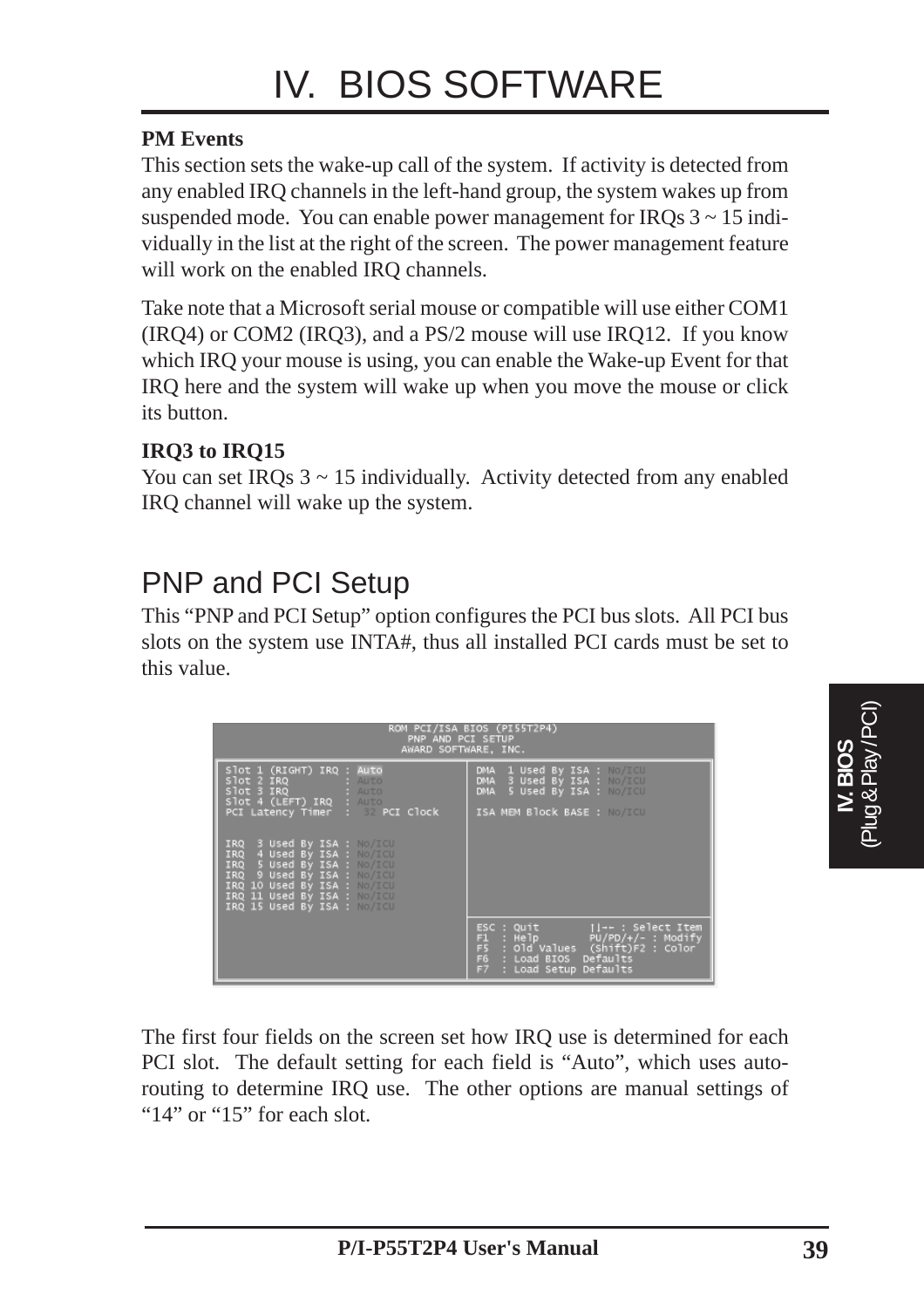# IV. BIOS SOFTWARE

The next field is the "PCI Latency Timer". Do not change the default setting of "32 PCI Clock" since this enables maximum PCI performance for this motherboard. The following describes the other user-configurable fields on this screen:

#### **IRQ xx Used By ISA**

These fields indicate whether or not the displayed IRQ for each field is being used by a Legacy (non-PnP) ISA card. Two options are available: "No/ICU" and "Yes". The first option, the default value, indicates either that the displayed IRQ is not used or an ISA Configuration Utility (ICU) is being used to determine if an ISA card is using that IRQ. If you install a Legacy ISA card that requires a unique IRQ, and you are not using an ICU, you must set the field for that IRQ to "Yes".

For example: If you install a Legacy ISA card that requires IRQ 10 lets say, then set "IRQ10 Used By ISA" to "Yes".

#### **DMA x Used By ISA**

These fields indicate whether or not the displayed DMA channel for each field is being used by a Legacy (non-PnP) ISA card. Available options include: "No/ICU" and "Yes". The first option, the default setting, indicates either that the displayed DMA channel is not used or an ICU is being used to determine if an ISA card is using that channel. If you install a Legacy ISA card that requires a unique DMA channel, and you are not using an ICU, you must set the field for that channel to "Yes".

#### **ISA MEM Block BASE**

This field allows you to set the base address and block size of a Legacy ISA card that uses any memory segment within the C800H and DFFFH address range. If you have such a card, and you are not using an ICU to specify its address range, select a base address from the six available options; the "ISA MEM Block SIZE" field will then appear for selecting the block size. If you have more than one Legacy ISA card in your system that requires to use this address range, you can increase the block size to either 8K, 16K, 36K, or 64K.

If you are using an ICU to accomplish this task, leave "ISA MEM Block BASE" to its default setting of "No/ICU".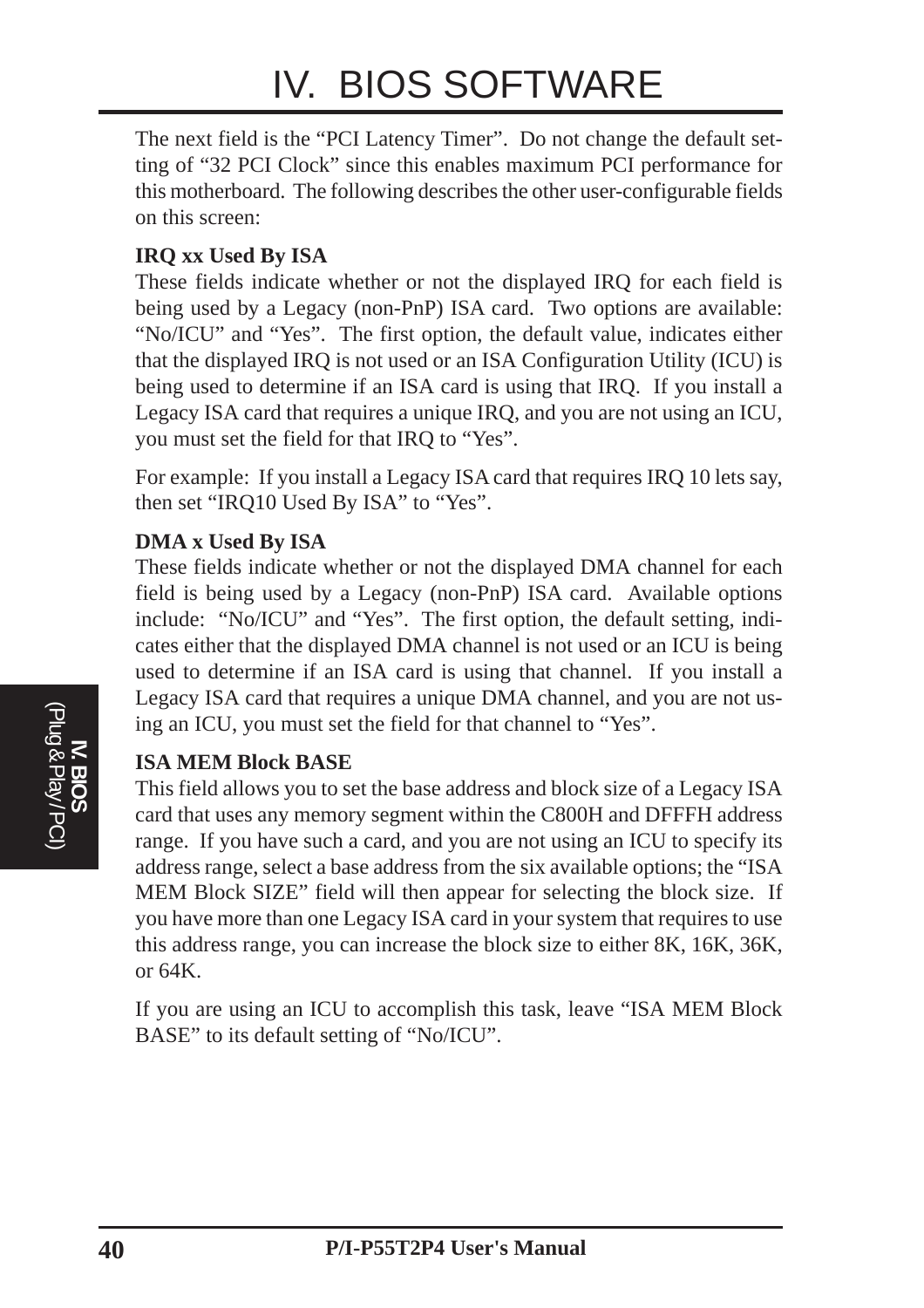# Load BIOS Defaults

This "Load BIOS Defaults" option allows you to load the troubleshooting default values permanently stored in the BIOS ROM. These default settings are non-optimal and disable all high performance features. To load these default settings, highlight "Load BIOS Defaults" on the main screen and then press the <Enter> key. The system displays a confirmation message on the screen. Press the  $\langle Y \rangle$  key and then the  $\langle$ Enter $\rangle$  key to confirm. Press the  $\langle N \rangle$  key and then the  $\langle$ Enter $\rangle$  key to abort. This feature does not affect the fields on the Standard CMOS Setup screen.

### Load Setup Defaults

This "Load Setup Defaults" option allows you to load the default values to the system configuration fields. These default values are the optimized configuration settings for the system. To load these default values, highlight "Load Setup Defaults" on the main screen and then press the <Enter> key. The system displays a confirmation message on the screen. Press the  $<\mathbf{Y}>$ key and then the <Enter> key to confirm. Press the <N> key and then the <Enter> key to abort. This feature does not affect the fields on the Standard CMOS Setup screen.

| <b>STANDARD CHOS STILLE</b>             | <b>SUPERVISOR PASSIORD</b>                      |
|-----------------------------------------|-------------------------------------------------|
| <b>GIOS FEATURES SETUP</b>              | USER PASSWORD                                   |
| CHERSET PEATURES SETUP                  | FOR HOO AUTO DIFFERENCE                         |
| <b>FUART MANAGEMENT SCIUP</b>           | <b>SAVE &amp; EXIT SOTUP</b>                    |
| PHP AND PCT NETTE<br>LOAD IT TOT DEFAUL | <b>VAVING</b><br>Load SETUP Defaults (Y/N)? Y   |
| LOAD SETUP DEFAULTS                     |                                                 |
| Esc : Quit<br>F10 : Save & Exit Setup   | - -   : Select Item<br>(Shift)F2 : Change Color |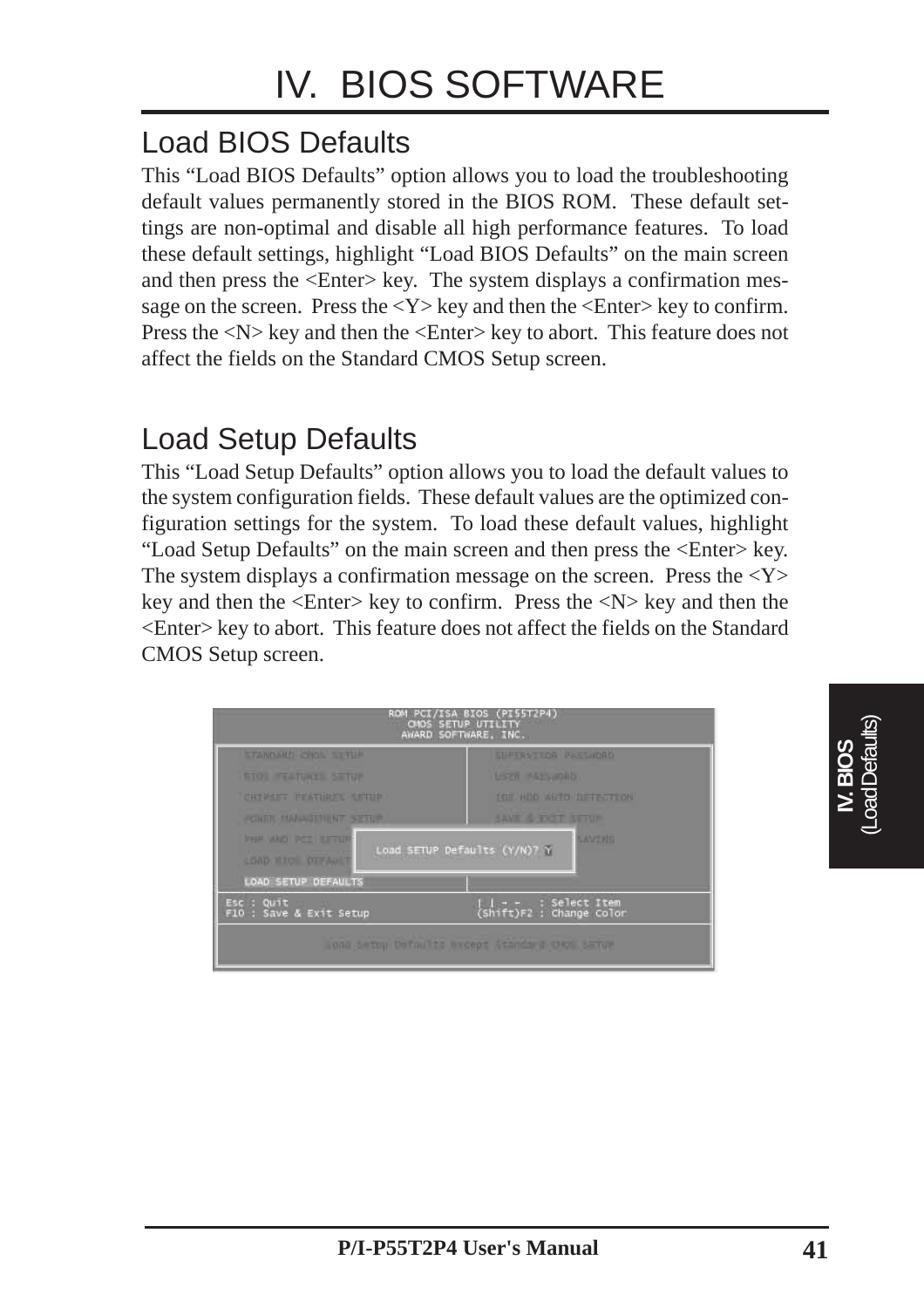### Supervisor Password and User Password

These two options set the system passwords. "Supervisor Password" sets a password that will be used to protect the system and the Setup utility; "User Password" sets a password that will be used exclusively on the system. By default, the system comes without any passwords. To specify a password, highlight the type you want and then press the  $\leq$ Enter $\geq$  key. A password prompt appears on the screen. Taking note that the password is case sensitive, and can be up to 8 alphanumeric characters long, type in your password and then press the <Enter> key. The system confirms your password by asking you to type it again. After setting a password, the screen automatically reverts to the main screen.

| <b>CMOS SETUP UTILITY</b><br>AWARD SOFTWARE, INC. | ROM PCI/ISA BIOS (PI55T2P4)                       |  |  |  |
|---------------------------------------------------|---------------------------------------------------|--|--|--|
| STANDARD CMOS SETUP                               | SUPERVISOR PASSWORD                               |  |  |  |
| <b>BIOS FEATURES SETUP</b>                        | <b>USER PASSWORD</b>                              |  |  |  |
| <b>CHIPSET FEATURES SETUP</b>                     | IDE HDD AUTO DETECTION                            |  |  |  |
| POWER MANAGEMENT SETUP                            | SAVE & EXIT SETUP                                 |  |  |  |
| PNP AND PCI SETUP                                 | <b>EXIT WITHOUT SAVING</b>                        |  |  |  |
| Enter Password:<br><b>LOAD BIOS DEFAULTS</b>      |                                                   |  |  |  |
| <b>LOAD SETUP DEFAULTS</b>                        |                                                   |  |  |  |
| Esc : Quit<br>F10 : Save & Exit Setup             | l → ←   : Select Item<br>(Shift)F2 : Change Color |  |  |  |
| Change/Set/Disable Password                       |                                                   |  |  |  |



To implement the password protection, specify in the "Security Option" field of the BIOS Features Setup screen when the system will prompt for the password. If you want to disable either password, press the <Enter> key instead of entering a new password when the "Enter Password" prompt appears. A message confirms the password has been disabled.

**NOTE:** If you forget the password, see page 11 for procedures on clearing the CMOS.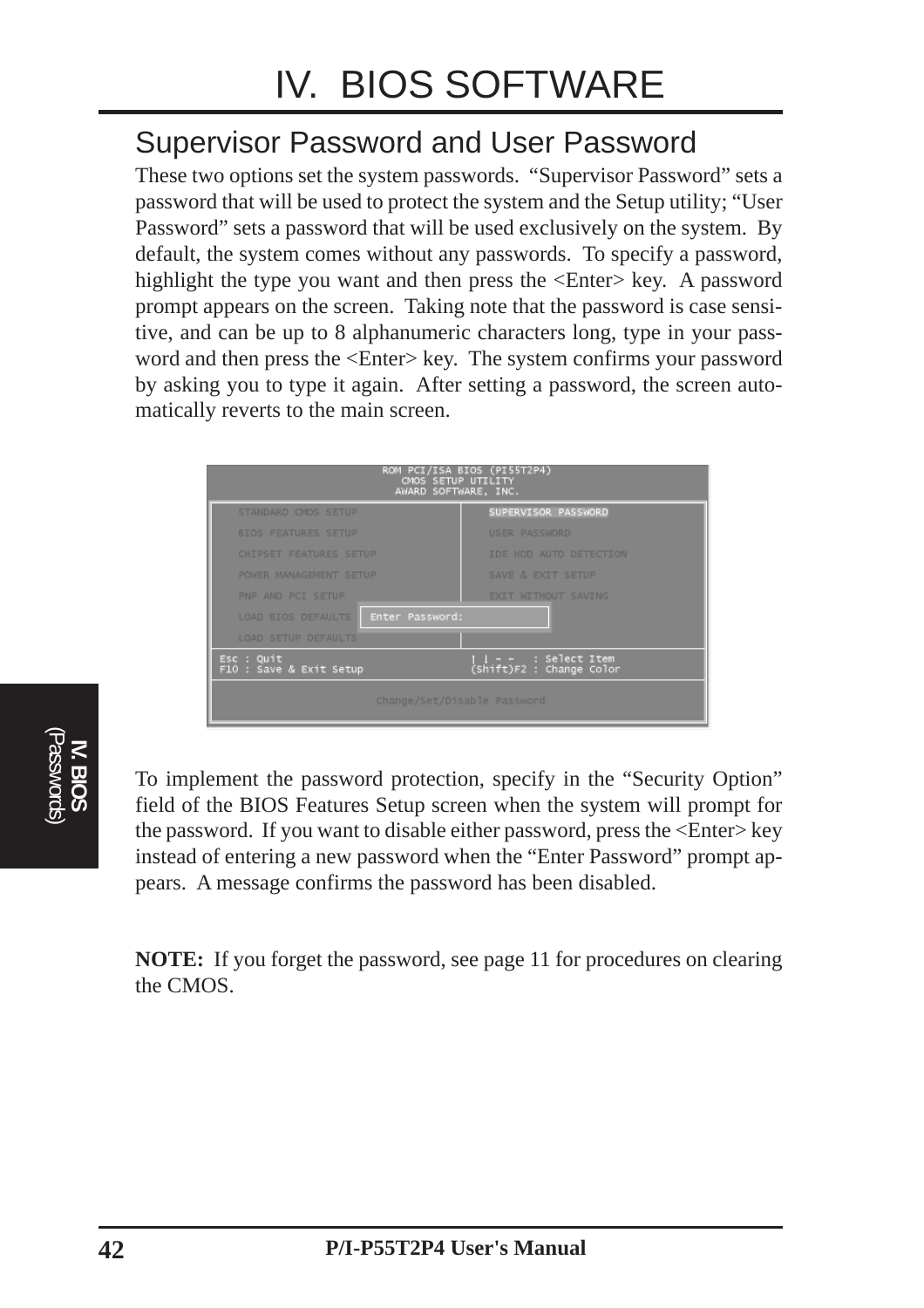# IDE HDD Auto Detection

This "IDE HDD Auto Detection" option detects the parameters of an IDE hard disk drive, and automatically enters them into the Standard CMOS Setup screen.

|                          |      |           |      | ROM PCI/ISA BIOS(PI55T2P4)<br>CMOS SETUP UTILITY<br>AWARD SOFTWARE, INC. |               |        |             |
|--------------------------|------|-----------|------|--------------------------------------------------------------------------|---------------|--------|-------------|
| HARD DISKS               |      | TYPE SIZE |      | CYLS HEAD                                                                | PRECOMP LANDZ |        | SECTOR MODE |
|                          |      |           |      |                                                                          |               |        |             |
| Primary Master :         |      |           |      |                                                                          |               |        |             |
|                          |      |           |      |                                                                          |               |        |             |
|                          |      |           |      | Select Primary Master Option (N=Skip) : N                                |               |        |             |
| OPTIONS                  | SIZE | CYLS      | HEAD | PRECOMP                                                                  | LANDZ         | SECTOR | MODE        |
| 2(Y)                     | 849  | 823       | 32   | $\Omega$                                                                 | 1646          | 63     | LBA         |
| 1                        | 849  | 1647      | 16   |                                                                          | 65535 1646    | 63     | NORMAL      |
| $\overline{\mathcal{L}}$ | 849  | 823       | 32   |                                                                          | 65535 1646    | 63     | LARGE       |

Up to four IDE drives can be detected, with parameters for each listed inside the box. To accept the optimal entries, press the  $\langle Y \rangle$  key or else select from the numbers displayed under the OPTIONS field (2, 1, 3 in this case); to skip to the next drive, press the <N> key. If you accept the values, the parameters will appear listed beside the drive letter on the screen. The process then proceeds to the next drive letter. Pressing the  $\langle N \rangle$  key to skip rather than to accept a set of parameters causes the program to enter zeros after that drive letter.

Remember that if you are using another IDE controller that does not feature Enhanced IDE support for four devices, you can only install two IDE hard disk drives. Your IDE controller must support the Enhanced IDE features in order to use Drive E and Drive F. The on-board PCI IDE controller supports Enhanced IDE, with two connectors for connecting up to four IDE devices. If you want to use another controller that supports four drives, you must disable the on-board IDE controller in the Chipset Features Setup screen.

When auto-detection is completed, the program automatically enters all entries you accepted on the field for that drive in the Standard CMOS Setup screen. Skipped entries are ignored and are not entered in the screen.

If you are auto-detecting a hard disk that supports the LBA mode, three lines will appear in the parameter box. Choose the line that lists LBA for an LBA drive. Do not select Large or Normal.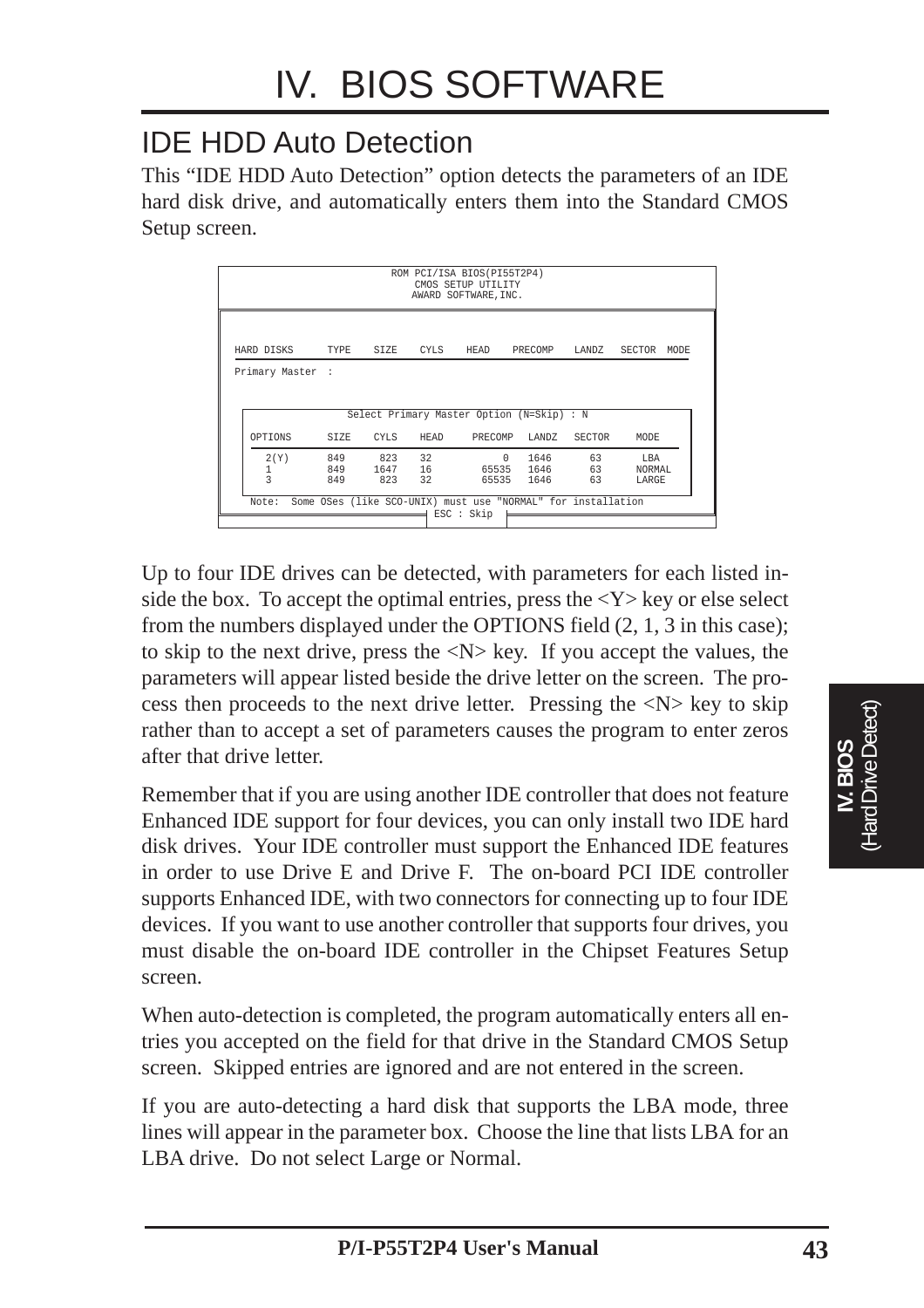# IV. BIOS SOFTWARE

If you are auto-detecting a hard disk that supports the LBA mode, three lines will appear in the parameter box. Choose the line that lists LBA for an LBA drive. Do not select Large or Normal.

The auto-detection feature can only detect one set of parameters for a particular IDE hard drive. Some IDE drives can use more than one set. This is not a problem if the drive is new and there is nothing on it. However, if the drive is already formatted when you install it and different parameters than those detected were used, you will need to enter them manually yourself.

If the parameters listed differ from the ones used when the drive was formatted, the drive will not be readable. If the auto-detected parameters do not match the ones that should be used for your drive, do not accept them. Press the  $\langle N \rangle$  key to reject the presented settings and enter the correct ones manually from the Standard CMOS Setup screen.

### Save and Exit Setup

Select this option to save into the CMOS memory all modifications you specify during the current session. To save the configuration changes, highlight the "Save & Exit Setup" option on the main screen and then press the <Enter> key.

| <b>STANDARD CHOS STILL</b>             | <b>EDPERVITOR PASSICRO</b>                       |
|----------------------------------------|--------------------------------------------------|
| <b>GIOS FEATURES SETUP</b>             | <b>USER PASSWORD</b>                             |
| CHIPANT PEATURES SETUP                 | <b>EGE HDD AUTO DETACTION</b>                    |
| <b>POINTR MANAGEMENT SETUP</b>         | <b>SAVE &amp; EXIT SETUP</b>                     |
| PHP AND PCT ENTIR<br>COAD HIGH DEFAULT | <b>NAVIBIR</b><br>SAVE to ONOS and EXIT (Y/N)? Y |
| LOAD SETUP DEPAIRTS                    |                                                  |

### Exit Without Saving

Select this option to exit the Setup utility without saving the modifications you specify during the current session. To exit without saving, highlight the "Exit Without Saving" option on the main screen and then press the <Enter> key.

**IV. BIOS** (Save & Exit)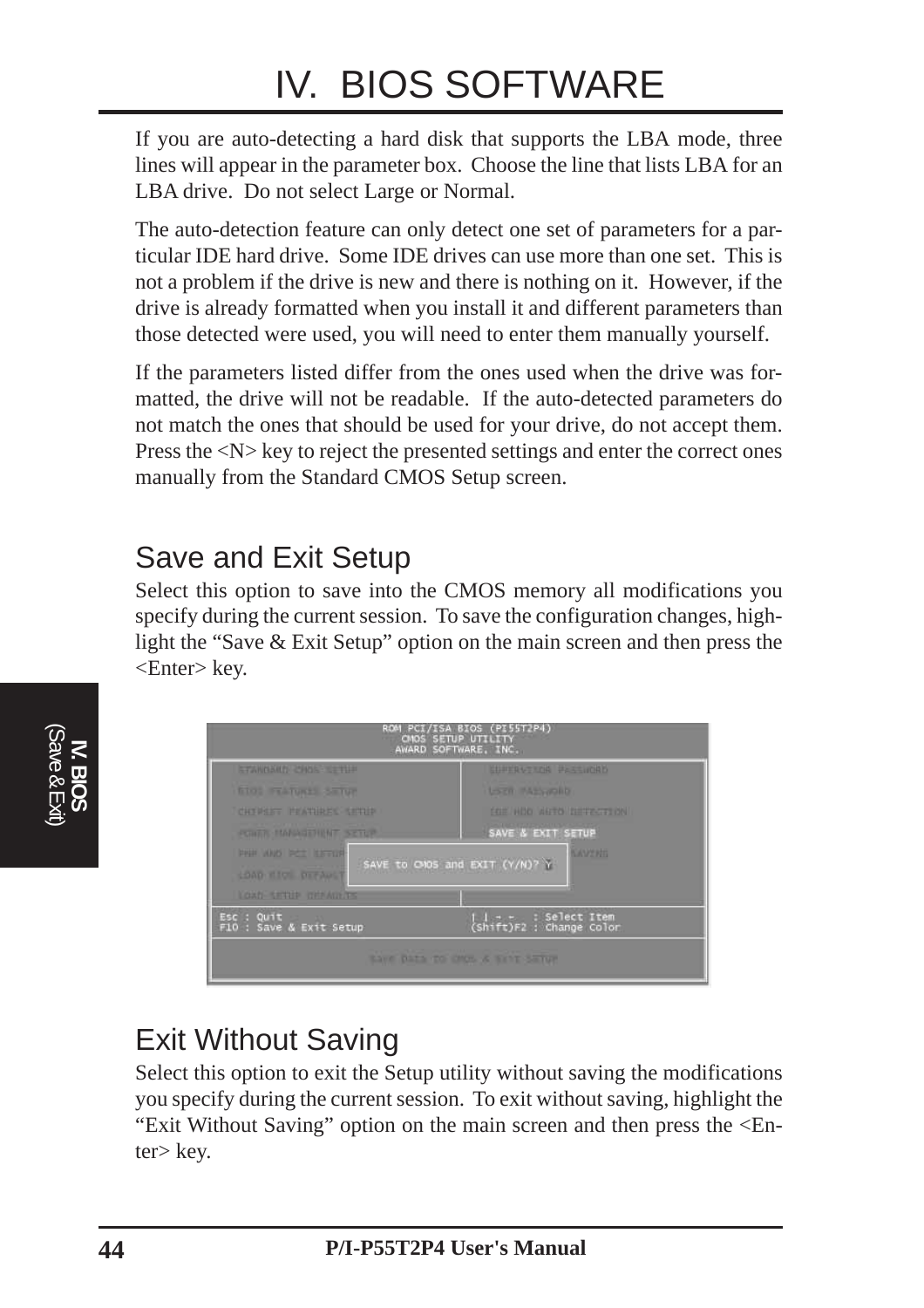# Flash Memory Writer Utility

The motherboard package includes a Flash Memory Writer utility in the provided DOS floppy disk for use in erasing and reprogramming the onboard Flash EPROM BIOS ROM chip. This utility can be found under the \FLASH directory of the DOS floppy disk. You will find three files under this directory:

#### **PFLASH.EXE**

This is the Flash Memory Writer utility.

#### **T25Ixxxx.AWD**

A BIOS file for this motherboard. xxxx here is a 4-digit version number; larger values denote newer BIOS versions, while smaller numbers denote older versions.

#### **Readme**

A Readme text file containing information about the utility. To access or print out the contents of this file, you can use any text editor program.

The Flash Memory Writer utility updates the contents of the Flash memory chip by downloading a new BIOS file. This BIOS file is included in the provided floppy disk, and may be newer than the BIOS on the motherboard. If this is such the case, then download the new BIOS file into your system to update the older BIOS. To determine whether or not the provided BIOS file is newer than the current system BIOS, compare the numbers after "T25I" in the BIOS file with the last four numbers of the code displayed on the upper left-hand corner of your screen while the Power-On Self Test (POST) is running. If the number in the BIOS file is larger, reprogram the system BIOS. If not, do not bother.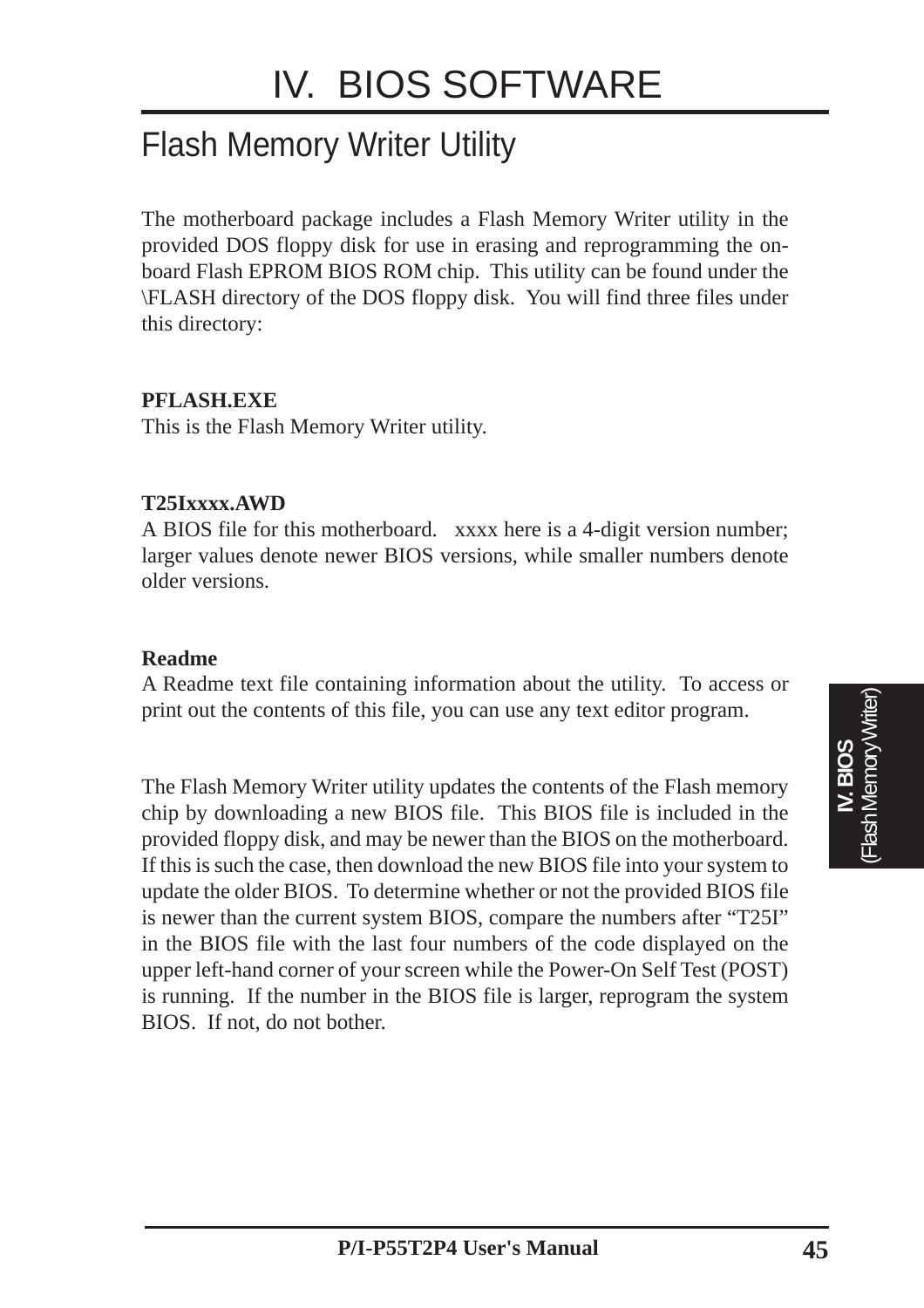#### **Before reprogramming the system BIOS, you must first do the following:**

- 1. Programming the ROM chip installed in the system requires that you first enable programming as described on page 9 "Boot Block Programming".
- 2. Make sure the system is running in real mode. This utility will not operate if the system is under protected or virtual mode. This means that you can not reprogram the system BIOS under the Windows environment or with any memory management software, including HIMEM.SYS. If you have any memory management software running, disable them first. The following describes the easiest way to ensure that your system memory is free from these programs:
- Boot from a floppy disk formatted with the "FORMAT A:/S" command without creating CONFIG.SYS and AUTOEXEC.BAT files.
- If you are using MS-DOS 6.x, you can bypass the AUTOEXEC.BAT and CONFIG.SYS by pressing  $\langle F5 \rangle$  when "Starting MS-DOS ..." line is displayed on the screen.
- For Windows 95 users, press <F8> to enter the Microsoft Windows 95 Startup Menu and then choose "Safe mode command prompt only"

Once you have accomplished the above tasks, you can run the Flash Memory Writer utility. You can copy the contents of the \FLASH directory to your hard disk drive or to a backup floppy disk. When copying the files, ensure that the BIOS file is on the same directory as the utility. To run, change to the directory containing PFLASH.EXE and then at the DOS prompt, type:

```
PFLASH <Enter>
```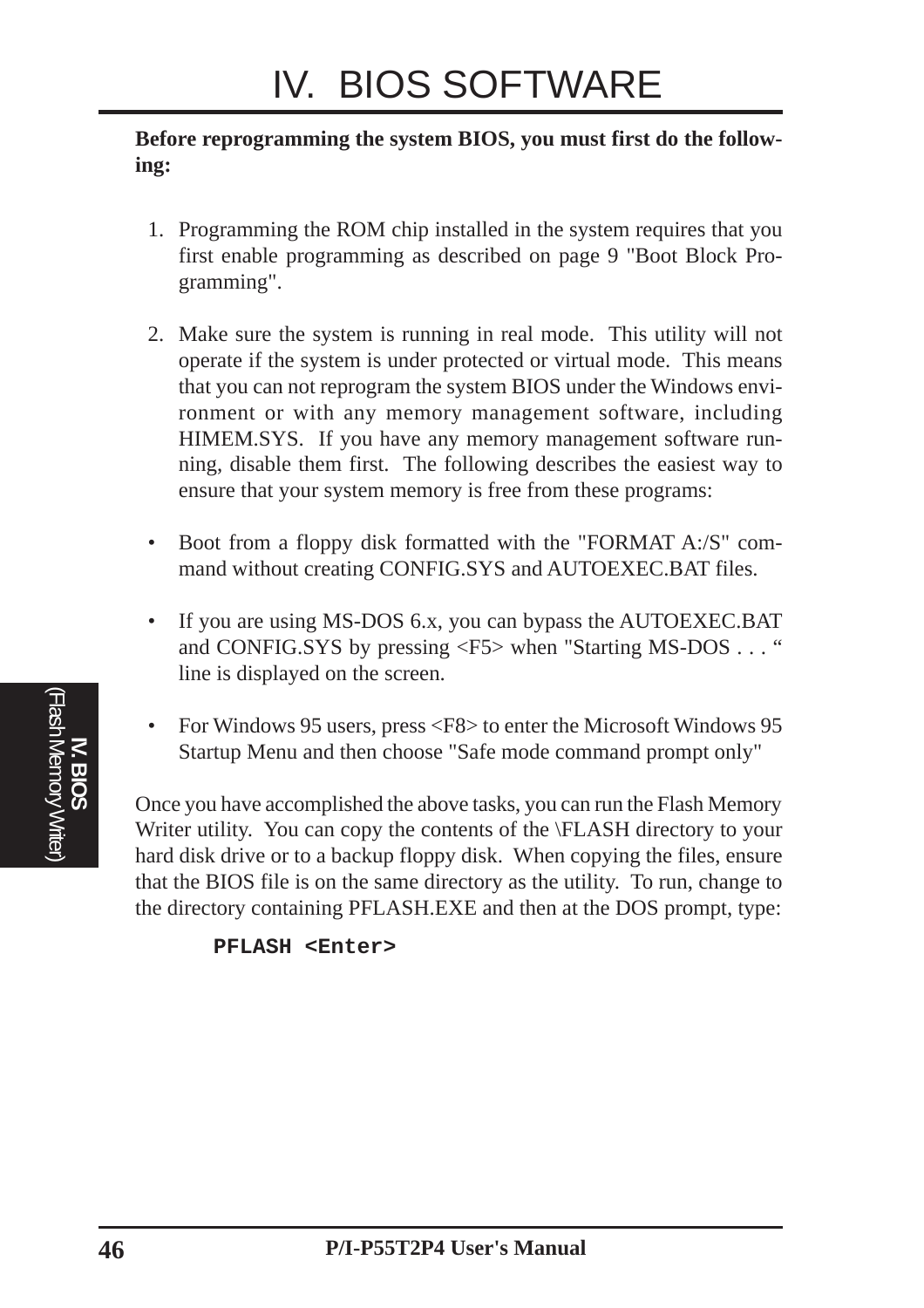### The Flash Memory Writer Utility Screen:

**ASUSTeK PNP BIOS FLASH MEMORY WRITER V1.2 Copyright (C) 1995, ASUSTek COMPUTER Inc.** Flash Type -- SST 29EE010 Current BIOS Revision: **#401A0-0101** Choose one of the following: **1.** Save Current BIOS To File **2.** Update BIOS Main Block From File **3.** Advanced Features Enter Choice: [1] Press **ESC** To Exit

#### **IMPORTANT: Flash Type may also be "INTEL 28F001BXT." If "unknown" is after "Flash type --," then this ROM chip is not programmable or not supported with the PnP BIOS and therefore cannot use the Flash Memory Writer.**

This screen provides three command options, which you can invoke by typing the corresponding number of the command and pressing <Enter> key. The following describes each command:

#### **1. Save Current BIOS to File**

This option allows you to copy the contents of the Flash memory chip into a file in the \FLASH directory. This gives you a backup copy of the original system BIOS in case you need to re-install it. In such cases where the data on the chip get lost or corrupted, you can reprogram the chip using this backup copy. We strongly recommend that you perform this procedure.

#### **2. Update BIOS Main Block from File**

This option updates the BIOS from a file on the disk. This can either be a new file or a backup file created by the "Save Current BIOS to File" option. This will not update the Boot Block if the Boot Block is different. You will be prompted with the following if advanced features if necessary.

**Boot Block of New BIOS is different from old one !!! Please Use 'Advanced Feature' to flash whole bios !!!**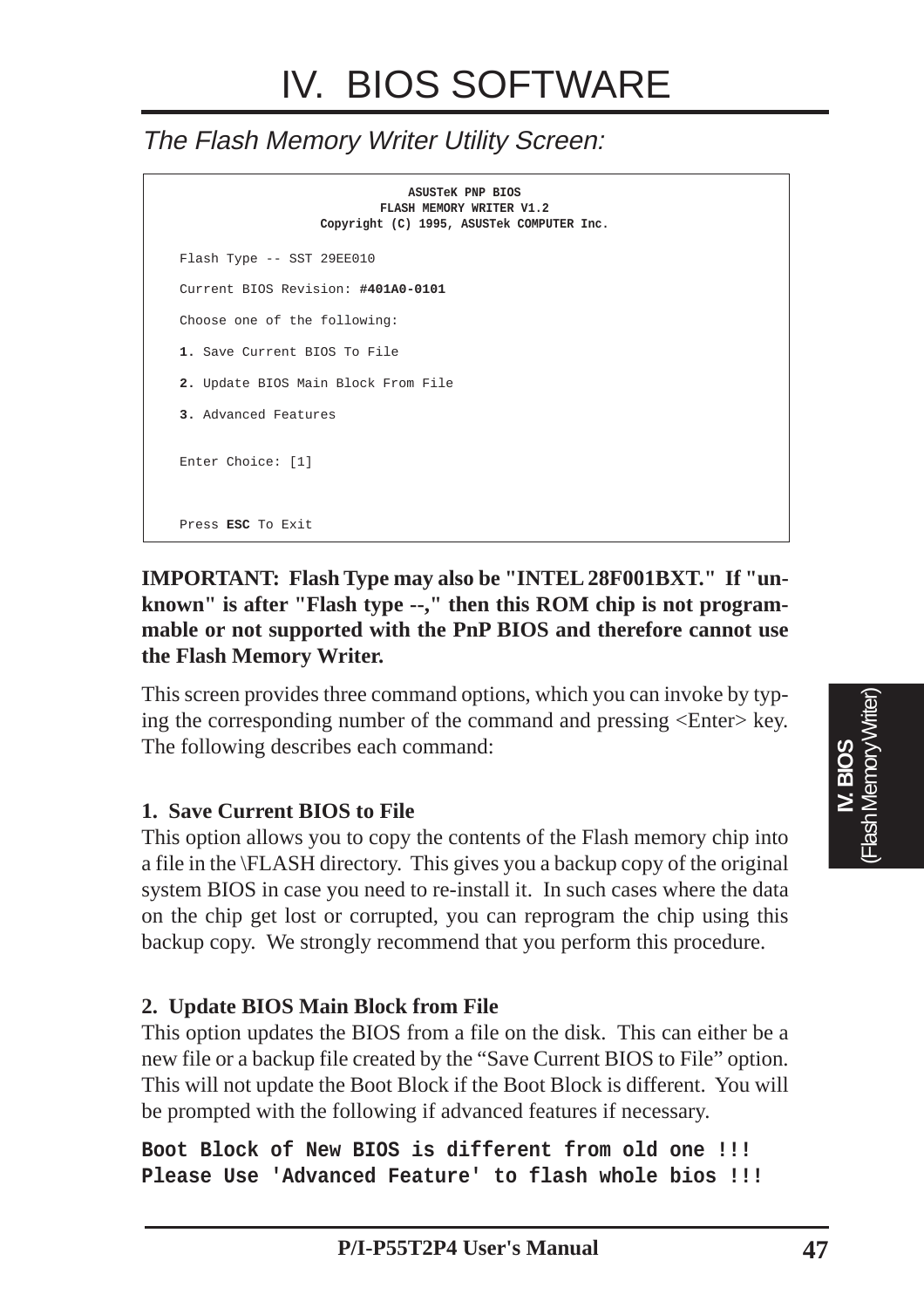#### **3. Advanced Features**

Selecting this option brings up the Advanced Features screen for clearing the PnP configuration record and updating the system BIOS.

To terminate the program and return to the DOS prompt, press the <Esc> key. Selecting the third option displays the Advanced Features screen.

| Advanced Features                            |
|----------------------------------------------|
|                                              |
| Flash Type -- SST 29EE010                    |
| Current BIOS Revision: #401A0-0101           |
| Choose one of the following:                 |
| 1. Clear PNP ESCD Parameter Block            |
| 2. Update BIOS Including Boot Block and ESCD |
|                                              |
| Enter Choice: [2]                            |
|                                              |
| Press ESC To Exit                            |



### Details of Advanced Features:

#### **Clear PNP ESCD Parameter Block**

This option erases the Plug-and-Play (PnP) configuration record.

#### **Update BIOS Including Boot Block and ESCD**

This option updates the Boot Block, the system BIOS and the PnP ESCD Parameter Block from a new BIOS file in the \FLASH directory.

To select an option, type its corresponding number in the provided space and then press the <Enter> key. Follow these procedure to update the PnP system BIOS.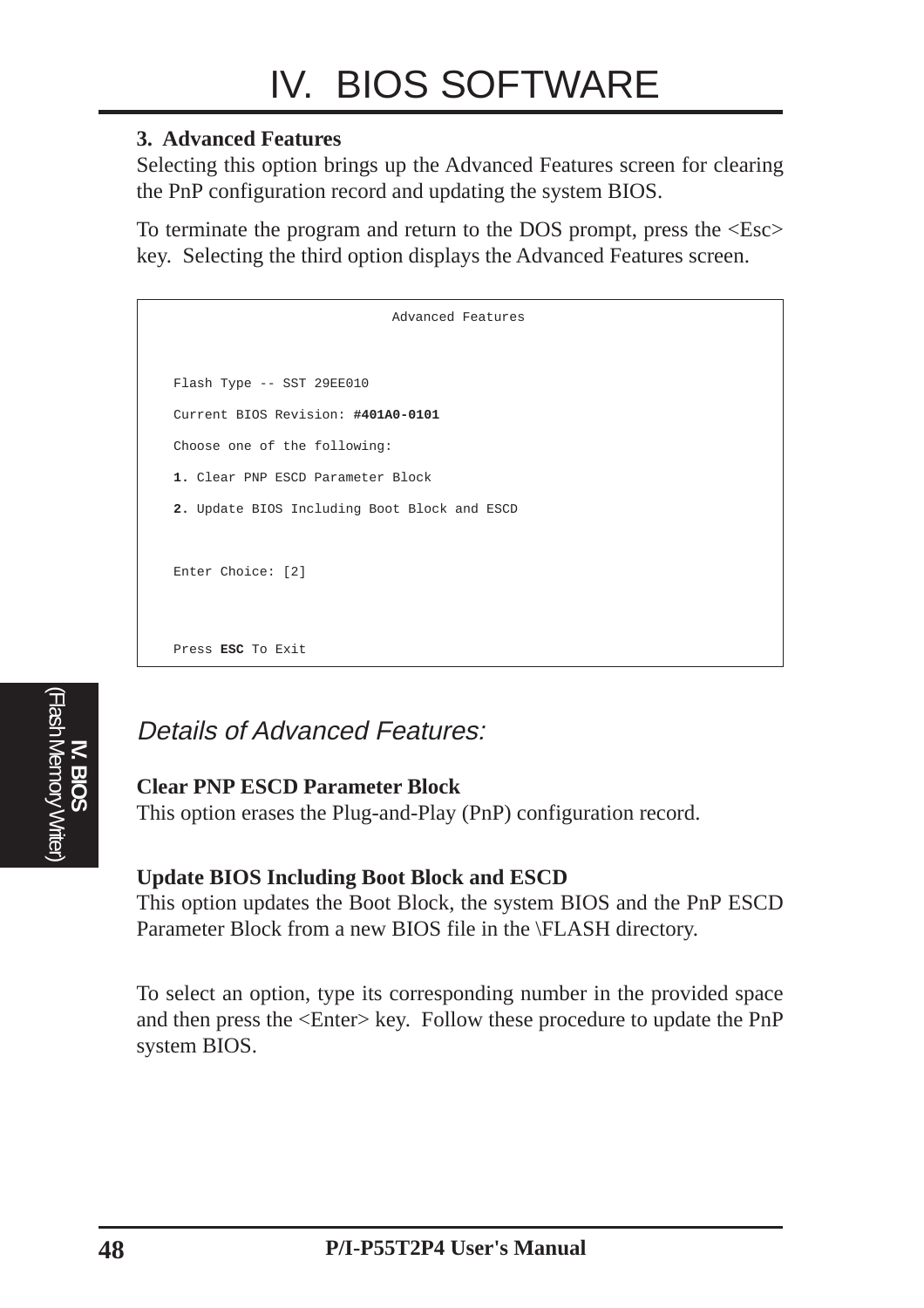# IV. BIOS SOFTWARE

- 1. For security reasons, back up your existing system BIOS using the "Save Current BIOS to File" option. If anything goes wrong with the updating process, you can still recover the original BIOS. To back up, select the first command option from the Flash Memory Writer screen. Specify a file name such as T25I0102.AWD when prompted and then press the <Enter> key. The program then creates a file in the \FLASH directory containing the current BIOS.
- 2. Download the new BIOS by selecting the second command option from the Advanced Features screen. The program displays a second screen prompting you for the name of the BIOS file. Type in the complete name of the file, including the file name extension, and then press the <Enter> key. The utility then downloads the new BIOS file. The following message appears:

DO NOT TURN OFF THE SYSTEM IF THERE IS A PROBLEM!

If you encounter problems while downloading the new BIOS, DO NOT turn off your system since this might prevent your system from booting up. Just repeat the process, and if the problem still persists, download the original BIOS file you created in step 1 above.

- 3. After successfully downloading the new BIOS file, exit the Flash Memory Writer utility and **then turn off your system**. Set JP5 back to its default settings of Programming "Disabled."
- 4. Turn on the system and hold down <DEL> to enter BIOS Setup. You must load "**Setup Default**" as described on page 42 to affect the new BIOS.

**WARNING:** If the Flash Memory Writer utility was not able to successfully download a complete BIOS file, your system may not be able to boot up. If this happens, your system will require service from your vendor.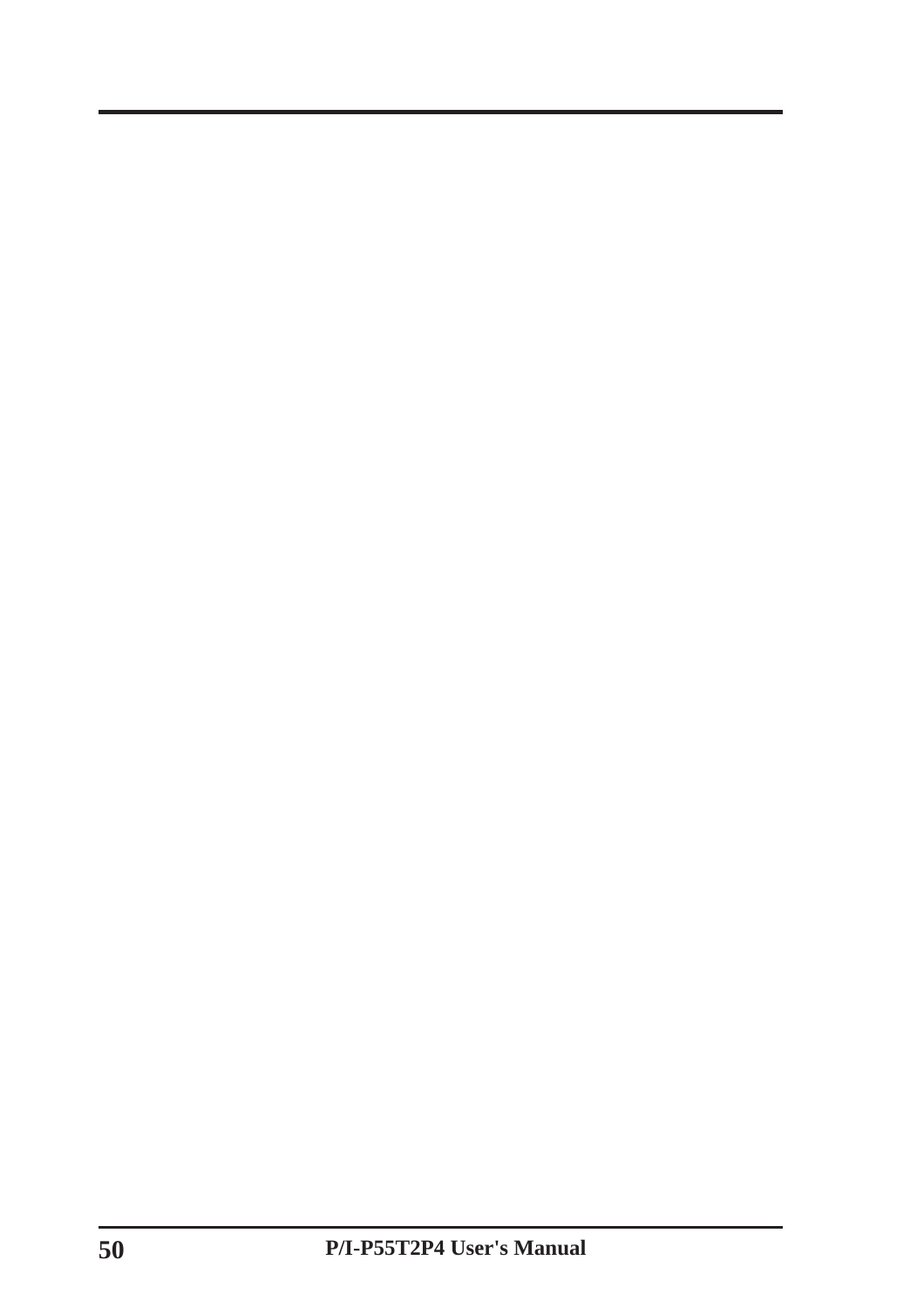# NCR SCSI BIOS and Drivers

Aside from the system BIOS, the Flash memory chip on the motherboard also contains the NCR SCSI BIOS. This SCSI BIOS works in conjunction with the optional PCI-SC200 SCSI controller card to provide a complete PCI Fast SCSI-2 interface.

All SCSI devices you install to your system require driver software to function. The NCR SCSI BIOS directly supports SCSI hard disks under the DOS, Windows and OS/2 environments. It also uses device drivers from the DOS floppy disk included in the PCI-SC200 controller card package to support hard disks and other SCSI devices working under DOS, Windows, Windows NT, Novell NetWare and OS/2. These drivers provide higher performance than the direct BIOS support. To use these drivers, you must install them into your system and add them to your system configuration files. Driver support for SCSI devices used with SCO UNIX is also provided. These drivers are included in the second SCO UNIX floppy disk. Windows 95 support is also available using the device drivers included within the Windows software. The PCI-SC200 adapter is auto detected as PCI NCRC810 SCSI HOST ADAPTER and uses the NCRC810.MPD driver.

For information about these drivers and their usage, see the Readme files included in the driver packages. You can print out the contents of these files using any text editor program.

The next few pages will instruct you on the installation of the PCI-SC200 Fast SCSI Card.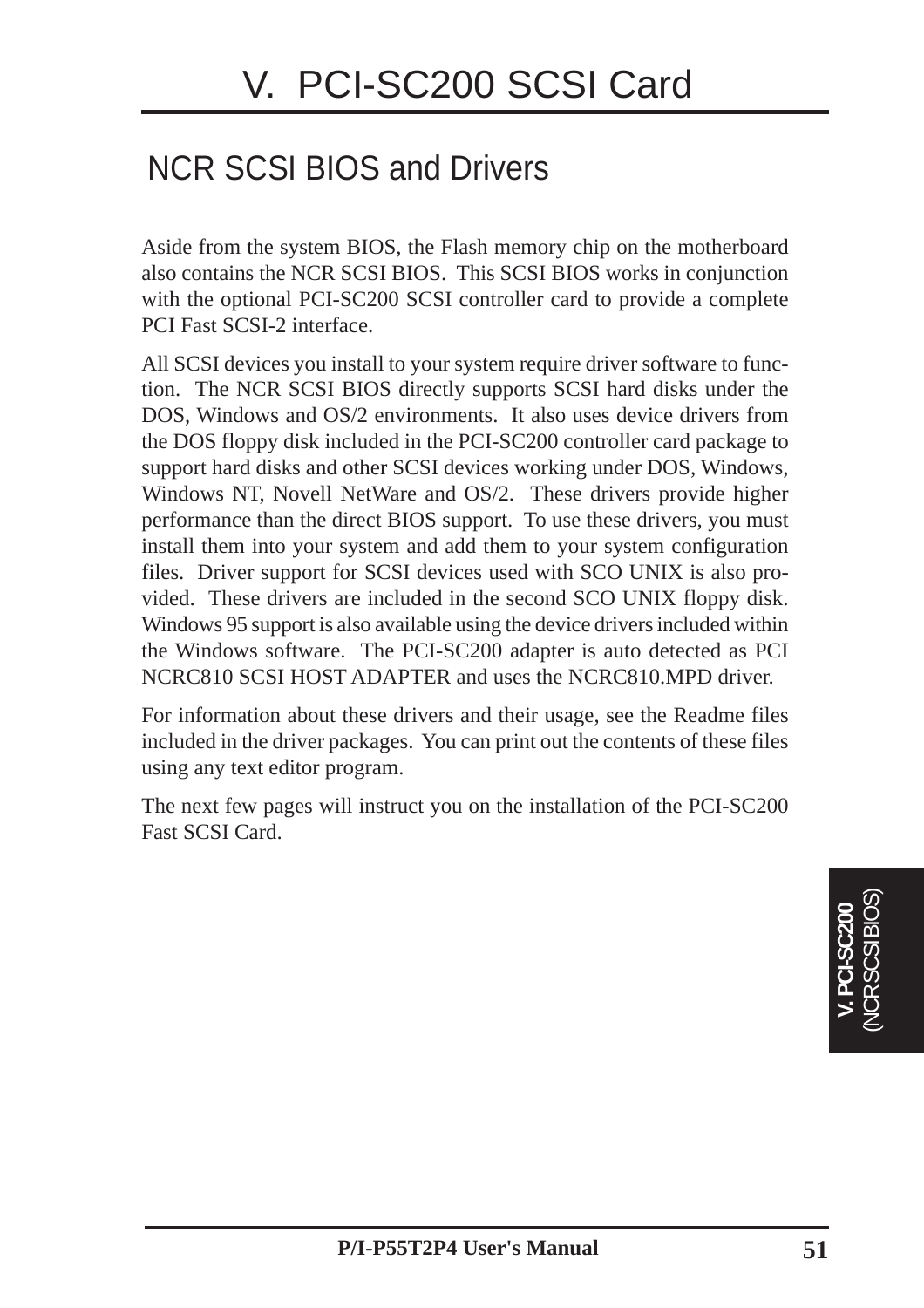# The PCI-SC200 SCSI Interface Card

Your motherboard may have come with an optional SCSI (Small Computer System Interface) controller card, the PCI-SC200. The card is also available separately. This card works with the SCSI BIOS on the motherboard. Together, they provide a complete PCI Fast SCSI-2 interface. With the card installed in your system you can connect SCSI devices installed in your system case to the internal connector on the card. You also have the additional option of connecting external SCSI devices to the external SCSI-2 connector on the card.

If you get the PCI-SC200 later on as an option, you will need to install it yourself. The setup procedure is explained here.

# Setting Up the PCI-SC200

There are two jumper settings you may need to make on the card to set it up. One setting assigns the PCI INT interrupt, the other sets the card's termination.



**V. PCI-SC200** (Setup)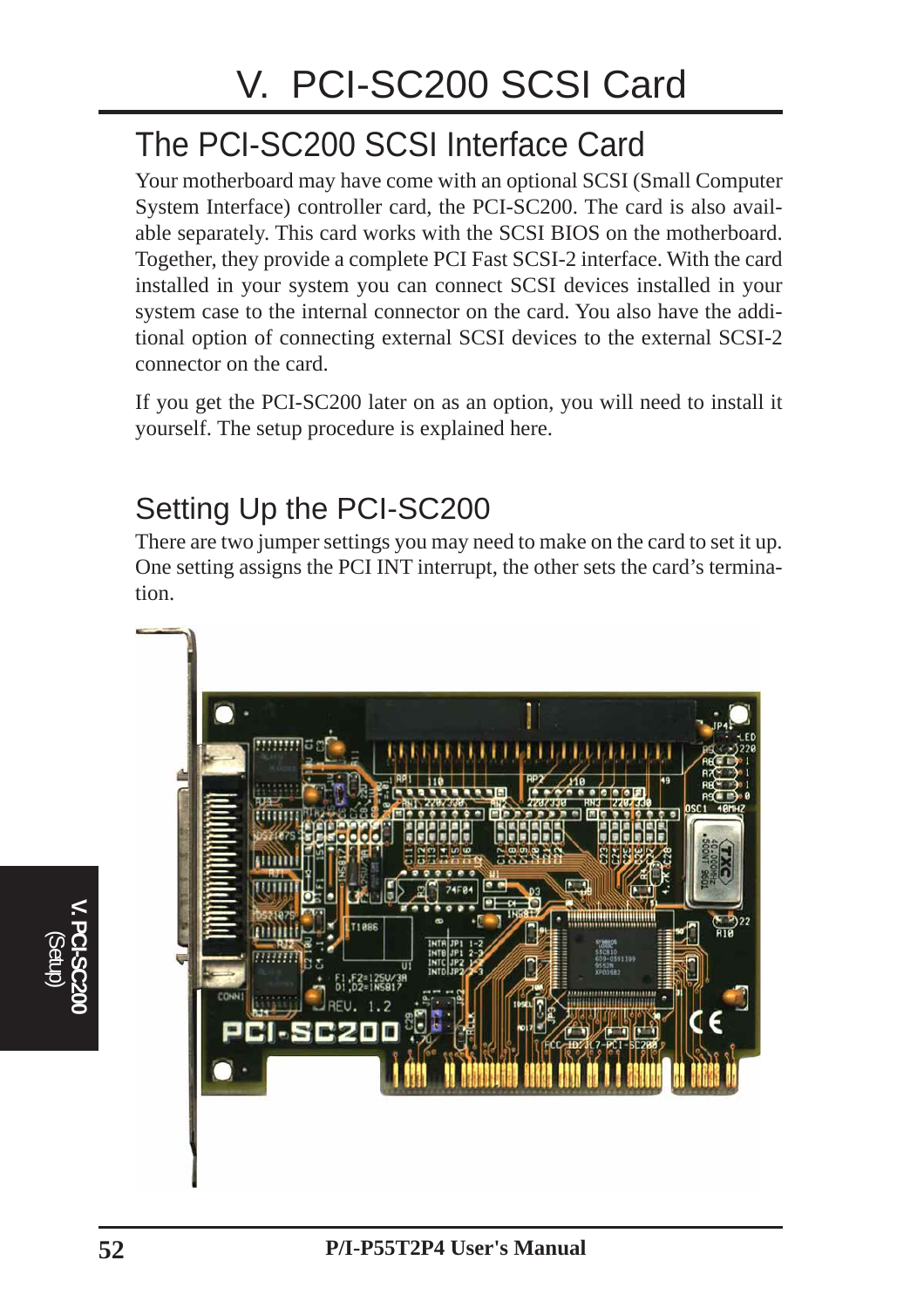# Setting the INT Assignment

You must use PCI INT A setting in order to properly assign the card's interrupt. On the PCI-SC200, you assign the INT by setting jumper JP1 or JP2. The default setting for the card already is INT A, so you do not need to change the setting to use the PCI-SC200 with this motherboard.



# Terminator Settings

SCSI devices are connected together in a "chain" by cables. Internal devices connect to the PCI-SC200 with a fifty-pin flat ribbon cable. External devices connect to the external port with a SCSI-2 cable. If there are more than one internal or external devices, additional devices are connected with cables to form a "daisy chain." The SCSI chain must be "terminated" at both ends, or the devices in the chain will not work properly.

Many SCSI devices use a set of terminating resistors to terminate the device. The PCI-SC200 has "active" termination that you set using jumper JP5. If you need to terminate the PCI-SC200, you do it by setting the jumper. The are two settings, "terminated" and "not terminated," as shown below.